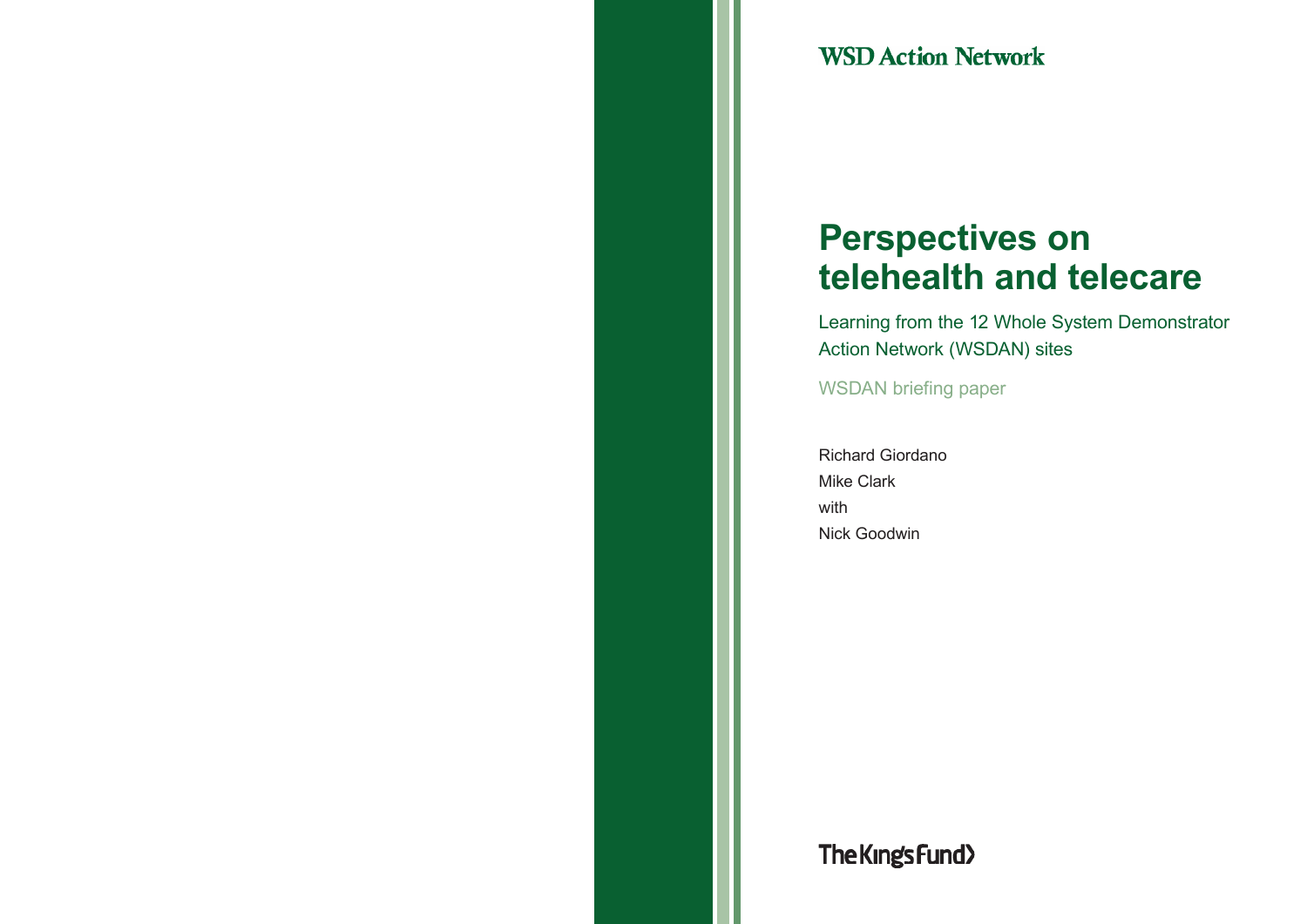This paper, the third in a series of WSDAN briefing papers, examines the experiences of the network's 12 member sites in implementing telehealth and telecare. It examines the challenges and barriers they faced, and the progress they made, in developing and adopting new technologies. It analyses the key issues and lessons learned for sustaining growth in the deployment of telehealth and telecare in the future.

#### Authors:

Richard Giordano, Senior Lecturer, School of Health Sciences, University of Southampton

Mike Clark, Co-Project Lead, Whole System Demonstrator Action Network (WSDAN) with

Nick Goodwin, Senior Fellow, The King's Fund and Co-Project Lead, WSDAN

The WSDAN Steering Group members are:

| Mike Clark            | <b>WSDAN Co-Project Lead</b>                                                                       |
|-----------------------|----------------------------------------------------------------------------------------------------|
| <b>Tim Ellis</b>      | WSD Programme Director, Department of Health                                                       |
| Richard Giordano      | Senior Lecturer, Management and Leadership in Health and<br>Social Care, University of Southampton |
| Nick Goodwin          | <b>WSDAN Co-Project Lead</b>                                                                       |
|                       | Stephen Johnson (Chair) Head of Long-Term Conditions, Department of Health                         |
| <b>Stanton Newman</b> | Dean, School of Community and Health Sciences,<br><b>City University</b>                           |
| Jeremy Porteus        | National Programme Lead - Networks (Housing and Telecare),<br>Department of Health                 |
| Susan Royer           | <b>WSDAN Co-Ordinator</b>                                                                          |

If you have any questions about this briefing paper, please email us at: wsdnetwork@kingsfund.org.uk.

Alternatively, you can write to us at: WSD Action Network c/o The King's Fund 11-13 Cavendish Square London W1G 0AN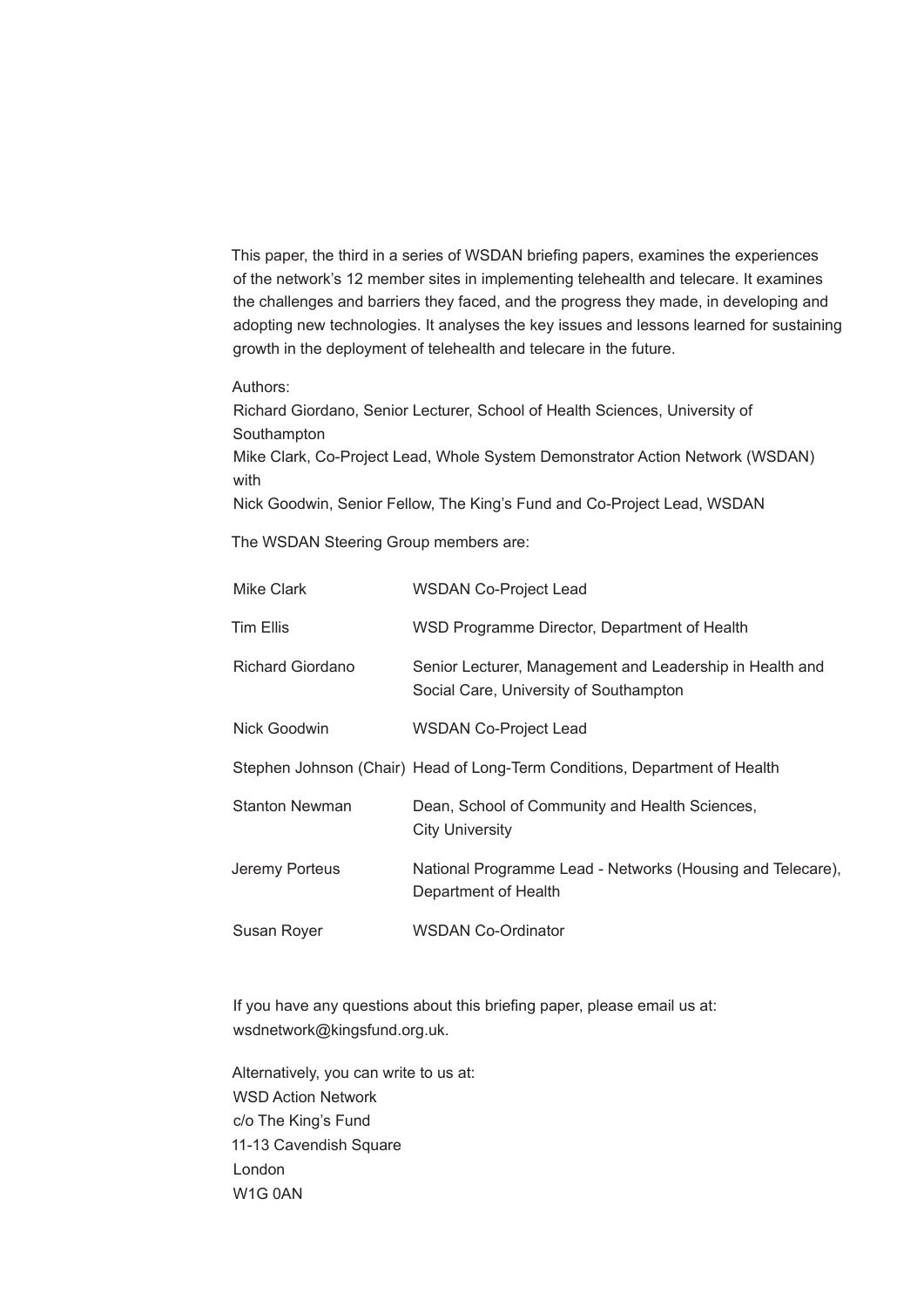# **Contents**

| 1 Key Points                                                                                         | 3  |
|------------------------------------------------------------------------------------------------------|----|
| 2 Introduction                                                                                       | 5  |
| 3 How health and social care reforms may affect telecare and telehealth in the<br><b>WSDAN sites</b> | 24 |
| 4 Conclusion                                                                                         | 28 |
| Appendix: The online survey of the 12 WSDAN sites                                                    | 31 |
| <b>References</b>                                                                                    | 38 |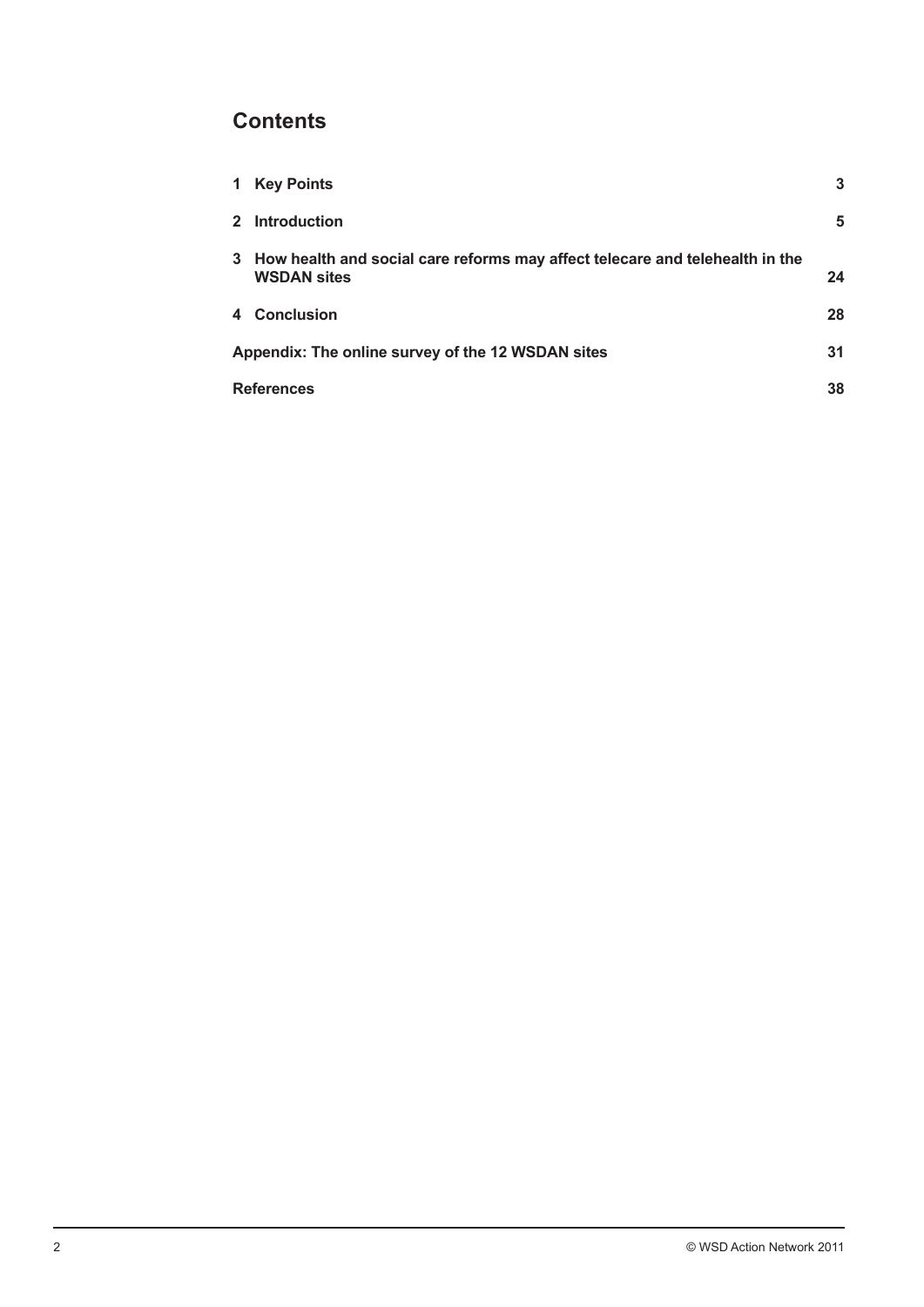## **Key Points**

- Between 2008 and 2011, The King's Fund and the Department of Health Care Networks worked with 12 sites in England to undertake research and provide educational and experiential learning opportunities as part of the Whole System Demonstrator Action Network (WSDAN).
- One of WSDAN's key aims was to examine the progress and impact of telecare and telehealth interventions across these sites, to provide evidence and learning to feed into the larger Whole System Demonstrator evaluation.
- Three themes emerged as particularly important areas for consideration when adopting telehealth and telecare: leadership; working practices, skills and development; and data management.
- Key characteristics for growth and sustainability exhibited across the 12 sites included: collaboration within and across organisations; leadership; developing alliances and partnerships; identifying critical services; developing a shared vision; cultivating participation; building capacity; exploiting funding opportunities; and working across professional boundaries.
- While these factors appear necessary to sustain and expand telecare and telehealth services, they are insufficient on their own. Other areas that need to be addressed include: fostering fundamental service redesign; supporting professional development and staff training; analysing and designing the infrastructure prior to equipment being deployed; applying recognised standards; making decisions based on good interpretation of available data and evidence; and developing governance arrangements at national level to avoid regional variations in services.
- The changing political environment, including NHS reforms and reductions in local government funding, have also had a significant, negative impact on the adoption of telehealth and telecare services. As resources for investment have become squeezed, the continuity of focus provided by local leaders and champions has been eroded. For new technologies to be taken forward, it has been paramount to present robust business cases and sustainability plans that are structured around improved health and social care outcomes as well as efficiency deliverables (Quality, Innovation, Productivity and Prevention, or QIPP).

#### *Key lessons*

The key lessons emerging from the experiences of the 12 WSDAN sites point to a number of areas that need to be addressed for the successful adoption of telehealth and telecare.

- **Undertaking fundamental service redesign.** The logic of telehealth rests on the principle that enrolled patients can be monitored remotely and visits can be intelligently targeted. It will not be possible to scale up telehealth services without increasing individual caseloads, and individual caseloads cannot increase unless professionals are prepared to work differently.
- **Reshaping professional development and staff training.** There is a clear need to embed new ways of working in order to take advantage of the benefits that telecare and telehealth can offer. This cannot happen unless staff development and guidance aim to build core competences – for example, in how to interpret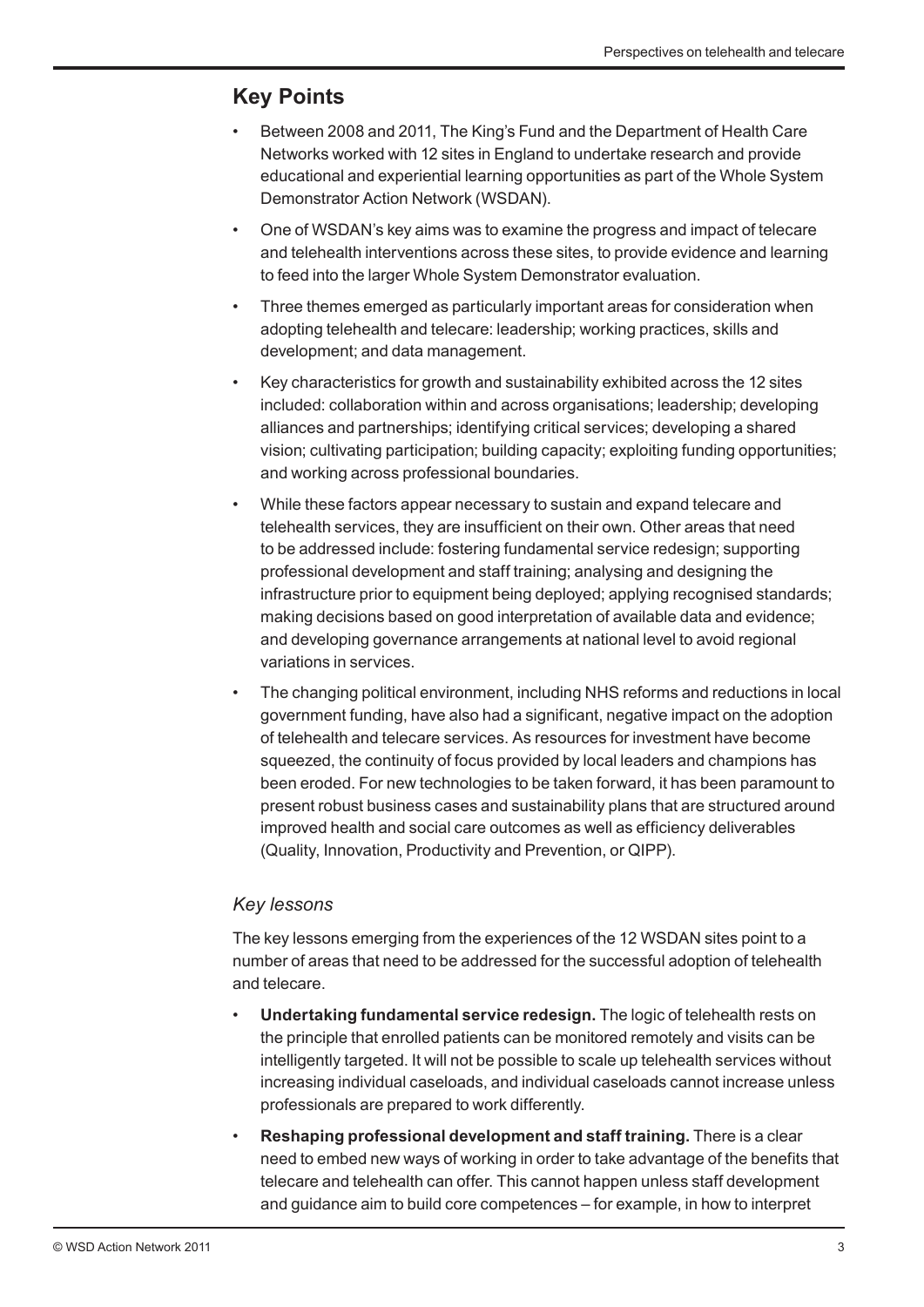data, how to make decisions based on those data, setting parameters for individual patients, and how to apply (and enforce) standard protocols, both on site and in the field.

- **Ensuring that technology meets service needs.** Some sites procured equipment from vendors (or were given equipment) before undertaking any structured analysis about how they wished to redesign care services. Neglecting the analysis and design phases often leads to a costly waste of resources, with equipment procured being either underused or not used at all. Interoperability and connectivity problems (both technical and service aspects) severely restrict the potential to provide seamless integrated care to patients and users.
- Applying and developing quality standards. Applying standards to data and information that are generated, and the procurement and interoperability of technologies, should be a key feature of future telecare and telehealth programmes.
- **Encouraging decision-making based on available data** *and* **evidence.** Given the limitations of the evidence, health and social care teams need to learn from experience when developing new services through continuous monitoring and quality improvement processes. Using data and evidence collected from sites currently deploying new technologies can help to open up a variety of solutions and approaches that might otherwise remain hidden.
- **Developing an integrated governance structure.** As telecare and telehealth services grow in the future – and as more people benefit from them – there needs to be a governance structure that ensures that each programme's goals are achieved. This needs to be integrated, involving all stakeholders, with a clear remit to meet the needs of users and patients.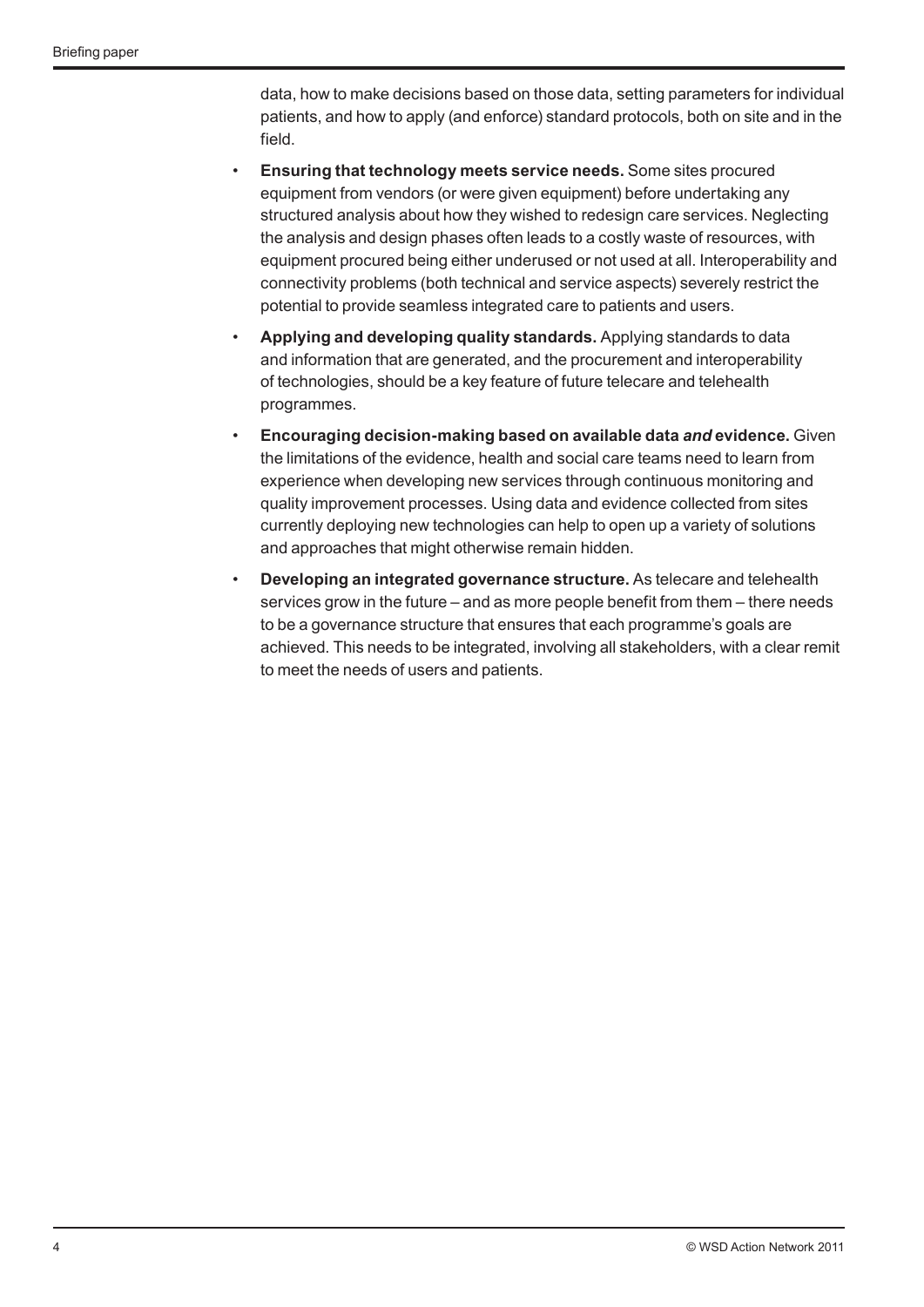## **Introduction**

There is increasing interest in England in finding new, more efficient ways to provide care services that address the growing needs of people with long-term medical conditions and ongoing social care needs. The need to find new ways of delivering health and social care is all the more acute because of limitations on resources available in the coming years compared with previous years. By 2019, the percentage of gross domestic product (GDP) devoted to health care is predicted to fall from 8.2 per cent (its historic high) to 6.7 per cent (by that date, the *Wanless Social Care Review* had envisaged spending at 9.8 per cent of GDP) (Appleby 2011). With the state also currently spending £14.5 billion per year on adult social care in England (just over half of this on services for older people), but with future cuts in funding already announced, the current funding system has been described as unsustainable (Dilnot 2011).

Even if health and social care budgets were to increase over time, there has been a longstanding recognition that money alone cannot address the gap between resources and increasing demand. Instead, regardless of political party affiliation, many policy analysts agree that the increasing demand for health and social care services can best be met by more efficient and effective management and deployment of resources (Webster 2002), along with integrated governance in support of client-centred care (Light and Dixon 2004).

Telehealth and telecare have the potential to play an important role in delivering more cost-effective care. Through enabling a client-centred, integrated and home-based system, it is possible to support more people to live independently and so reduce the need for institutional care in a nursing home or hospital. While some studies demonstrate cost-improvement gains (eg, Darkins *et al* 2008; Brownsell *et al* 2008), it is not clear from most other studies whether cost-efficiencies have been, or can be, made. Systematic reviews conclude that there is not yet enough evidence to support an assumption that sustained, long-term efficiency gains can be brought about through the adoption of telecare and telehealth services (Barlow *et al* 2007).

The evidence is also characterised by studies that are not reliable enough to support evidence-based decisions. For example, Bergmo (2009) found that the majority of evaluations 'were not in accordance with standard evaluation techniques and still have a long way to go before decision makers can rely on them to produce valid and reliable cost-effectiveness data' (p 8). Although a number of small-scale evaluations have been carried out, there are very few English studies that provide empirical evidence of the management and training needs of staff to support large-scale telecare and telehealth operations (*see* Alaszewski and Cappello 2006).

The Department of Health in England has a longstanding interest in understanding the efficacy and effectiveness of telecare and telehealth. In 2006, it commissioned the Whole System Demonstrator (WSD) programme and selected three sites (Kent, Cornwall and Newham) to be part of a cluster randomised controlled trial (RCT). The aim was to provide 'proof of concept' as to whether technologies can promote long-term health and independence, improve quality of life for users and their carers, improve the working lives of health and social care professionals, and provide evidence for cost-effective and clinically effective ways of managing people with long-term conditions (Department of Health 2006). With about 5,830 people in the intervention and control groups, the evaluation is thought to be the world's largest randomised controlled trial of telecare and telehealth (Department of Health 2009).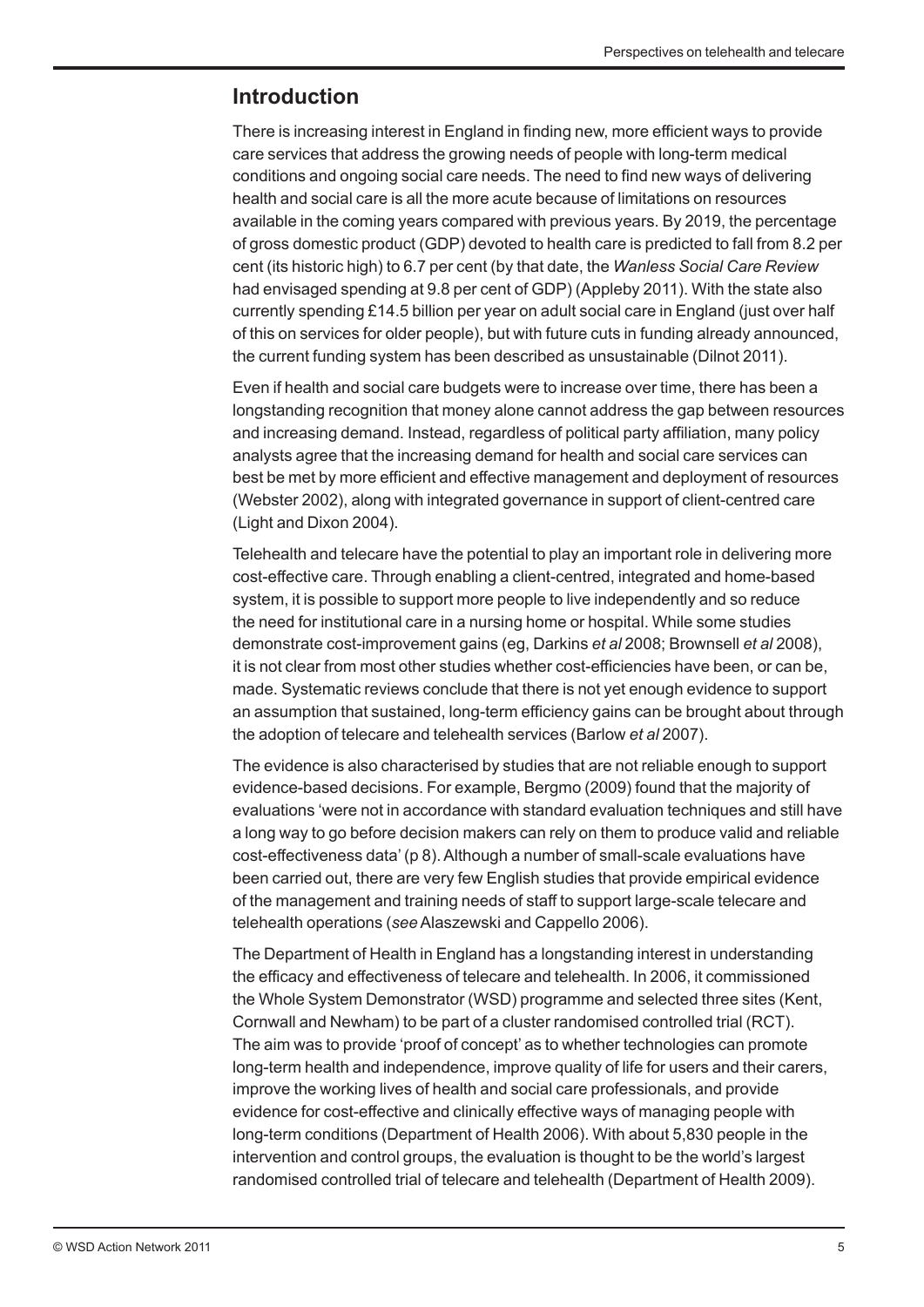The Whole System Demonstrator Action Network (WSD Action Network 2011) has run alongside the WSD programme. Involving 12 member sites (which were applicants in the WSD process and interested in developing their programmes), the network combined research, dissemination of news, education, and experiential learning to examine the progress and impact of telecare and telehealth across health and social care. This paper explores their experiences and draws out lessons that can be learned to inform future projects elsewhere. It does so in the light of proposed changes to the funding and delivery of health and social care.

#### *Methods*

This is a qualitative study of the experiences of the 12 WSDAN sites.\* These sites were typically composed of a primary care trust (PCT) and a local authority. Representatives in the network were generally middle and senior managers responsible for assistive technology, older people's services, the management of people with long-term conditions, and commissioning. We have made no attempt to discern the effect of local projects on user/carer outcomes and experience. Nor have we attempted to ascertain return on investment (for example, by seeing whether there was a reduction in unnecessary accident and emergency (A&E) admissions as a consequence of local programmes). Instead, our aim is to sketch out the experiences of project planners and participants, and to use these to inform future projects and programmes.

From late 2008 to 2010, the authors collected notes and observations at WSDAN site meetings, meetings at the Department of Health, and regional conferences at seven locations around the country. The regional conferences also used interactive audience polling to identify the progress being made by each site, and examine challenges and barriers to the implementation of telehealth and telecare. Notes and polling results from the meetings and events were used to construct SWOT (strengths, weaknesses, opportunities, threats) parameters used in a subsequent online survey sent to participants at all WSDAN sites. The survey asked project participants to select a parameter, such as 'innovative ways of working' or 'data management', and categorise it as a strength, weakness, opportunity or threat to their project or programme. We also asked participants to note if the SWOT parameter was important to the project.

Typically, SWOT is a framework for analysing strengths, weaknesses, opportunities and threats (Johnson *et al* 1989) as part of a structured activity in forward strategic planning and action (Weihrich 1982; Houben *et al* 1999; Mintzberg 1994). The strengths and weaknesses are typically based on an internal audit of the organisation. Opportunities and threats relate to environmental or external factors that need to be taken into account when planning strategic actions. Opportunities represent factors that can be beneficially exploited, while threats need to be considered because of the potential damage they can do to an organisation.

Rather than use SWOT parameters solely for forward planning, we used them as a way of eliciting how individuals involved in those projects *interpreted* the events, challenges, and enablers they experienced during the programmes. We therefore used SWOT parameters to gain a retrospective understanding of the projects, and as a means of engaging participants to discuss their experiences further. We might think

<sup>\*</sup>Barnsley, Birmingham, Croydon, East Riding of Yorkshire, Hull, Lancashire (one PCT was involved together with the Council), Leeds, Leicester, Lincolnshire, Norfolk, Nottingham and Southampton.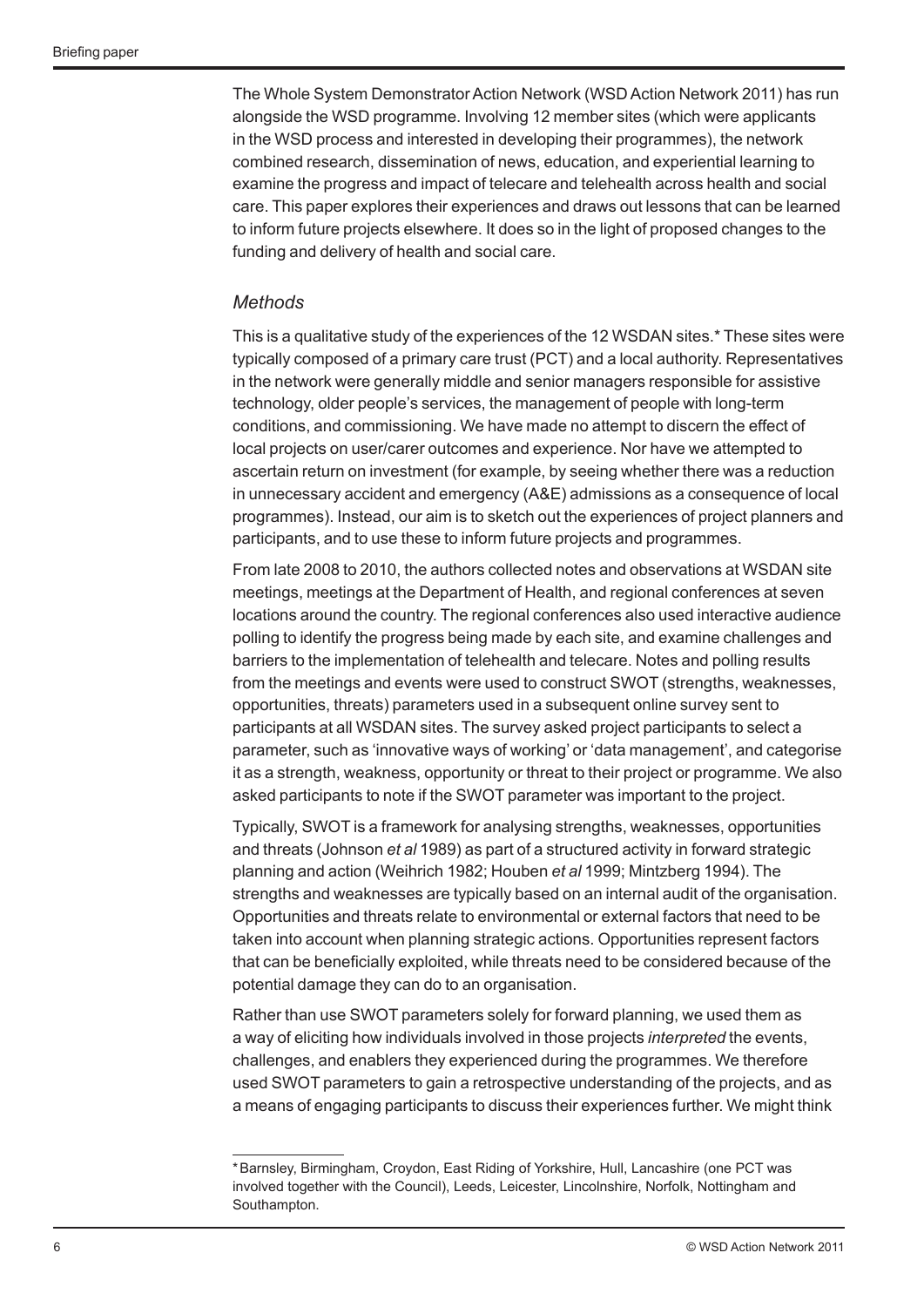of this as a retrospective audit. As the programmes are generally ongoing, it is possible for each site to adjust their approach based on the SWOT outcomes. All sites visited are still developing their telecare programmes; however, their telehealth take-up is variable.

The web-based, online survey was administered and completed in early 2011. We received eight responses from health care staff, and six from social care staff, representing all 12 WSDAN sites (*see* Appendix 1 for a copy of the online survey). The survey was followed up by focus groups at six WSDAN sites selected so that we could get maximum variation between urban and rural sites, and site size. The focus groups allowed us to explore participants' experiences in more detail, and to test some of our overall observations.

#### *Results*

Three key themes emerged from our research into the progress made by the 12 sites in adopting telehealth and telecare. These were:

- leadership and management
- work practices, skills and development
- data management.

In this section, we explore each theme in turn, and discuss their implications for the adoption of telehealth and telecare.

### *Leadership and management*

The health and social care reforms of the past decade have highlighted the need for locally delivered programmes, greater accountability through engagement with local communities, and stronger partnership working both within and across agencies (*see*, for example, HM Government 2008; Ham *et al* 2011). Leaders are tasked with transforming organisations into outward-facing, accountable institutions that serve the needs of the public. The challenge to public leadership is to co-ordinate services, share ideas, knowledge, and know-how across organisations and institutions, and respond to (indeed anticipate) the needs of the communities they serve. This calls for greater problem-solving, co-ordination, and communications skills than managers had in the past who, as Brookes and Grint (2010, p 6) assert, 'simply transacted public business'.

Leadership is especially important when designing and implementing new information systems that span functional boundaries – whether those systems are 'traditional' information systems used in businesses, or enhanced information and communications technology (ICT) that demands a change in work practices in health and social care. Purchasing equipment is more or less a transaction; deploying information technology and making the best use of it is a long-term process that affects how things are done – and who does them. Procurement and implementation, though difficult, are relatively easy to enact when compared with motivating others to follow a lead, leading staff to change existing work practices, and co-ordinating both services and resources across traditional organisational boundaries. Poor leadership skills that do not embrace long-term process change are the single most important reason why new technologies or process innovations fail (Sauer 1993).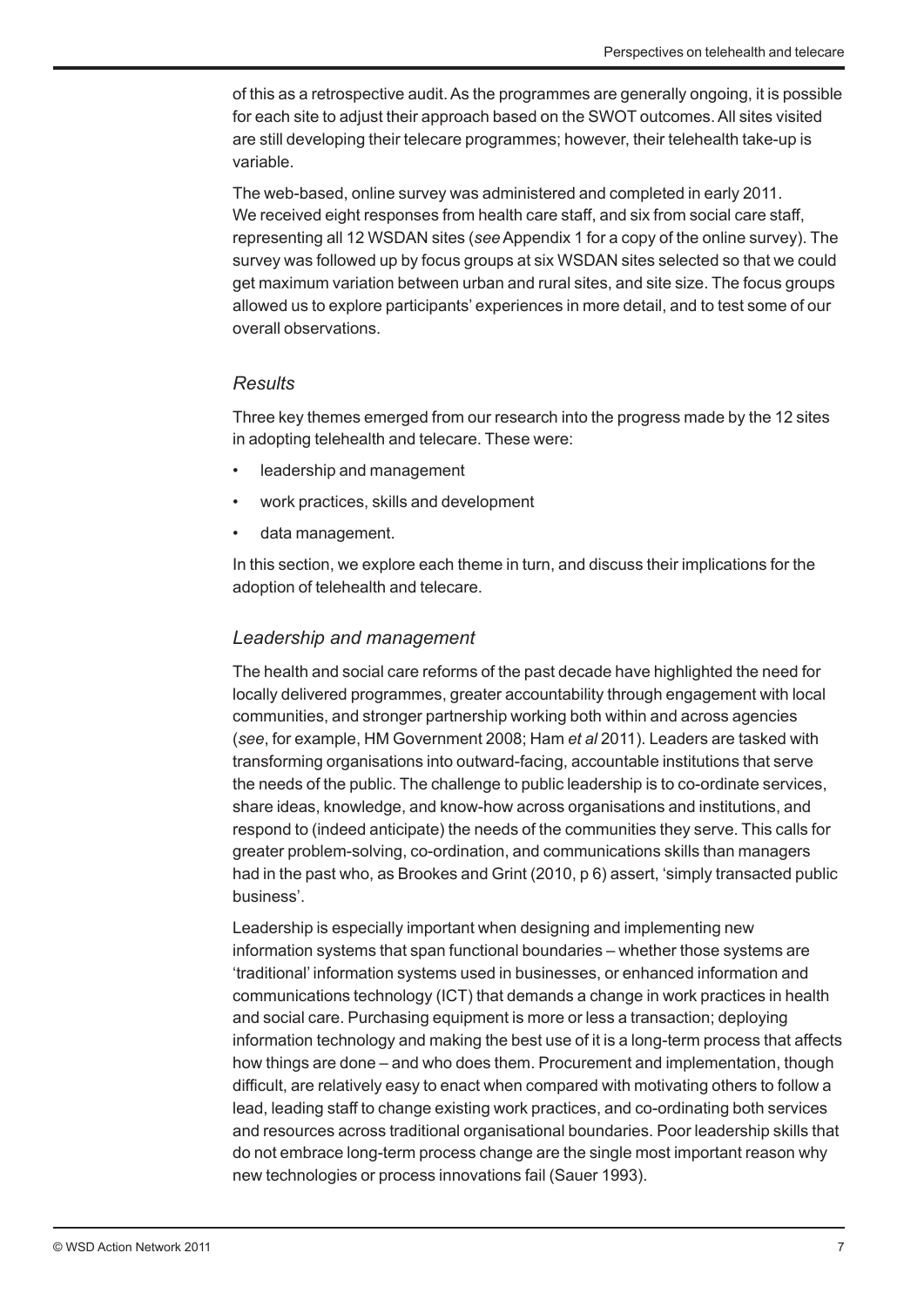It should therefore come as no surprise that health care and social care respondents to our survey (*see* Appendix 1) view *leadership and local champions* as critical in getting the projects off the ground, building support, and convincing others of the value of the programmes. The critical importance of leadership behaviours to the conduct of the programmes was also cited, and we discussed this in more detail in the follow-up faceto-face interviews and focus groups.

#### **Key leadership behaviours**

Certain factors were identified as being key to building collaboration and gaining support from multiple stakeholders: principally, people at the top of the organisation having a clear vision of telehealth and telecare, sharing this vision with employees, and fostering leadership behaviours among staff at all levels. The vision and leadership behaviours were shared; there were networks of staff that embodied leadership behaviours such as building momentum, staying focused, organising, communicating, influencing, bidding for resources, and shaping the vision. These behaviours spanned laterally across health and social care, and vertically within both types of organisation. The strongest examples are characterised by shared leadership and partnerships across health and social care, where risks and responsibilities were often shared. This sense of shared vision and collaboration encouraged a supportive culture, with clear priorities.

Where such leadership was evident, communication and co-ordination between health and social care organisations was excellent and ongoing. Meetings between health and social care groups at some sites were characterised by the sharing of experiences and the integration of experiences and ideas. They understood that benefits to patients/users from telecare and telehealth services were more important than organisational and structural barriers, and devised tactics to overcome those barriers. For example, the leadership team at one site held regular meetings so that members of health care and social care teams could query each other's practices with the intention of improving them; together, they developed innovative ways of sharing and using resources, and identified external risks and opportunities. In some cases, there was flexibility around the use of budgets and outcomes across service sectors, as well as a common understanding of priorities, and shared use of language. Service logistics and back office were merged across sectors. There was some limited evidence of the integration of technology into work practices.

#### **Engaging patients and carers as key stakeholders**

Telehealth and telecare staff working directly with patients and alongside other professionals showed an ability to listen, and to act on what they heard. Some sites built close relationships between staff promoting technology-based services and clinicians and patients/service users, which sometimes fostered co-production and bottom-up design. In both telecare and telehealth, there were strong examples of involvement by a range of stakeholders, including patients and service users. Patient involvement not only comprised patients managing (and being more aware of) their own condition, but also patients influencing processes. There are examples where patients' carers and family members were involved in drawing up and 'owning' the care plan. A case manager from one site reported how they changed the questions they asked after receiving patient feedback: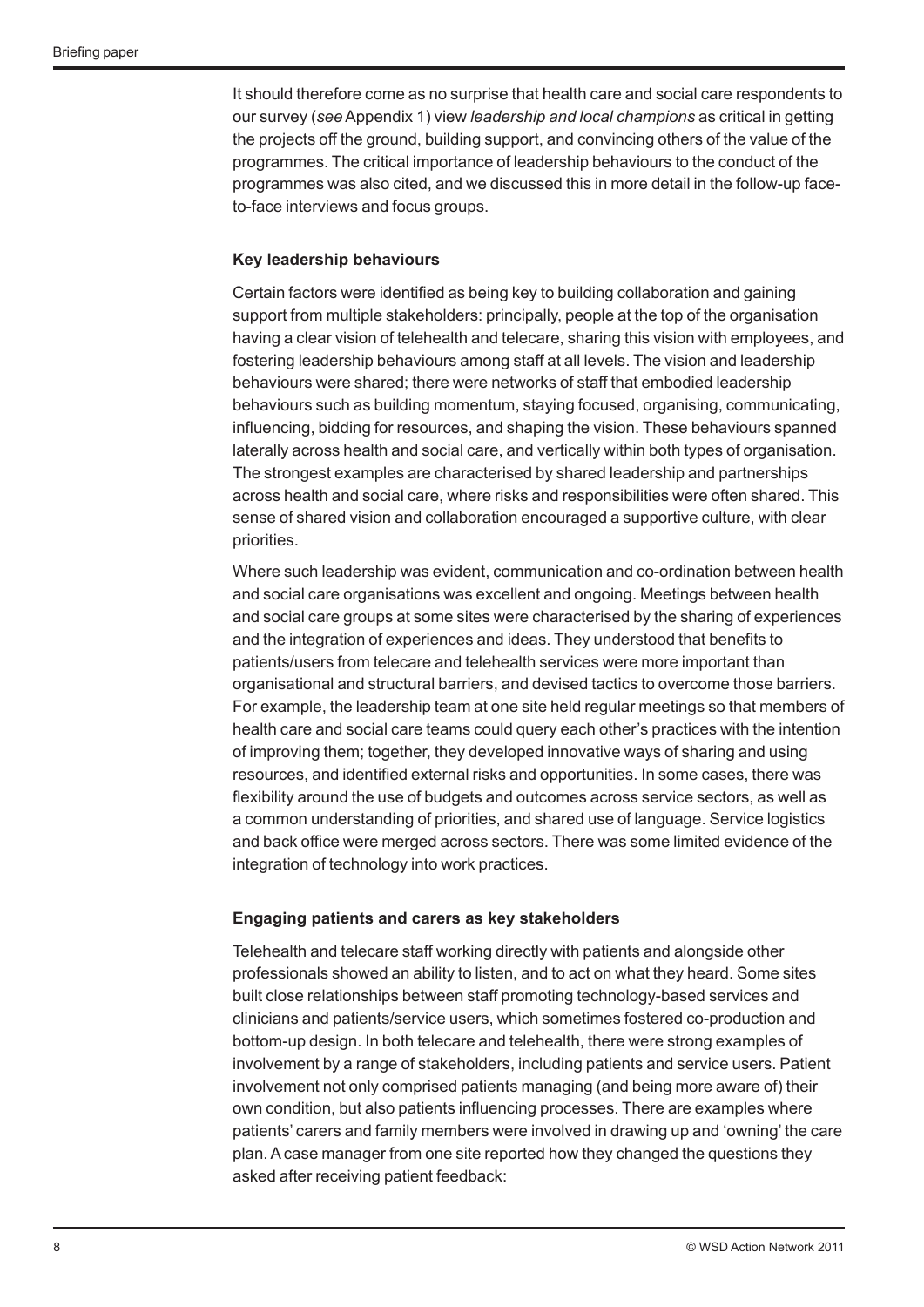*We ask questions of patients every day, and they may not be the right ones – and the patients know this. They often come back to us with different questions that hit the mark, and now we use those.*

As well as patients taking more responsibility for managing their condition, the quote above suggests that care workers often view patients as co-designers of their care, and that patients assume a small, but important, leadership role in their care, including having realistic expectations, as well as adhering to clinical advice. The aim should be to have carers actively involved in managing support for telecare and telehealth. Moreover, as patients become more confident with managing their day-today symptoms and exacerbations, it may be possible, in some cases, to remove the technology.

There were some good examples of project management. Some sites measured progress against strategy, with representatives from both social and health care teams reporting back on progress. Some sites used PRINCE2 methods, with one making structured changes to this method so it had a better fit to the programme's context, and had a stronger resource-tracking element.

#### **Building relationships and balancing short-term with long-term goals**

Sites that had made significant progress with adopting telehealth and telecare were characterised by a continuity of leadership along two dimensions. First, the individuals involved were able to build stable and growing long-term relationships, both within the project and in their regions. Second, they balanced short-term project objectives with clear, long-term strategic objectives and priorities, and managed resources to achieve those objectives over an extended period of time. In some cases, they were able to build partnerships with a broad range of vendors and organisations, including universities, police and fire services, mental health trusts, learning and physical disability services, community equipment services, housing organisations, third sector and other providers, and representatives of service users. By building trust both within and outside their organisations, they built a valuable stock of social capital which they could draw on to help them drive through a consistent strategy for change.

Like their health care counterparts, social care managers were able to convince others of the opportunities and benefits of using technology-based solutions – indeed, spreading the word about the benefits of telecare and telehealth is one of their strengths. Social care leaders, however, often went one step further. They tended to be much more entrepreneurial, were more willing to take business risks, and were considering spinning out their operations as social enterprises or trading arms. Perhaps one of the reasons for this is that social care has a longer history of working with independent and third sector providers. They may, therefore, be more open to entrepreneurial approaches, and new organisational structures such as social enterprises.

Typically, social care organisations were able to authorise telecare investment and mainstreaming activities on a balanced business case based on user and carer benefits, lower cost, and potential for reduced admissions. This contrasted with health organisations, which had generally not been able to move past the project level because of cost, limited evidence, and reluctance to change service configurations. Social care practitioners, including occupational therapists, have often adopted innovative and customised approaches to meet the needs of service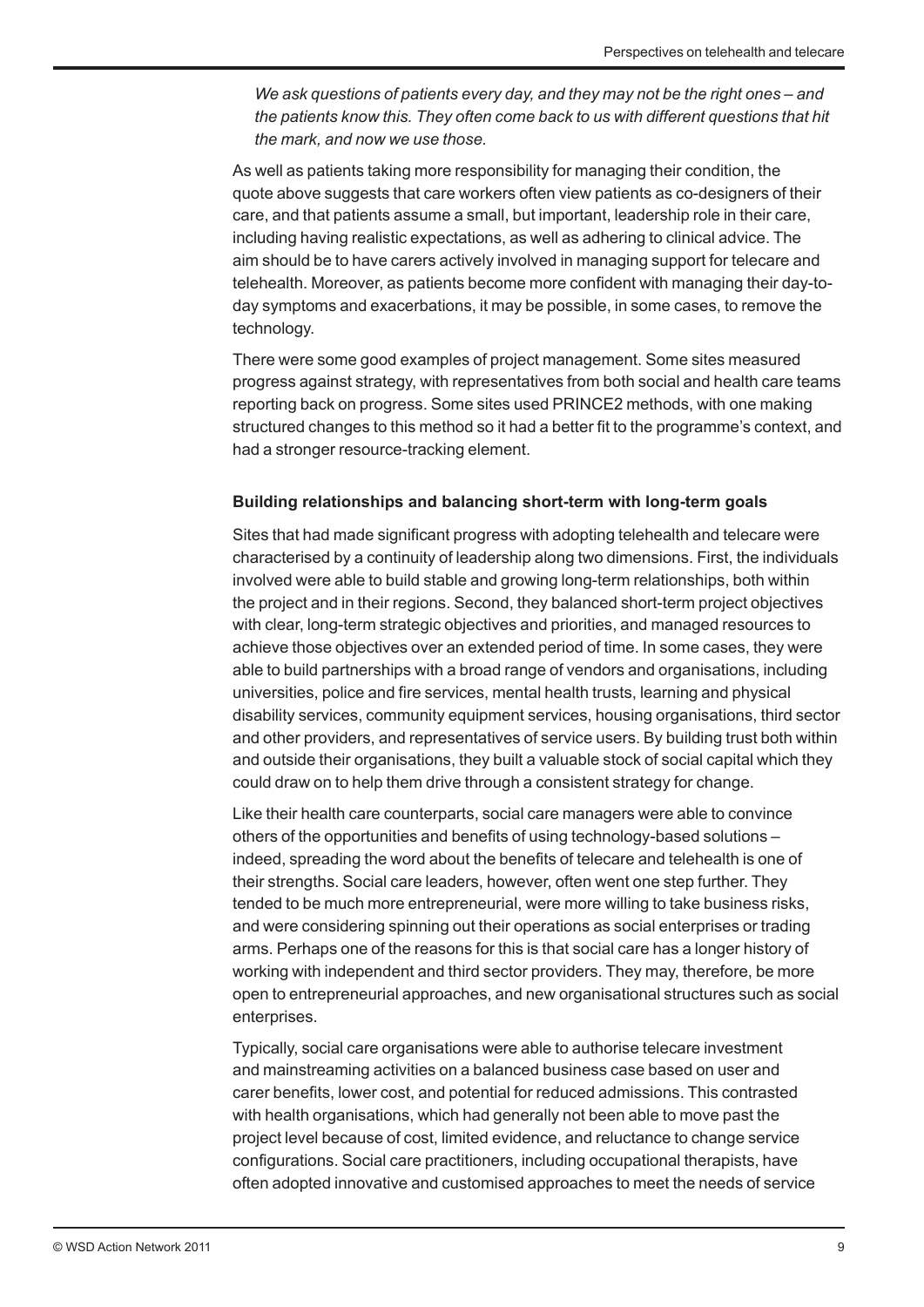users. This includes early intervention and preventative approaches as well as crisis management.

To sum up, the leadership strengths that were evident at many of the WSDAN sites included:

- delegating authority and responsibility
- using well-developed communication and persuasion skills, within and outside organisational boundaries
- building and maintaining a vision across all levels and categories of staff
- engendering shared ownership with stakeholders (including users and their carers)
- maintaining a continued focus over time
- seeking new opportunities/being entrepreneurial
- using project and resource management skills.

These are strengths that other studies suggest increase the likelihood that the telecare and telehealth programmes can be sustained (Martin *et al* 2011; Clark and Goodwin 2010).

Although some project sites were relatively successful at building relationships across groups, some were not. One weakness identified in the follow-up interviews was the lack of tenacity or persuasion skills needed to build an *integrated leadership* effort across social care and health care. For example, one social care respondent said:

*[We have an ehealth group] composed of very different types of players – and here's where you potentially can have impact. But we haven't been able to get those groups linked across networks – there hasn't been the leadership to link with other networks. There's a lot of political things going on, and there hasn't been anyone who could get this out of the way. Most of all, there hasn't been leadership from the council. We do have some well-known and respected champions, but where is it from the council? And we need leadership from general practitioners. Where is it?*

At almost every site, there were problems in engaging GPs and finding GP champions. This was due to a perceived lack of evidence, costs, loss of face-to-face contact, fear of extra work in handling patient data on a regular basis, and low interest among GPs in social care options. One supporter of assistive technology said:

*There's been very little GP involvement… They sometimes want COPD [chronic obstructive pulmonary disease] patients all for themselves, and they don't trust us with their patients. They see us as trendy nonsense.*

#### **Differences in approach between health care and social care**

There is a marked difference in the value, design and function of programme evaluations and preparation of business cases between health care and social care practitioners. Health care leaders have a different quality threshold for the design of evaluations than their social care counterparts. Health care leaders showed a preference for learning about the effects of their work through evidence-driven evaluations. Sites conducted small-scale patient satisfaction surveys, and analysed information to determine if patients were engaged. One site carried out a small-scale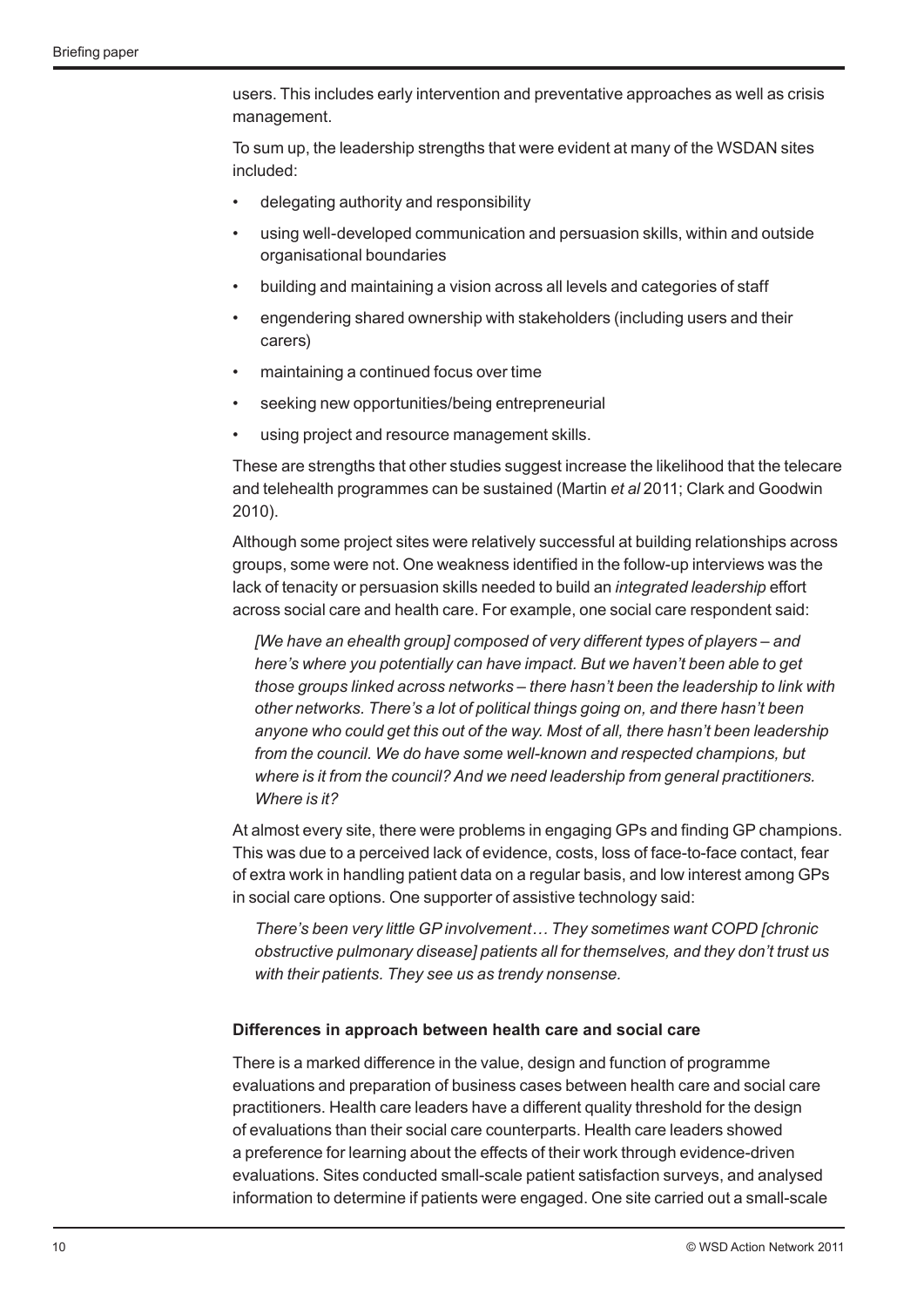randomised controlled trial (RCT) for patients with chronic obstructive pulmonary disease (COPD) in conjunction with universities. Other examples include analysis of evidence for reduced nursing, GP and outpatient visits at one site, while another measured unnecessary ambulance use. Social care leaders generally placed much less importance on systematic evaluations (especially those whose metrics were the number of A&E admissions or unplanned readmissions), although at least one site participated in a national initiative to determine whether telecare delivered on expected efficiencies. Social care leaders instead looked for improvements that would reduce anxiety or stress on the part of carers based on observation, or through nonrandomised, uncontrolled participant surveys on quality-of-life issues.

While most health care respondents believed that RCTs were not feasible in their contexts, they did believe there should be systematic collection and evaluation of data in order to assess performance, effectiveness and cost efficiencies such as fewer hospital admissions.\* They held this view even if they were not in a position to conduct such studies themselves. (They eagerly awaited the results of the large-scale evaluation being conducted on the Whole System Demonstrator projects.) Social care respondents, however, believed that they needed to collect and analyse only enough evidence to show that their programmes were working – for instance, showing an improvement in the quality of life for users or carers (although this may change as local authorities become more efficiency driven). Finally, health care participants appeared to be concerned with cost savings metrics that are driven by the QIPP (Quality, Innovation, Productivity and Prevention) agenda and the 'Nicholson challenge' to the NHS to find £20 billion in efficiency savings for reinvestment by 2014. Social care participants were much more concerned with manifest improvements in the quality of day-to-day life, and early intervention and prevention approaches. May (2006) makes a distinction between the two views, referring to the former as *evidence-based practice*, and the latter as *practice-based evidence*. For health care practitioners, evidence is intended to support transferable knowledge that can inform policy. For telecare, the evidence that matters is local and qualitative, and is the outcome of demonstration projects. These models emphasise both workability and, within the context of the project, cost-effectiveness (May 2006, pp 524–5).

The survey results mirror different approaches to evaluations, with social care respondents seeing them as a strength. Health care respondents viewed evaluations as an opportunity, thereby suggesting that value will accrue at some point in the future, but not now. As one social care respondent said:

*These [evaluations] are difficult to do and set up. I don't see the point. There's a real imperative just to get on and do it.*

#### Another said:

*The evidence doesn't have to be the gold standard. We need only to do a 'soft touch' here where we can prove that the academic evidence is mirrored [here].*

On the other hand, a health care manager said:

*We have to convince commissioners of the value of this work, and they won't be convinced if we simply insist that the programme is working. We're going to have to collect ambulance data and make a clear case to them. Reducing ambulance* 

<sup>\*</sup>This view aligns with other research that RCTs are not always embraced by medical practitioners. *See*, for example, LeRouge *et al* 2010, pp 906–7.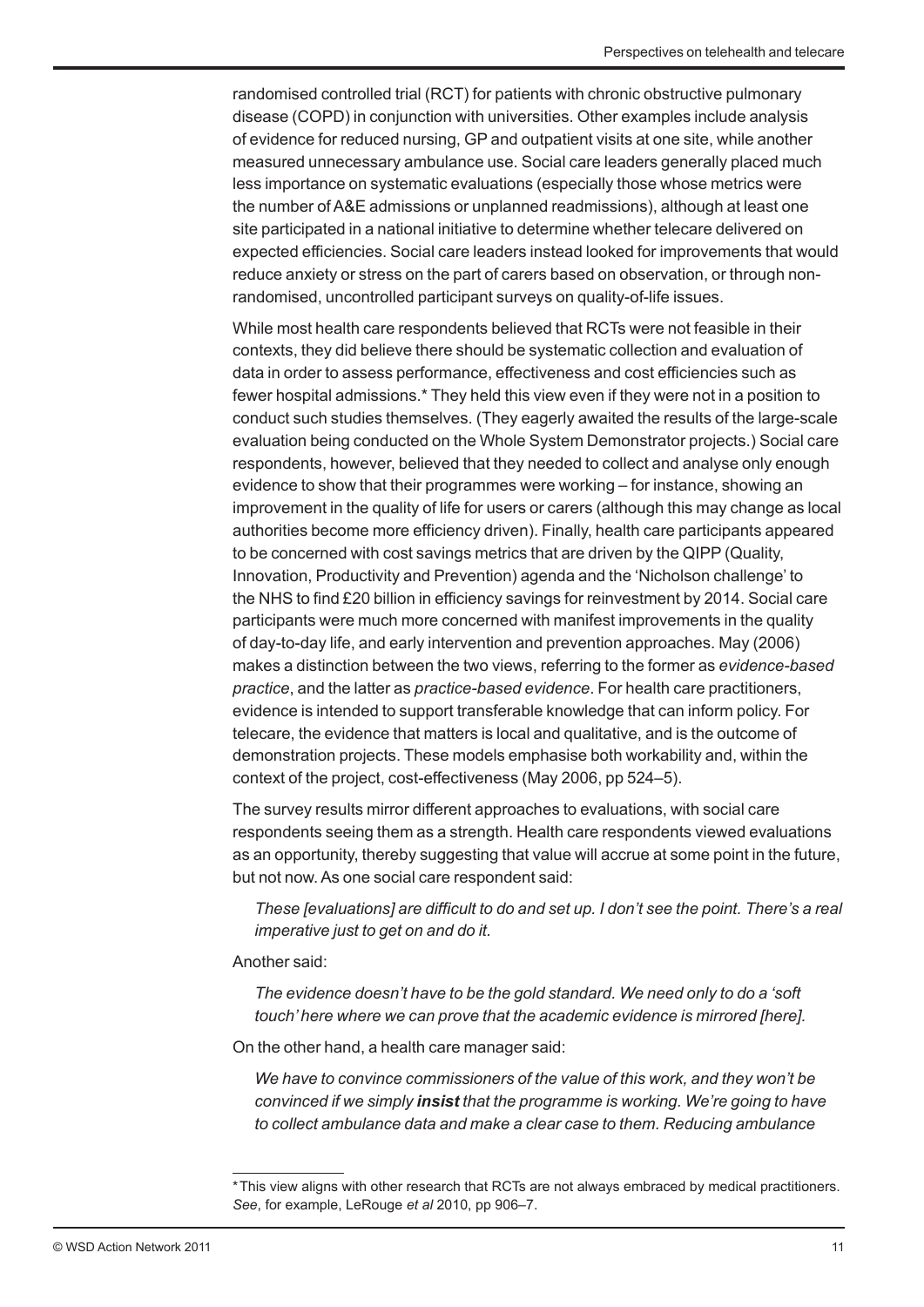*usage does save money, and we have to show how much. But it also makes the ambulance available to others, and it certainly improves the lot of someone who avoids using an ambulance if it's not needed. They* [commissioners] *have other programmes wanting support, and we have to convince them to support this.*

This quote suggests that health care respondents must convince sceptical commissioners who are most comfortable when presented with what they believe is unbiased evidence, systematically collected, which shows that investments should result in new efficiencies and cost savings. It also suggests a difference between social care and medical models of delivery. While health care practitioners tend to value systematic enquiry (LeRouge *et al* 2010), social care practitioners appear to be influenced by a crafts base – knowledge on how to do something through experience – that cannot be reproduced either by a randomised controlled trial or a systematic evaluation. Ferlie *et al* (2005, p 14) note that some surgeons and obstetricians (that is, those who work with their hands) believe that randomised controlled trials cannot express many aspects of clinical experience.

This is not to suggest that health care practitioners at the WSDAN sites are more expert in their approach to the design and use of evaluations than their social care counterparts, or even that their evaluations are more valid or rigorous. Their overriding concern with cost savings (in order to convince commissioners), while important, is just one indicator. Focusing on a single metric can mean that other questions are overlooked, such as '*What works under what conditions, and for whom?'* Such questions often support organisational learning, and contain lessons on how to improve the effectiveness, reach, quality, and efficacy of a programme by exploring alternative approaches or maximising the programme's effect for various subpopulations (Pawson and Tilley 1997).

What does this have to do with leadership? The different views held by health care and social care leaders about how to use evidence and evaluations reflect their respective leadership styles, strengths and weaknesses. Social care respondents appeared to be entrepreneurial and have a higher tolerance for taking risks. This is a style that often leads to innovation and responsive service design, although the data supporting exactly what that design should be might be unstable. Health care respondents seemed to place much more emphasis on collecting data to assess the effects of an intervention, particularly its return on investment. While this approach often results in an evidence-based efficient use of resources, interventions can be conservative or limited in scope. Neither group uses evidence to its maximum effect: social care respondents appear to be impatient with systematic data collection and rigorous evaluation; health care respondents often tend to see return on investment as the most important (or only) indicator of success.

One emergent school in leadership theory argues that the ability to learn systematically about the effects of organisational interventions (and derive lessons from relevant academic and practice literature) is an important component of excellent leadership behaviour, across all types of organisations. The use of data and evidence can help to liberate the organisation from the biases of the leader, and may open up a variety of approaches and solutions that might otherwise remain hidden. This research suggests that an inability or unwillingness to systematically collect data and examine evidence from an initiative can result in leadership that relies on obsolete knowledge from past experience, personal preferences, hype, and actions that capitalise on the leader's strength (that is, 'to a hammer, everything is a nail') (Rousseau *et al* 2008). In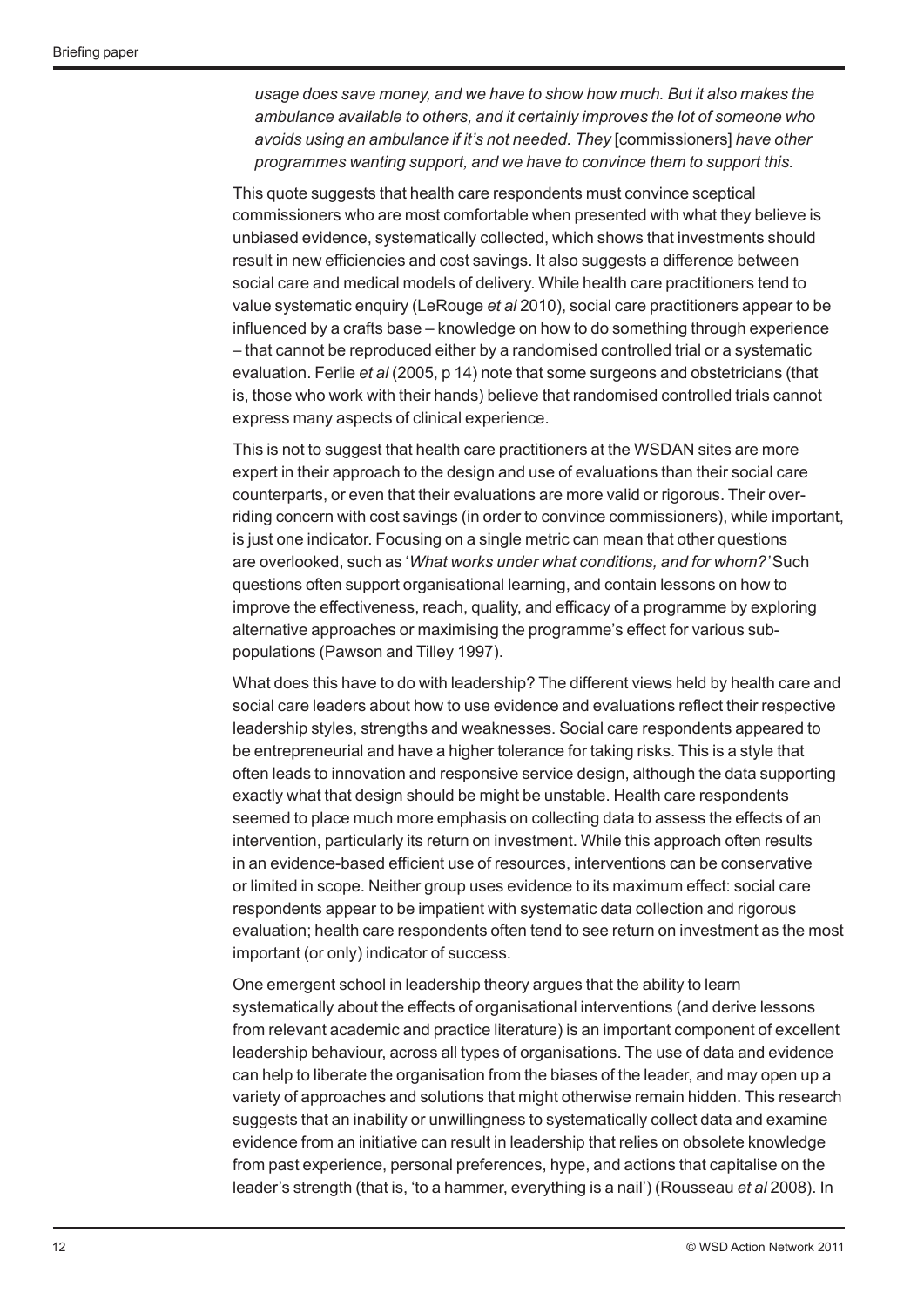the worst cases, the leader shows an inability to 'face hard facts' (Pfeffer and Sutton 2006).

We have noted that both health and social care groups were skilled at building relationships. This, however, can sometimes be a double-edged sword. At some of the 12 sites, there were close links with industry that could, at times, result in a vendorled 'push' of technology instead of a demand-led 'pull'. Unless the project leader has a clear strategy and a structured method of achieving their objectives, this could, *and sometimes did*, result in a mismatch between supply and demand, with equipment either not being used, or not used to its best effect.

The introduction of new technology and the pace of change of that technology can outstrip the ability of social and health care professionals to come to grips with it. This is particularly true when attempting to change work practices and methods of staff training, and with handling and managing data. As one manager said, 'We get the equipment, but we don't have the right people.' These issues will be discussed in the following two sections.

#### **Key points**

- Strong leadership and local champions are critical in getting telehealth and telecare projects off the ground, in building support, and in convincing others of the value of such programmes.
- Continuity of leadership helps build relationships and retain a focus on longterm objectives.
- Having a clear and shared vision between partners provides focus and a framework for collaboration; partnerships should include product vendors, and service users and their carers.
- Understanding and focusing on the benefits to patients and users can enable organisational and structural barriers to be overcome.
- Ongoing communication and co-ordination between health and social care partners helps support the development of shared understanding and working practices.
- Successful sites invested in developing strategic goals, and project and resource management.
- Sites with a more entrepreneurial (risk-taking) approach were more likely to seek out opportunities to innovate.

#### *Work practices, skills and development*

Work practices – how someone works, what it means to the practitioner, how they improvise, what they learn – are notoriously difficult to change among skilled professionals in general (Orr 1998) and clinicians in particular (Ferlie *et al* 2005; Martin *et al* 2009). The reasons behind this resistance to change include the status that practice and knowledge affords its owner (Carlile 2004; Martin *et al* 2009), the influence of organisational culture and the pull of history (Barley 1986), the link between professional practice and professional identity (Lamb and Davidson 2005; Fagermoen 1997), the influence of small-group behaviour on practice (Levy 2001),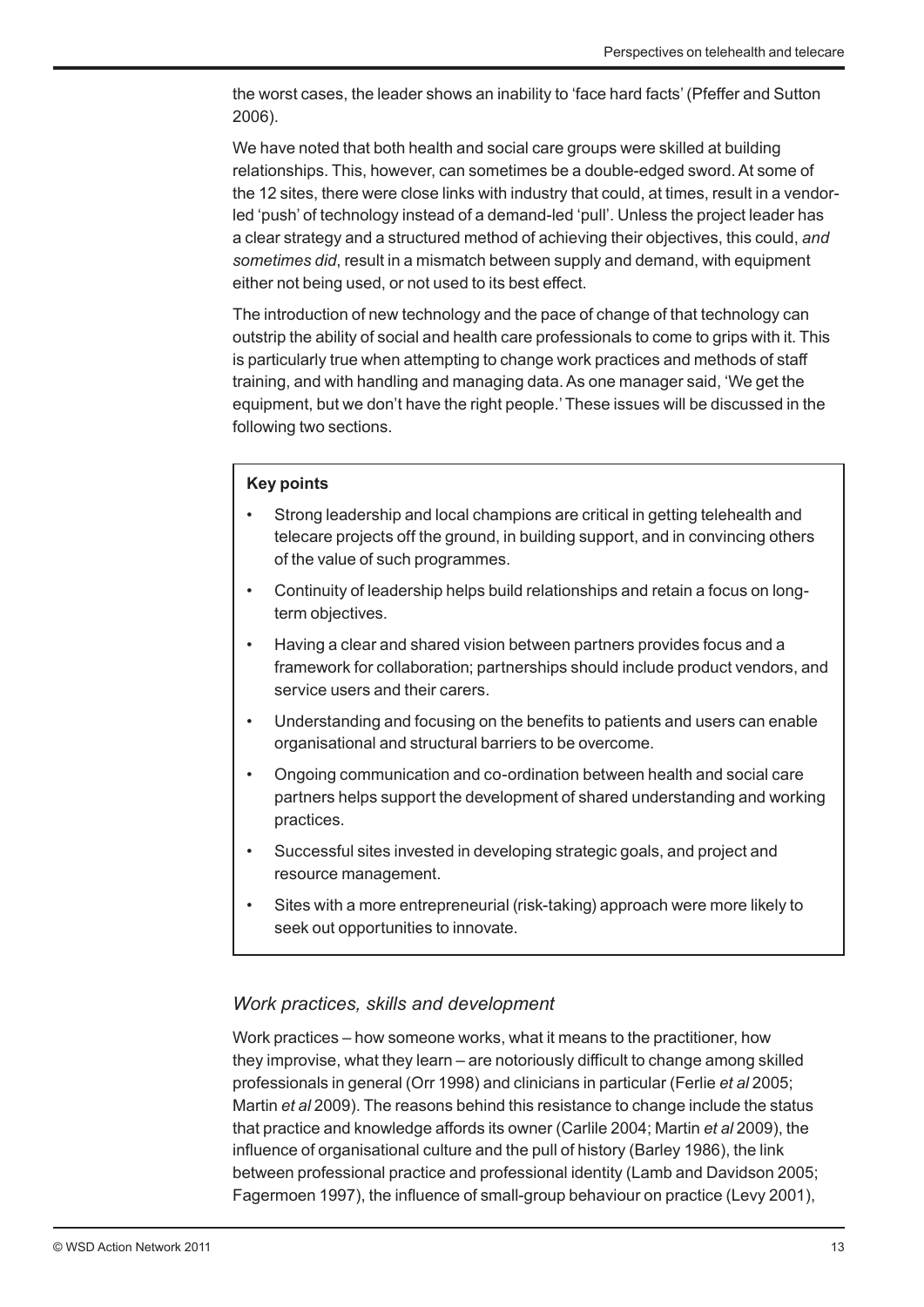and a difficulty to communicate across functional groups (Star and Griesemer 1989), among many others. New technologies present particularly thorny problems because they often alter the environments in which existing work practices develop and are sustained, along with the social relations of those working in them (Barley 1986; Suchman *et al* 1999).

Changing work practices – supported through staff development and fostering an understanding of the benefits of new working practices – are key to implementing new technologies, particularly in telehealth (Wertenberger *et al* 2011). Skills development for new work practices, however, is often overlooked when designing and evaluating telecare and telehealth projects. For example, both Darkins *et al* (2008) and Lehoux *et al* (2002, p 902) argue that promoters of telehealth tend to 'downplay' human and organisational issues, particularly the effects of change on existing work routines and the need to develop new practices. The lack of skills development can be problematic though; many programmes fail because existing work practices and routines either do not change, or change only intermittently. This results in a situation whereby some practices are obsolete and not fit for purpose. Indeed, not paying attention to the effects of new technologies on existing work patterns can disrupt professional tasks, engender a range of unsafe practices, and provoke a storm of resistance (White *et al* 2010; Bødker *et al* 1991; Berg 1999).

#### **Strategies to change work practices and promote staff development**

*Work practices*, *skills* and *staff development* emerged as important themes in both the survey and focus groups. There were some good examples of strategies to change or influence clinical practice, particularly among GPs. The most powerful strategy was to include clinicians who could make good use of telecommunications technologies at the earliest stages of planning, and to encourage them to be actively engaged at the design stage of the project. These efforts to secure participatory co-design helped to construct a process that mapped on well to the GP's existing practice, and was one that they understood well and trusted. This approach parallels that outlined by Lehoux *et al* (2002, pp 889–902), who suggest that to influence clinician practice, you have to identify those clinicians who exploit images or numerical data, and work with them to make the process routine in their own practice – through social and cultural as well as technical adaptations.\*

An example of this occurred at one site we visited. Two podiatrists said that they were shown a screen full of data from a patient with COPD. One said:

*I looked at the screen of COPD data, and after a time I didn't see the data any longer. I saw a foot. And I thought of how many amputations we could avoid if we could examine diabetic feet remotely. You don't have much time to save a foot, and we could use this technology to get to the patient before he could get to us.*

Members of the telehealth team then worked closely with the podiatrists to develop a strategy to identify diabetic patients, and adapt the technology to their existing examination and triage practice. They now routinely use telecommunications in their work, and help other podiatrists incorporate the technologies into their own practice.

<sup>\*</sup>There is anecdotal evidence from the United States about the numbers of physicians who want to use smartphones and iPads to access patient records, drug formularies, and other expertise. These physicians may be more amenable to patients using technology.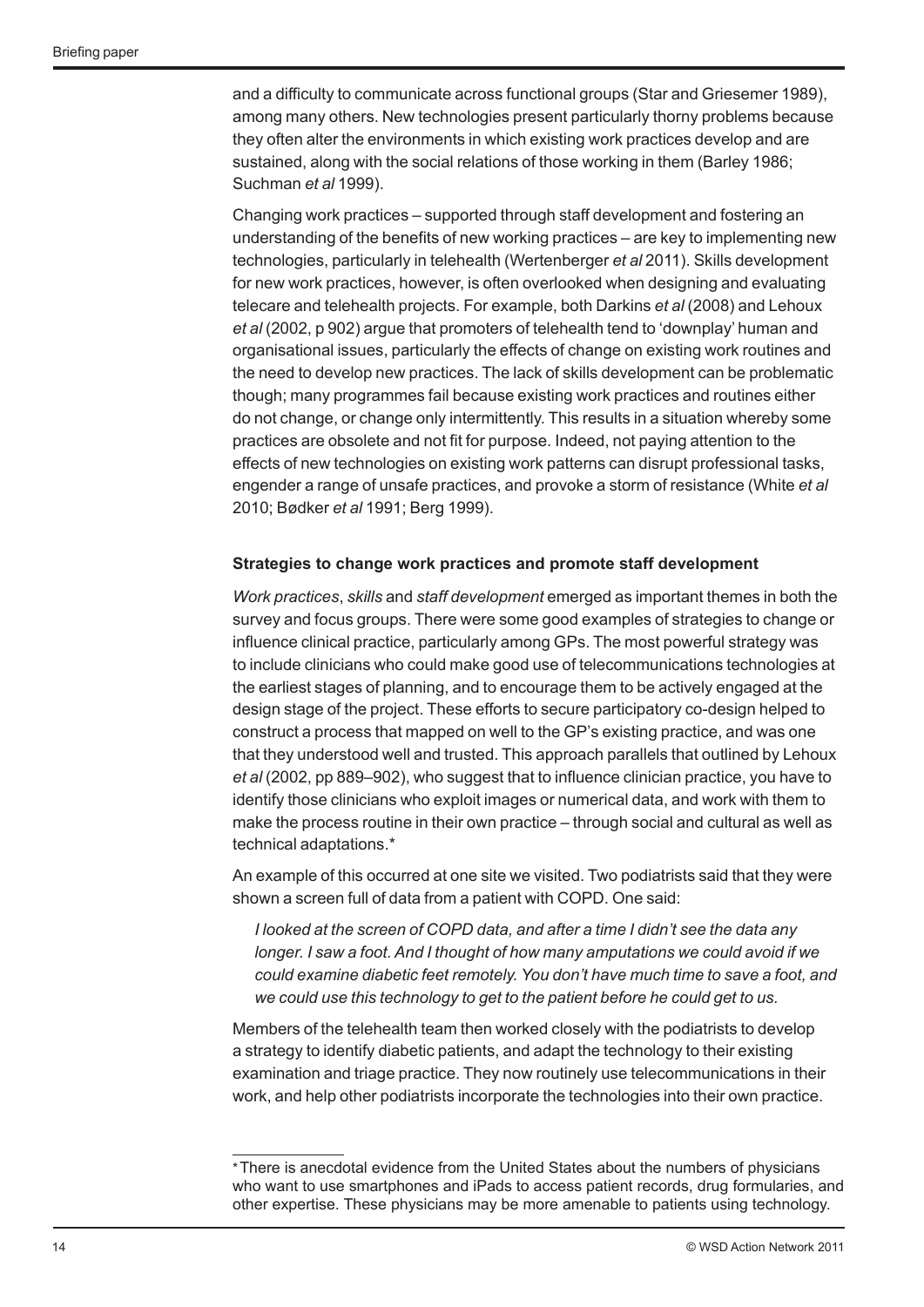Changing routines and engendering innovative ways of working, however, only went so far. Although survey respondents from both health and social care identified 'innovative ways of working' as either a distinct strength or opportunity, their responses appear to represent their own changed habits, rather than the habits of others. Indeed, there was a general consensus among participants in the observed meetings and focus groups that new work routines are not yet fully embedded throughout the projects. The survey results reinforce this; they show that both social and health care respondents identified 'workforce skills' as a weakness, and 'resistance to change and innovation' as a threat to their programmes.

#### **Differences between health care and social care**

In general, changes to work practices among WSDAN members appear to be much more difficult in health care than in social care settings, which again highlights the social care versus medical models of service delivery. The medical model stresses the importance of the face-to-face encounter, and GPs and nurses are often driven by their need for hands-on patient contact. Moreover, telehealth has only been available since around 2004. In contrast, over recent years, social care has outsourced home care services to third parties; social care practitioners typically no longer see users unless there is an emergency or clients' care needs have changed. There are also robust models of work that are applied to social care from the community alarm industry. Around-the-clock control centre cover supplements the limited availability of practitioners and supports users to live independently at home. Social care and housing have been practising telecare in one form or another for 20 years or more.\*

Therefore, one can argue that there is less resistance to change among social care practitioners because telecare is not so different from what they already do. One social care manager explained it like this:

*We're accustomed to large caseloads, and the technology fits into what we do. The technology is basically an alert service. We respond to calls. So when someone presses a button on the pendant, we know how to respond.*

#### **Balancing new demands with traditional roles**

In health care, particularly nursing, there is a tradition of providing care to the individual patient. Making the sometimes difficult transition to new work practices stems, in part, from the nurse developing a holistic relationship with the patient. This is a key characteristic of nursing practice, and many nurses and other health professionals construct their professional identity around it – 'how they work is what they are' (Fagermoen 1997). Indeed, some research has also suggested that many nurses

<sup>\*</sup>As we noted, resistance to new work practices seems stronger among health care practitioners than their social care counterparts. This does not imply, however, that there is no resistance in social care. There is evidence of union resistance to moving from local authority control to becoming a social enterprise. Although some social care managers in this study looked forward to establishing social enterprises as a means of expanding their work and providing a broader range of services, there are significant implications regarding social enterprise governance and ownership, conditions of employment, job security, and pensions (Marks and Hunter 2007). The leading union representing social and health care workers in England views social enterprise 'as a way to dress up wholesale privatisation plans' (UNISON 2011).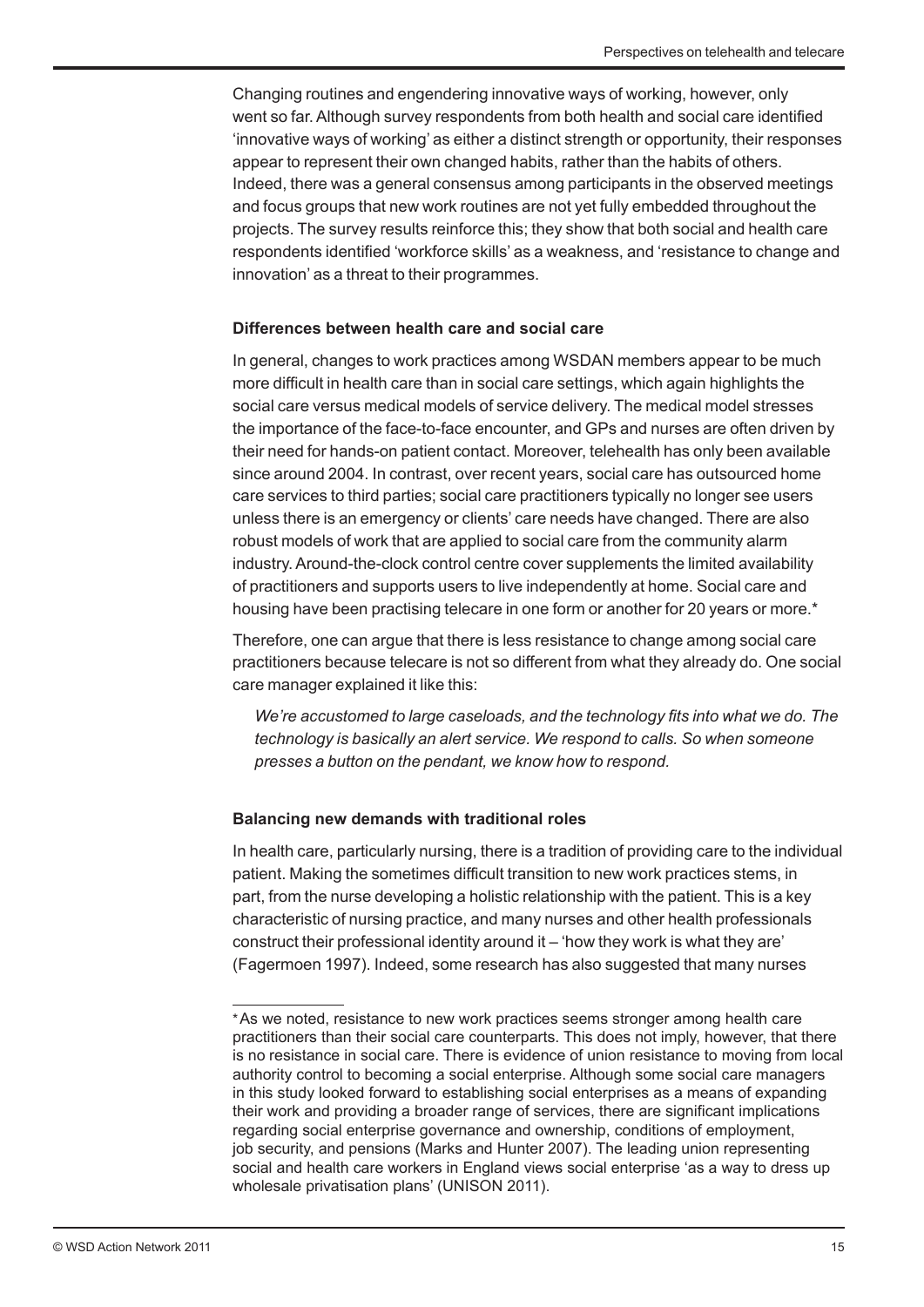place a high value on the psychological (as opposed to financial) rewards that derive from contact with patients. One study in Belgium, for example, found that nurses value compliments by patients more than they value pay or other financial rewards (De Gieter *et al* 2006).

This relationship, built on face-to-face contact, is important to many nurses and clients at the WSDAN sites. They tend to view patients as individuals, rather than as 'cases' – and the introduction of information and communications technology (ICT) in their work settings can create a psychological 'distance' between nurses and their clients. From their perspective, the relationship becomes one with a communications device rather than with a person (Giordano 2008). Moreover, many nurses fear that patients may become isolated, and that they may no longer see the state of the patient's home ('the cleanliness and smell', according to one nurse), which can be an important indicator of health problems or depression.

As one clinician said:

*Clinicians like to be with patients – they don't like to work next to a computer.*

A nurse said:

*You can develop a relationship with your patients, and you want to see them. <pauses> When one of them dies, it still hurts a little and you miss them. Popping in for a cup of tea means a lot to them. <pauses> And it can mean something to us.*

This, consequently, can lead to manifest resistance to changing their visibility patterns, and thereby increasing their overall caseloads. It is unlikely that telehealth can adopt larger caseloads given current service configurations based on home visits (Clark and Goodwin 2010). Moreover, the paradox here is that other patients who are sicker or in crisis are not being seen while a nurse is visiting a patient who may not need any attention at that point in time.

Given the growing number of people with long-term conditions, reductions in available skilled nurses, and the growing burden on informal carers, it will no longer be possible to support everyone with home nursing contact.

As one manager said:

*There is a real challenge in changing visibility patterns – people are still visiting a lot. Nurses say to me, 'But people really love to see a nurse.' And it's really challenging for me to get them to change their visiting patterns. I may say to them that we can get 'more for the same' or 'we can achieve better for less', but some still want to go out there and see the patient.*

Some nurses seem to lack the training or the motivation to manage their caseload or to seek new ways of managing their patients. It is possible that some basic tools are not widely used. For example, a cardiac nurse reported that some matrons lack the ability to triage heart failure 'because now they have 80 to 100 cases each'. One manager said:

*Community matrons are afraid that this [telehealth] will double their caseload. A team is hard to set up and manage – and the way that caseloads are managed makes all the difference. You have to plan your work, and you need co-ordination so you don't fight through traffic to see a client. Staff come on to the team, and it's clear that they are not ready. They're scared! They find it hard to accept that once they are on the team, they don't have to visit everyone. You don't need to check everyone.*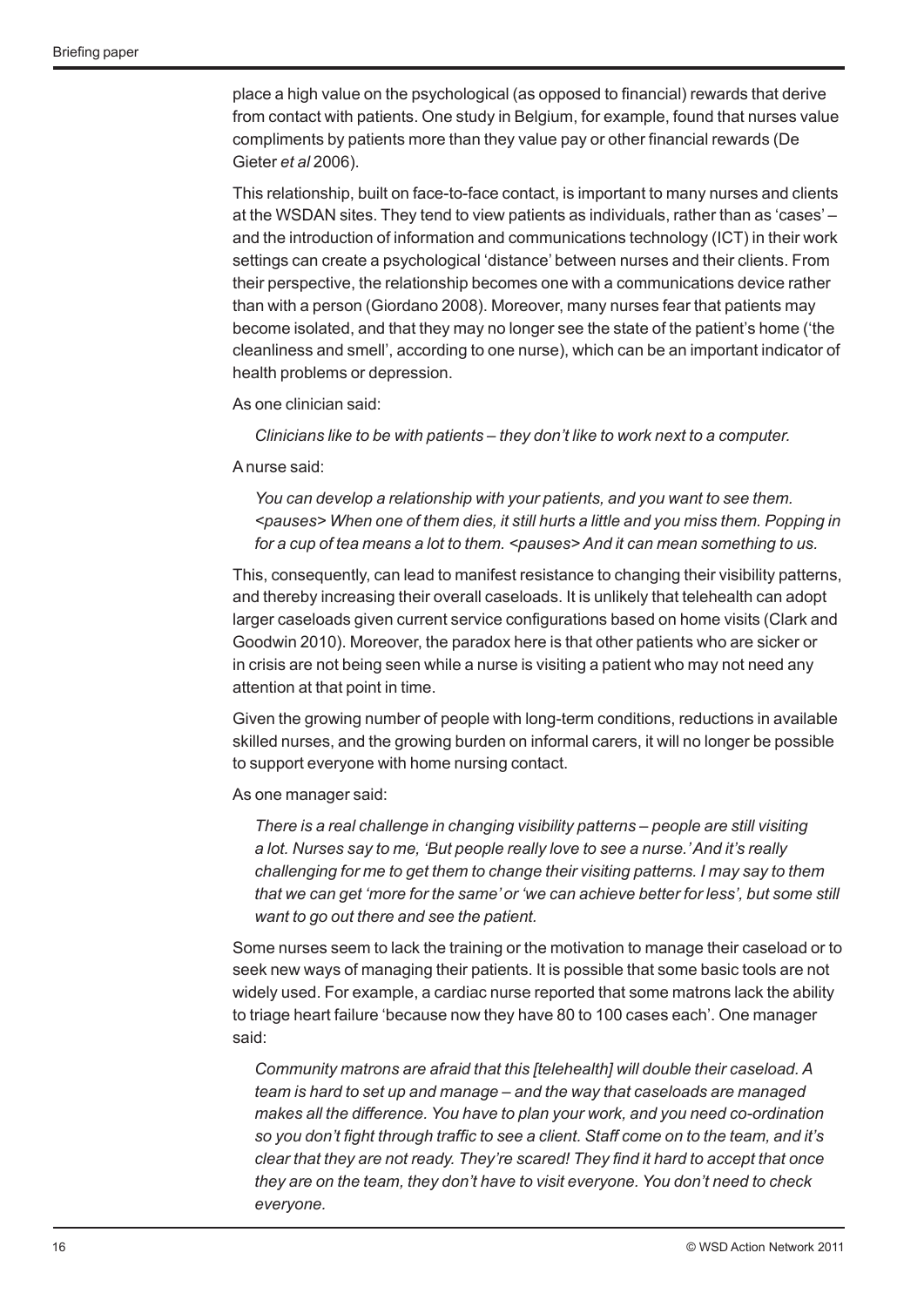#### Another said:

*Case managers have 150 clients, but only 7 or 8 are open cases, and there's a need for real face-to-face support* [for them that is] *critical at any one time. It's a question of scaling up skills… knowing how to manage their caseloads… When a nurse visits someone, you want the nurse to be there when the nurse should be there and do the work that only a nurse should do.*

#### **How leaders deal with resistance to change**

The leadership response to the inability or unwillingness to change existing work practices is not clear. Most leaders say that after initial resistance, clinicians see the value of telehealth – that is, exposure to the service raises awareness, competence and acceptance. Only some clinicians – mostly community matrons and specialist nurses – are likely to be won over, but the numbers still remain relatively small. One manager, who used another approach, laughed and said, 'At some point, you have to resort to pounding your fist on a table.'

So there is some resistance that is possibly caused by a professional desire not to make the change away from a traditional one in which they see the patient face-toface. But there also appears to be a lack of formal professional development that helps practitioners to make decisions and prioritise cases and visits based on incoming data, to work from standard protocols, and to set parameters for individual patients receiving telecare or telehealth. As long as guidance from the National Institute for Health and Clinical Excellence (NICE), the Map of Medicine, specialist guidance and education programmes do not yet formally recognise a role for these technologies in case management, a major difficulty remains. In practice, case managers may become very reactive – responding only to patients on their caseload who contact them with problems on a daily basis. It is becoming more difficult for practitioners to manage ever-growing caseloads efficiently and effectively within current service configurations.

The response to this should be both local and national. At the local level, leaders need to manage organisational culture so that it provides both ongoing and strengthening support for those whose work practices are most affected, particularly those in the nursing profession. This is particularly true for those whose professional identity is bound up with their work practices (Lamb and Davidson 2005). That is, a welldeveloped programme of professional development should be implemented locally to help those involved in delivering telehealth and telecare projects. A recent study in New Zealand highlights the need for such scaffolding and what it terms 'fading'. The scaffolding provides master support to trainees and the fading gradually gives new telehealth recruits more responsibility as part of their professional development (Basu *et al* 2010). We saw little or no first-hand evidence of either at the 12 WSDAN sites, although some were beginning to work with newly established Health Innovation and Education Clusters (HIECs) and with local universities, which might affect preregistration education and professional development.

Although some HIECs have the potential to influence pre- and post-registration training and development of nurses and other health care professionals (for example, through online toolkits), at the moment there is no *national* programme to change work practices or to build workforce skills that are most appropriate to telehealth. These include managing and triaging large caseloads, using data to make decisions, developing and then adhering to assessment and treatment protocols, communicating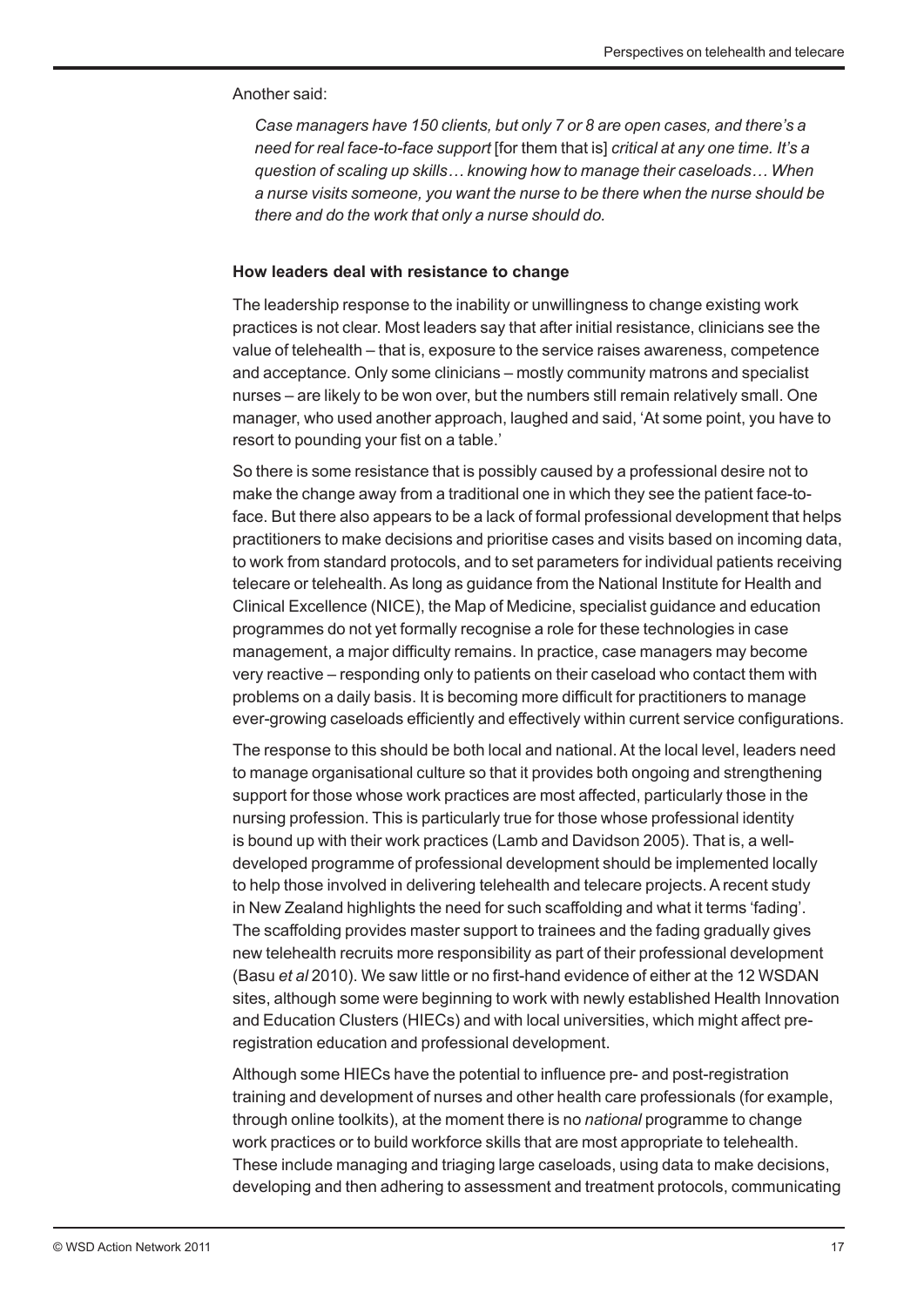and sharing the right data across interdisciplinary teams, or choosing and evaluating the most appropriate technologies.

The US Veterans Healthcare Administration (VHA) is a good example of such a model. At its three national training centres, potential care co-ordinators develop the skills they need to learn how to use national patient assessment protocols, how to choose and evaluate the most appropriate technologies, and how to use protocols in the field. The VHA has more than 10 years' experience of delivering home-based telehealth as part of an organisation-wide transformation programme; it is a worldwide leader on delivering telehealth at scale, with over 50,000 active users across the United States. For telehealth, staff participants get 12 hours of online training, plus 2–4 weeks of hands-on training locally. In four years (2004 to 2008), 1,500 care co-ordinators have been trained on site, and 5,000 trained online (Darkins *et al* 2008). The goal is to develop, at national level, the people skills and operational procedures needed to deliver care efficiently. Standardising care quality has helped to minimise variation in how telehealth is applied locally (Hill *et al* 2010).

#### **Key points**

- Telehealth and telecare challenge existing working practices and can provoke opposition from professionals providing care.
- Involving key professionals from the outset in the planning and design of a telehealth or telecare project helps build understanding, trust and participation.
- Most sites reported that new work routines to support technology-enabled services were not embedded in their projects. Overcoming resistance to adopting new ways of working was more difficult in health care than social care.
- There was a lack of formal professional development to support new systems of working – for example, in managing and triaging large caseloads, using data to make decisions and to target intervention, adhering to treatment protocols, communicating and sharing data between multi-disciplinary team members, and supporting the use of the appropriate technologies by both professionals and users.
- Clear strategies to influence professional behaviours, and support the development of new skills and working practices, are required. There is also a need for a national strategy and external support to project sites to build the necessary workforce skills.

## *Managing data*

If the goal of better integrated care is to increase collaboration between health and social care organisations so that they deliver a more seamless service that improves the health and well-being of populations, then the key enabler is integrating systems for communicating and processing information. Integrated telecare and telehealth depend on integrated information systems. Telehealth and telecare are unusually complex information systems that support data integration, interoperability between devices and organisations, and health care and social care functions, while maintaining quality, patient/user safety, and confidentiality.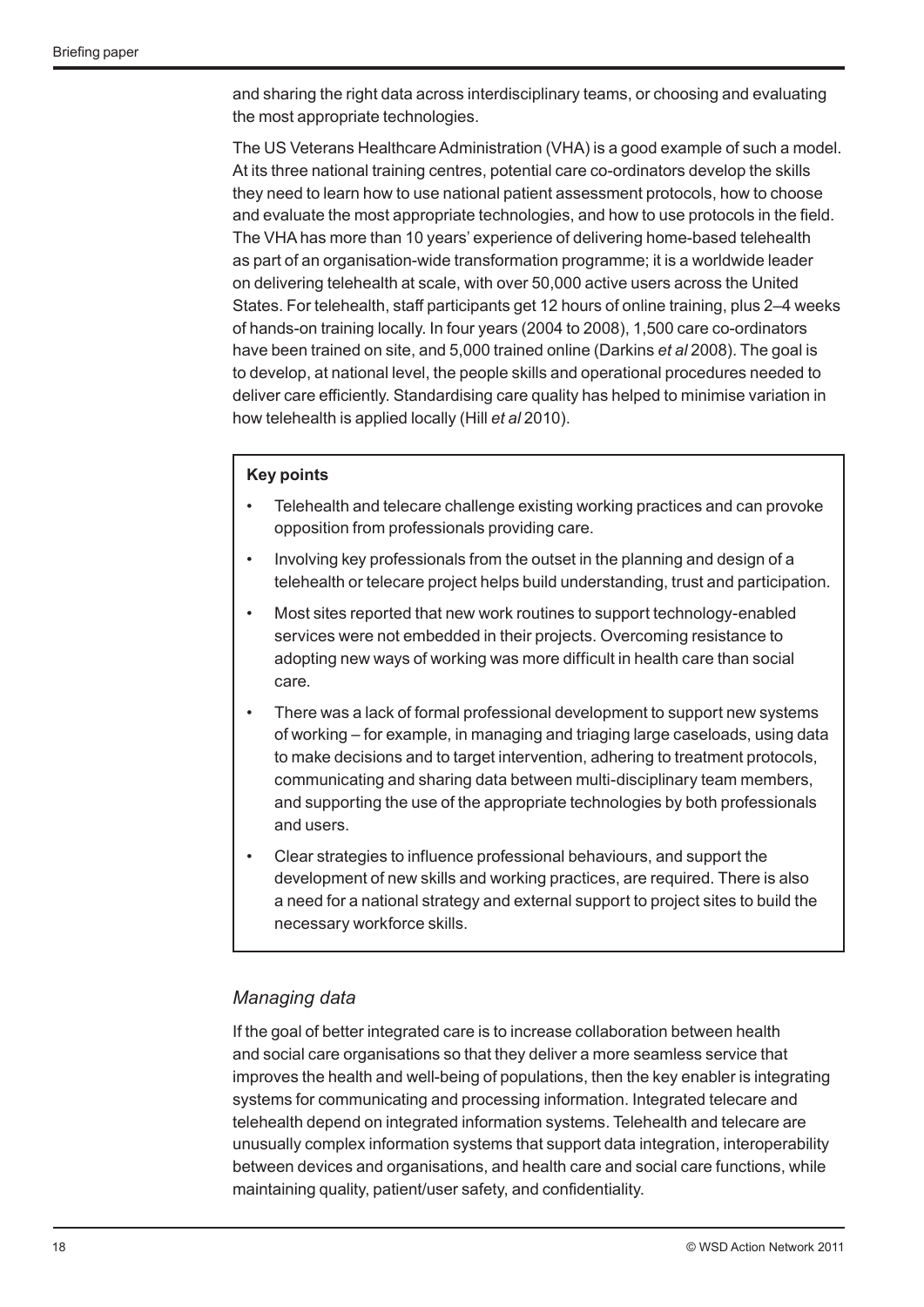The complexity of these systems can, and often does, result in a proliferation of stand-alone systems, disparate databases (and database schema) that cannot communicate with each other, a lack of data integration, and poor or no automated decision support (Ackerman *et al* 2010, pp 93–4; Wright *et al* 2009; Networking and Information Technology Research and Development (NITRD) 2009). Aside from the organisational problems this poses, there is a risk to patient safety. Fragmented systems in health care can lead to erroneous or incomplete information that results in medical errors or inadequate care (Pirnejad *et al* 2008). Finally, data and systems fragmentation make systematic and coherent reporting to the public difficult, because there may be a lack of standardisation in indicators or their meaning (Suchy 2010). The research literature suggests that *availability* of information technology and data is not the problem. Instead, the trouble stems from attempting to share information across systems, making sense of data, and a lack of inter-agency co-ordination (O'Toole *et al* 2011).

Both social care and health care respondents to the online survey identified data management as a weakness in their programmes. The subsequent interviews we carried out with them strengthened and elaborated on this sentiment. The themes that emerged from the discussions included data integration and interoperability, data governance and integrity, and using data to drive decisions.

#### **Data integration and interoperability**

There are a number of telecare and telehealth systems available from commercial vendors. Typically, vendors have proprietary approaches to storing and maintaining access to information and data; each vendor collects and stores limited demographic and contact information based on the scope of services they offer. However, there is a lack of standardisation in how data are structured, stored, transmitted and accessed. Connectivity across telecare and telehealth platforms is at a very early stage of development, as are links to health and social care record systems. This is a significant weakness. It is not possible to build a fully integrated, distributed information system using telecare and telehealth without the adoption of shared standards. The tools for developing these standards and protocols do exist, but they have not yet been applied at the 12 WSDAN sites. The location of servers, system security, user-held health records, and the use of 'cloud computing' (the delivery of computing as a service rather than a product) through which to store and manipulate data are additional factors that WSDAN sites will need to consider as they roll out their programmes.

Data fragmentation emerged as a major concern across the sites we visited. A common problem identified by respondents was that different record systems do not have the capacity 'to talk to each other'. For example, home care data are not available to health professionals, and telehealth and telecare data do not link with GP data. If there is a telecare alert that someone has fallen at home, the data are not automatically available to a nurse or falls clinic so that gait, blood pressure or medication can be reviewed. One site we visited had telehealth systems provided by two vendors. If they wish to review their telehealth patients, they have to log in/out of each system in a web browser then log in/out of their patient record system, which is separate. No one sees the full picture for an integrated, client-focused service.

As one respondent said:

*Data management is a weakness. Who has access? Who stores the data? Who*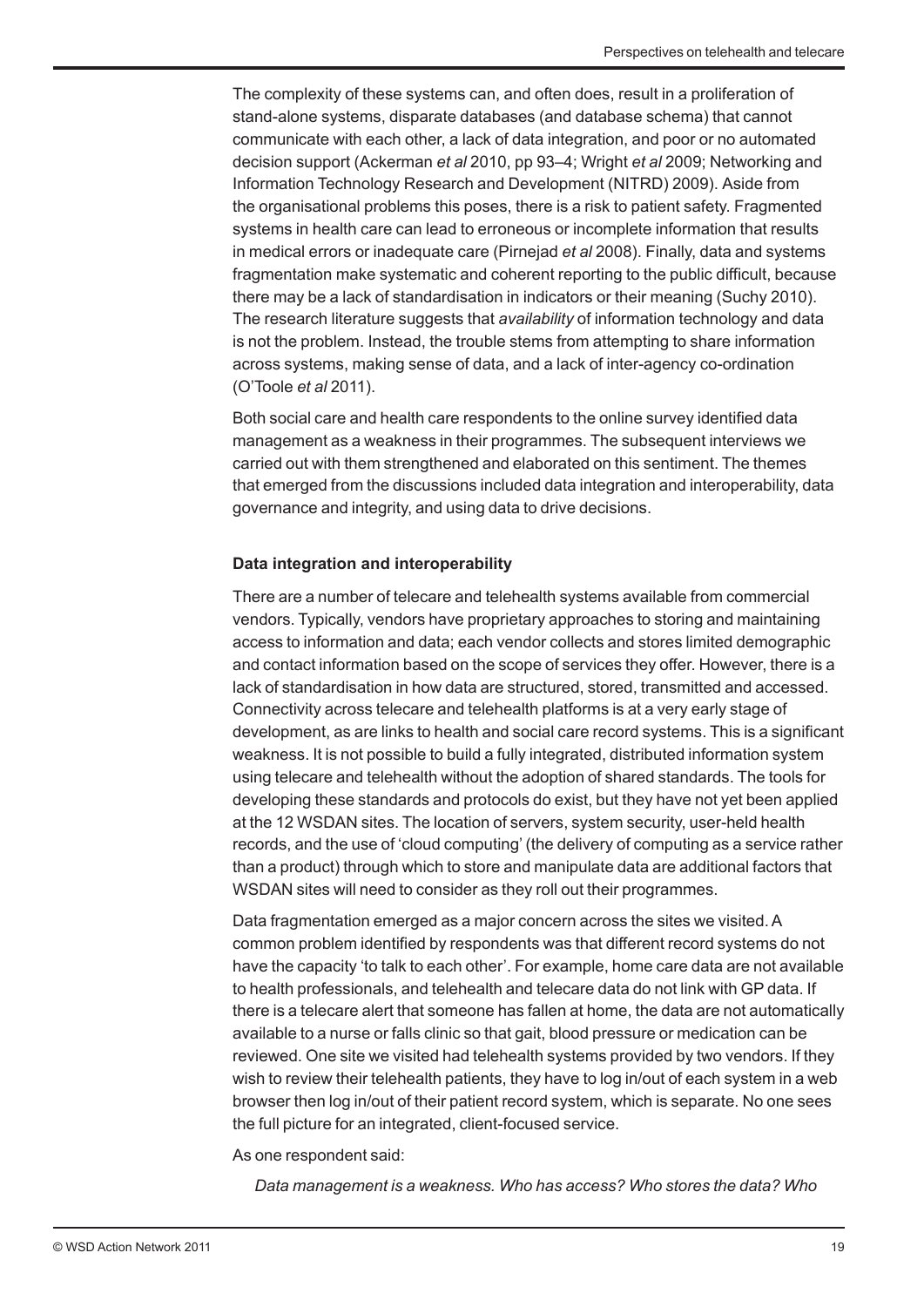*manages it? Who is ultimately responsible for it? Who faces any legal risks? Our problem here is that data can be held by different companies in silos. You always have things running in parallel, and no one has a complete picture of the user.*

#### Another said:

*We have plans to integrate data, and to collect data from users like a point-of-sale system. We can then build up a rich picture of each user, and spot patterns – we can get fine-grained, detailed information at the client level. But right now we don't have a way of interconnecting the whole system.*

One site reported that the lack of data integration means that their data cannot be used to support automated decision support tools such as predictive modelling and data mining (Ackerman *et al* 2010, p 94). Another reported that GPs do not have access to social care data, which might be instrumental in shaping the best or most appropriate patient pathway. The intelligent use of available user and patient data from a wide variety of sources through formal agreements remains a challenge for health and social care professionals.

#### **Data governance and integrity**

Since the publication of *Information for Health* in 1998 (NHS Executive 1998), new legislation and standards have been put in place to ensure the protection of private patient and client information (Huston 2005; Audit Commission 2002). While these efforts have helped to establish standards to improve the quality of data, as well as to protect patient confidentiality (for example, hospital admissions are anonymised), some respondents saw data governance as a distinct obstacle to providing telecare and telehealth services because it slowed down the decision-making process, and added a layer of complexity that, in their view, was not needed.

As one health care respondent said:

*The state is so tied up with governance that people are going to die. I know this is a strong point of view, but this is what I believe. If you keep looking over your shoulder at governance, you just can't move. You need standards, but not so much that you can't move.*

There is a need to get the right balance between governance and regulatory requirements, and the provision of effective and efficient health and social care support to users and patients.

Others, however, had concerns over the integrity of the data, an area where the application of national efforts on data quality could make a real difference. The questions they raised included:

- How can you be sure that the data are from the actual patient when a call comes in?
- How can you be sure that the data at the home and the data held remotely are the same?
- What standard protocols are there to assure the accurate migration of data from home devices to nurse to GP?
- What are the standards for home devices, and how can these be kept up to date?
- How do you validate smartphone applications used in support of telecare and telehealth?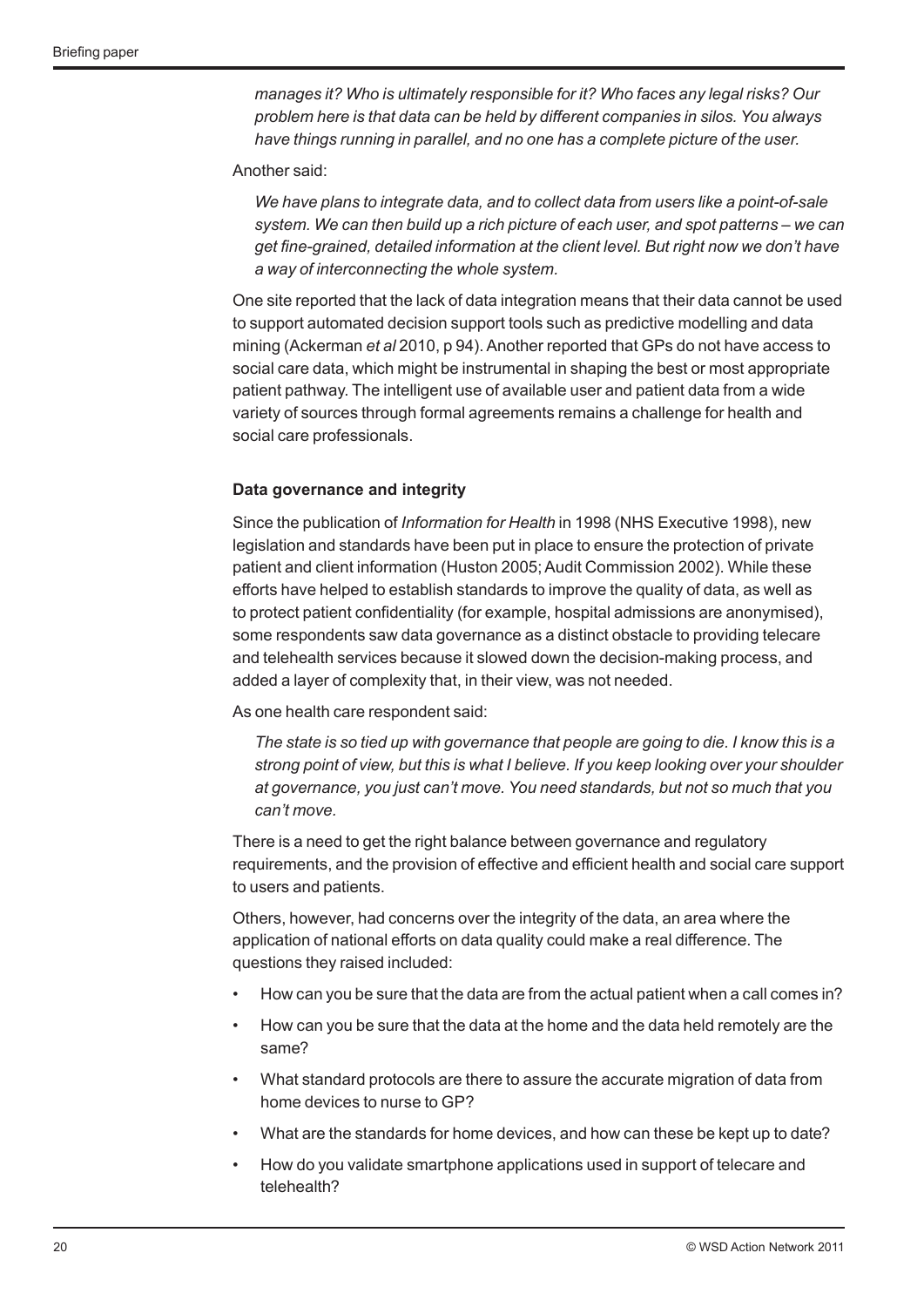One respondent said:

*You have to be concerned with the data. We don't have access to GP records. We think the record-keeping isn't very good, and there's no consistent use in the community. Not all visits are recorded faithfully or at all.*

The concerns and risks around data management can become a significant barrier to implementation in some areas. Some work has been completed and presented at WSDAN events to examine how device data can be incorporated into GP records (WSD Action Network 2010).

#### **Using data to drive decisions**

Most respondents said that making data usable was a challenge for them because, as we have seen, it is difficult to share data across systems, and there is some concern over the quality of the data. There is also a concern that practitioners do not yet have the proper training and experience to make judgements based on the data. One health care respondent said:

*How we can make data usable is a real challenge for us. The data will contain trends that can help you predict. It really contains patterns that we would like to see and use. But clinicians need time to interpret this. And the clinician has to be of an interpretive sort – someone who can interpret and make sense of the data. But there is a real lack of training and support for interpretation.*

When sharing data, it is not clear how much another user will want or require. For example, how much does a GP want to know about a patient who is receiving telehealth or telecare services? All of the data? Just the trends? Only what they ask for? Should it go to the GP in batches? Or should the GP be able to interrogate the data at will?

Data usability and governance are difficult questions to address and, unsurprisingly, the 12 WSDAN sites are having difficulty grappling with these issues. Their problems are particularly acute because they are attempting to share information and coordinate actions and services across organisational and functional boundaries. Data are used by different people who work for different organisations, which have overlapping yet different objectives. To add to this complexity, the information that they need to share is often neither owned nor controlled by them collectively. Daily health data have never been collected on a regular basis before outside of hospitals. It will take some time for systems and individuals to understand the significance of individual results and trends. The WSDAN sites are identifying that triage is vital to ensure that practitioners are not overwhelmed, while still maintaining responsibilities for maintaining health and social care records.

There are, in fact, two issues that emerge from the 12 sites: one concerns technical issues, the other organisational governance. The technical issues can be addressed by settling on technical standards. Governance, however, needs to be addressed by a third party that is tasked with enforcing standards and processes.

It is axiomatic that integration cannot occur without strict adherence to open data standards, access standards, telecommunications standards, and standard processes (such as the use of standard ontologies) which ensure that the meaning of the data is not lost or misinterpreted. Designing and implementing these standards is beyond the reach of the 12 WSDAN sites, and is instead the domain of national and international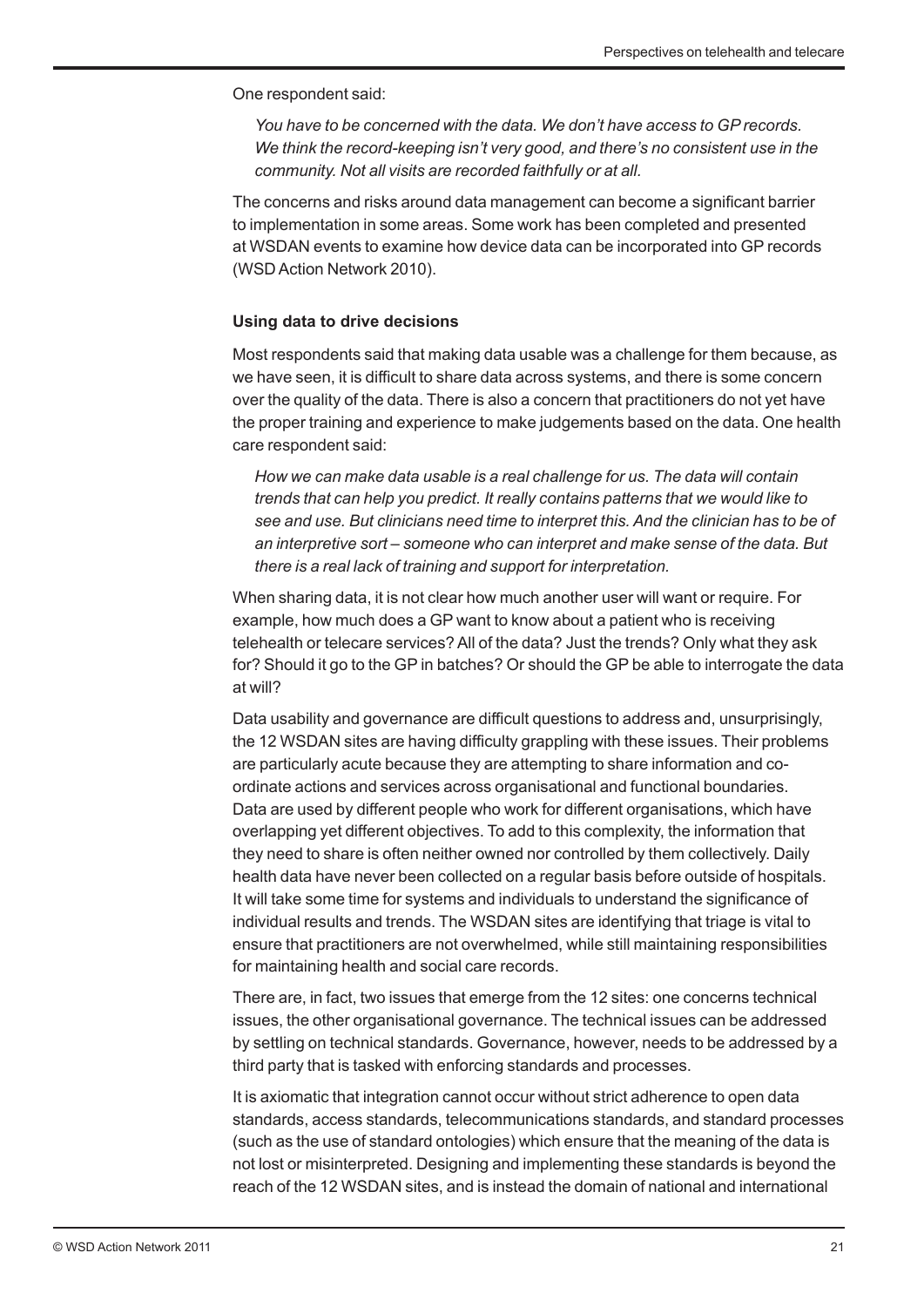standardisation efforts. The WSDAN sites, however, clearly illustrate the need for them.

When one achieves an integrated service from different providers linked by data and information, it is relevant to ask, '*Where is the boundary of the organisations providing that service?'* One school of thought holds that the boundaries of such an organisation are virtual, rather than physical or organisational (*see*, for example, Marchionini 2002). They are established according to where information flows, and how that information is used to carry out organisational agendas (Brown and Duguid 2000). In some of the 12 WSDAN sites, the long-term vision has been to achieve an integrated social care and health care service for users, but information does not flow easily from one service to another. For the user who wants to avoid repeating their details from one practitioner to another, this boundary makes the seamless transition between services impossible. Further, the boundary between information and knowledge flows tends to reinforce the different goals of social services and health services.

There is a further complexity that WSDAN sites have begun to consider. Some users or patients have NHS or social care personal budgets and/or use their own computers and smartphones to manage their personal health records. While supporting selfmanagement and personal ownership for people with long-term conditions, these user-owned records present significant additional challenges to health and social care practitioners.

When organisational and, by implication, individual goals are different, how can they be brought into equilibrium? It is not enough to settle on standards; what is needed is a different way of conceptualising the combined services so that data could flow from one service sector to another (possibly incorporating user-held data), and be used to the benefit of users, patients, and other stakeholders. One approach might be to view integrated social and health care as an example of an extended enterprise – a loosely coupled, self-organising network of organisations that combine their services to provide new products or services to a specific market (*see* Ross *et al* 2006). This, perhaps, largely describes the current relationship between telehealth and telecare projects and their commercial partners and collaborators at the 12 WSDAN sites – it certainly describes those sites that are involved in forming social enterprises, trading arms and other service configurations. This arrangement, however, lacks the ability to answer the questions, *'What should the objective function of this enterprise be? Who is responsible for delivering quality of outcomes and for managing budgets? How can such responsibilities be enforced?*'

It is not uncommon to ask the first two questions, but the third is often neglected. The third question, however, is critical, and should be asked *before* any telehealth/ telecare equipment is deployed in someone's home, because its answer leads to the programme's governance structure. In their landmark paper on the theory of the firm, Jensen and Meckling (1976) view the organisation as nothing more than a nexus of contracting (both implicit and explicit) relationships that, among other things, control individuals and help to ensure that individual and group activities meet the needs of stakeholders. The contractual relationships are important because they make explicit who the stakeholders are, and the limits and types of individual and groups activities that serve stakeholder interest.

Jensen and Meckling (p 8) write that this view of the firm is not limited to corporations, but to any organisation: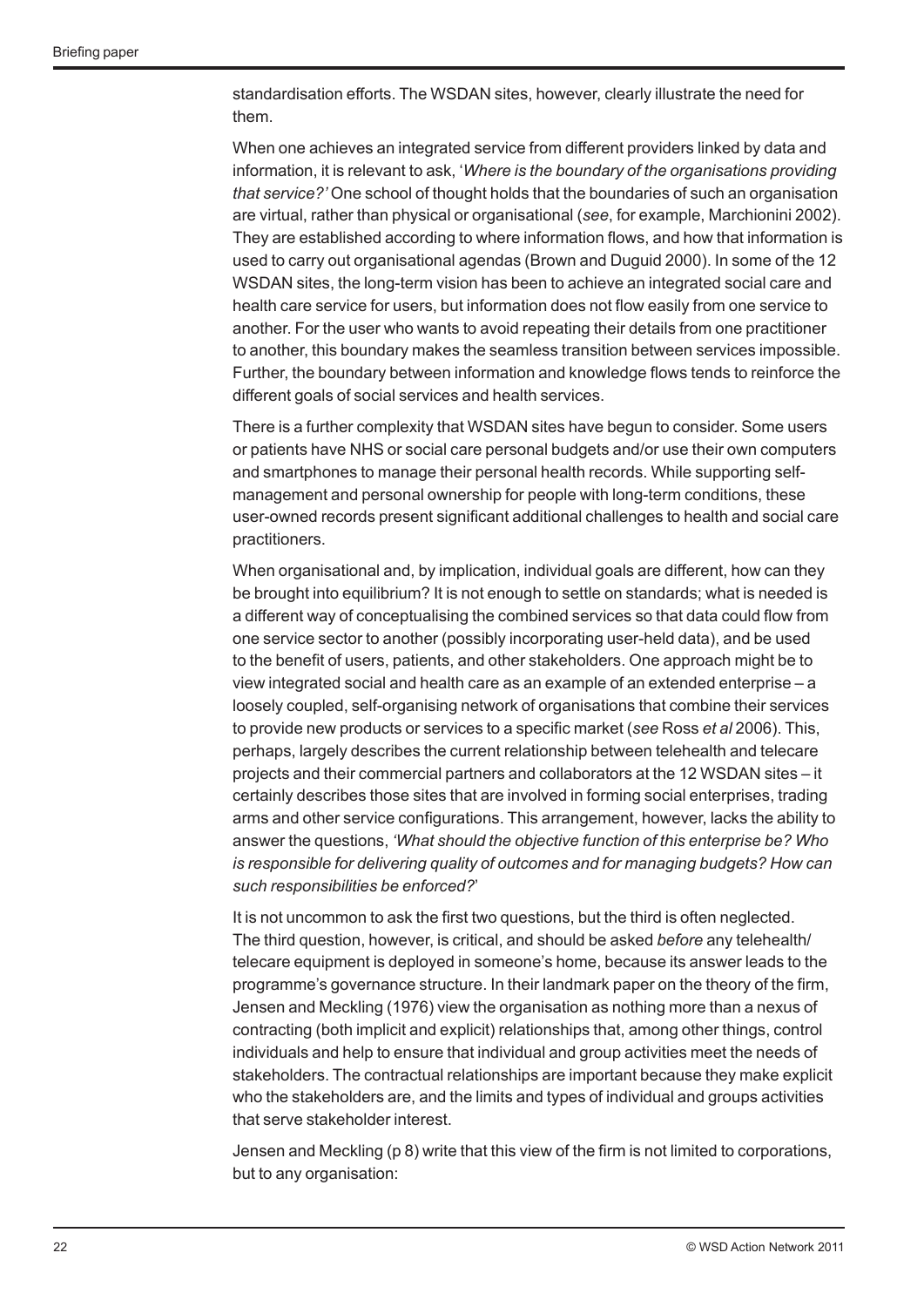*This includes firms, non-profit institutions such as universities, hospitals, and foundations, mutual organisations such as mutual savings banks and insurance companies and co-operatives, some private clubs, and even governmental bodies such as cities, states, and the federal government, government enterprises such as … the Post Office, transit systems, and so forth.*

So, the data management problems that the WSDAN sites face highlight a larger problem concerning the overall governance of their programmes. It is not clear at this time that there is, or indeed will be with future reforms, a higher authority to ensure a seamless social care and health care service, as there is, to some extent, between primary care and secondary care in the NHS. If there were, one could reasonably assume that the sites and their vendors would apply open standards to data, databases, query languages, telecommunications, and display. What is more, the upstream IT activities would be aligned with the needs of the service. Finally, individuals would think of themselves as providing an integrated service, and be appraised on that basis – not as a member of a social care or health care organisation.

Governance, however, is an issue that goes beyond the reach of the 12 sites. Given that integrated telecare and telehealth will probably loom ever more important in the future, it demands national attention – it could, for instance, fall under the remit of the new NHS Commissioning Board.

Our study of the experiences of the 12 WSDAN sites was carried out before the introduction of the recent wave of NHS reforms announced by the coalition government. However, we believe the lessons we have drawn out are relevant for the future. Having said this, the commissioning and provider landscape will change, and these changes will no doubt affect the future of telecare and telehealth. In the next section, we consider the impact of those changes.

#### **Key points**

- An integrated information system is a prerequisite for the effective operation of telehealth and telecare services.
- The lack of standardisation in relation to how data are structured, stored, transmitted and accessed, leads to fragmentation. The lack of shared standards and an ability to integrate data and information is commonplace, and represents a significant weakness.
- The concerns and risks around data governance and data management are a significant barrier to implementation in some areas.
- Data and information are required to drive decision-making, but existing systems have not adequately addressed the boundary between health and social care data, and between primary and secondary care data.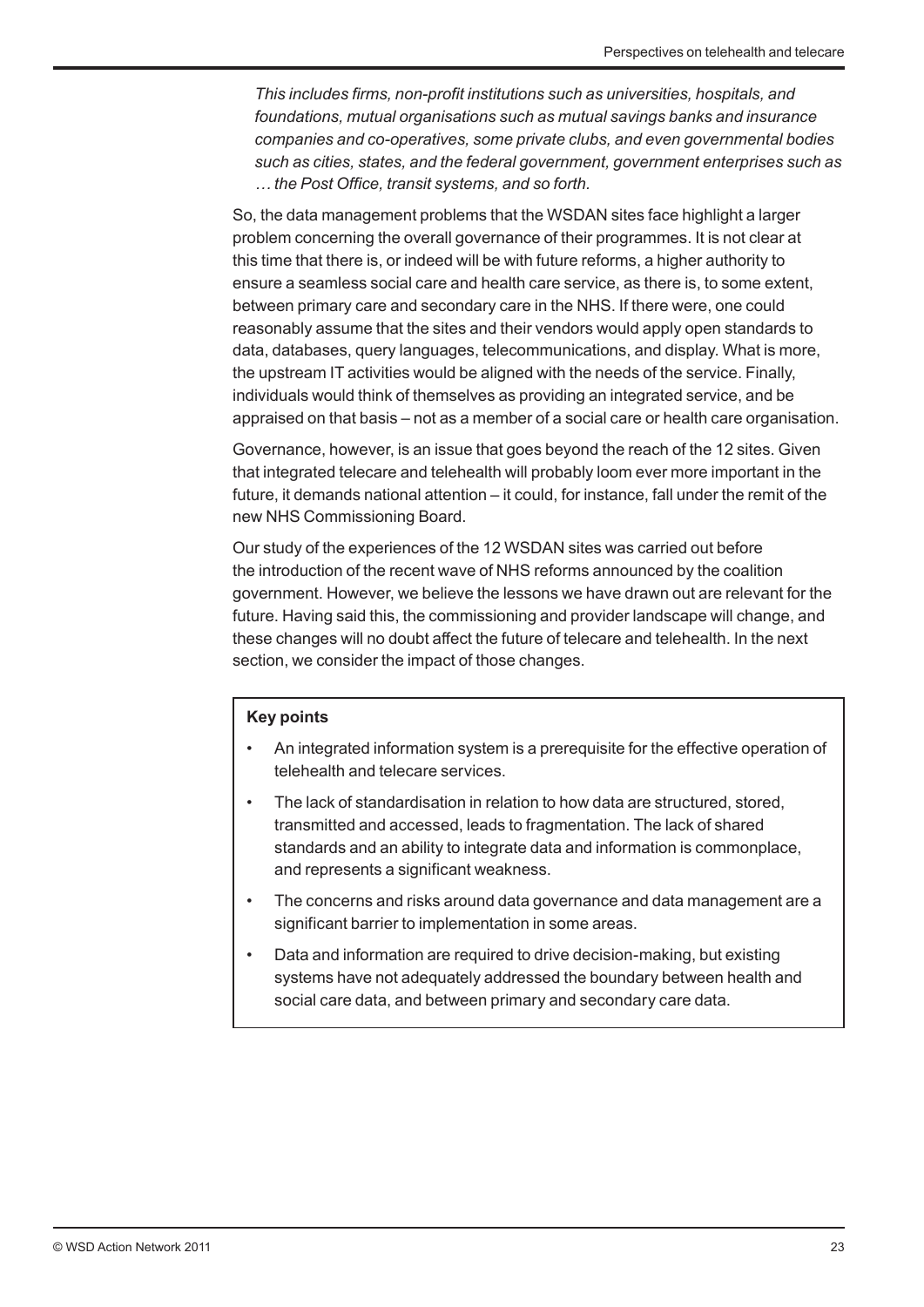# **How health and social care reforms may affect telecare and telehealth in the WSDAN sites**

In July 2008, when WSDAN was set up, it was not envisaged that just three years later, the overall NHS budget in England would be flat, the service would need to find savings of up to £20 billion, and that local authorities would have to find unprecedented year-on-year savings.

Back in 2008, local social care authorities were in the process of mainstreaming telecare following two years of Department of Health funding, while there was increasing interest in telehealth to support the home-based management of people with long-term conditions. By 2011, it was estimated that between 1.6 and 1.7 million people were benefiting from telecare, and over 5,000 people were benefiting from telehealth (Clark and Goodwin 2010).

During this three-year period, WSDAN members have felt increasingly pressured to find service efficiencies through the use of technology. This has not only affected the focus of telecare and telehealth business planning, but has also reduced the opportunities for network members to come together and share their progress. Also, while waiting for the evidence from the WSD programme evaluation, there has been only very limited government vision and policy direction in England to maintain the initial momentum. Some services have been protected by diverting a small amount of NHS money into social care; however, access to these additional funds remains limited in the WSDAN sites. Until the WSD programme produces clear evidence about outcomes – prompting changes to policy direction, consideration of incentives, and reimbursement – commissioners and service providers will have to continue to make their own cases based on the available evidence and fewer resources.

To add to the complexity of the challenge ahead, the government has embarked on a series of NHS reforms which, over the next two years, will significantly change the commissioner and provider landscape. From our survey responses and focus group meetings, it was clear that the reforms were starting to have an impact on WSDAN sites – for instance, the clustering and ultimate removal of the primary care trust (PCT) tier and the transfer of funding over time to clinical commissioning groups were affecting the availability of resources for telehealth. There are also concerns about the increasing loss of site champions and leaders, as well as implementation expertise, as services are re-organised and staff are displaced or, as has happened in some cases, staff are no longer being employed by their organisations.

## *Changes in the commissioning landscape*

The changes in the commissioning landscape, due to NHS reforms and reductions in local authority funding, can be summarised as follows.

- **• Responsibility for commissioning is being transferred from 151 PCTs to potentially 200–300 clinical commissioning groups.** These groups would be responsible for commissioning services for individual patients and whole populations within a tougher financial environment, where NHS efficiencies of £20 billion need to be found by 2014 for reinvestment. The WSDAN sites report that clinical commissioning groups are very much at an early stage of development, and interest in telehealth is limited to a handful of GPs.
- **Some commissioning activities are being carried out at national or regional**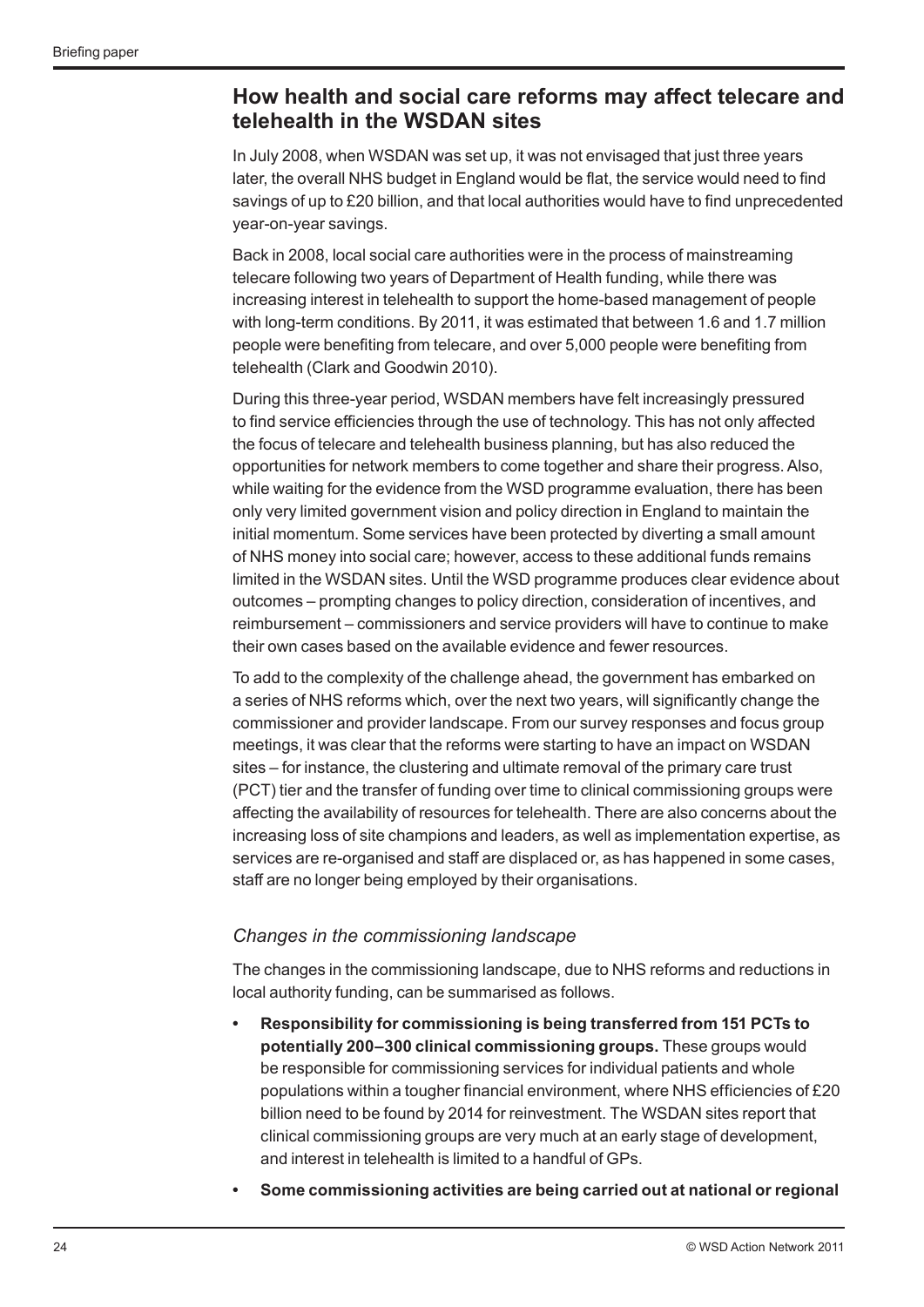**level by the NHS Commissioning Board.** Clinical senates and clinical networks are also being developed to provide co-ordination and advice and to scrutinise the plans of commissioning groups. Senates and networks, in particular, could be key forums for promoting the adoption of telecare and telehealth services. In addition, Monitor is expected to protect and promote patients' interests.

- **• There is greater encouragement for more integrated commissioning across health and social care.** Joint Strategic Needs Assessment (JSNA) responsibilities are being transferred from PCTs to clinical commissioning groups, with some local democratic input via health and wellbeing boards. It is too early to assess the impact of health and wellbeing boards in supporting the development of telecare and telehealth programmes, but it is possible that local authority telecare champions may advocate take-up of telehealth within integrated commissioning plans.
- **Greater choice for patients will be supported by limited competition, innovation, service transformation, and the use of personal health budgets.** The use of direct payments and personal budgets in social care and health care respectively is set to increase, Commissioners will need to consider providing information for budget-holders about available services, including telecare and telehealth. There are only limited numbers of social care budgets using telecare at this time, with no known telehealth examples.
- **• There is renewed emphasis on care pathways and closer working across primary and secondary care, particularly for people with long-term conditions.** This can provide opportunities for technology-based solutions to be integrated into care pathways based on WSD, WSDAN and other available evidence.
- **There is a focus on QIPP (Quality, Innovation, Productivity and Prevention) targets, including better referral management, improved urgent care planning, and innovative management of people with long-term conditions.**  A number of PCTs, clusters and clinical commissioning groups have started to consider how telehealth can be aligned with QIPP objectives.
- **• There are continuing pressures to develop out-of-hospital solutions that support people at home and in the community.** WSDAN sites have identified that technology can support significant numbers of users and patients to live independently and have fewer hospital admissions. But WSD trial outcomes will have a significant impact on take-up.
- **• There is a greater focus on outcomes (including the Quality and Outcomes Framework (QOF) and patient-reported outcomes) as well as risk-sharing.** This could include the management of people with long-term conditions.
- **• Consultancies and third party organisations will provide commissioning and transaction support, referral management, risk management and predictive modelling, care pathway improvements, and 'any qualified provider' procurement.** In future, commissioners could have greater choice of telecare and telehealth providers.
- **Geographical boundaries will not always coincide with other commissioners and providers, although clinical commissioning groups should not cross local authority boundaries.** This presents a challenge for some WSDAN local authority sites, who may have to work with multiple health commissioners.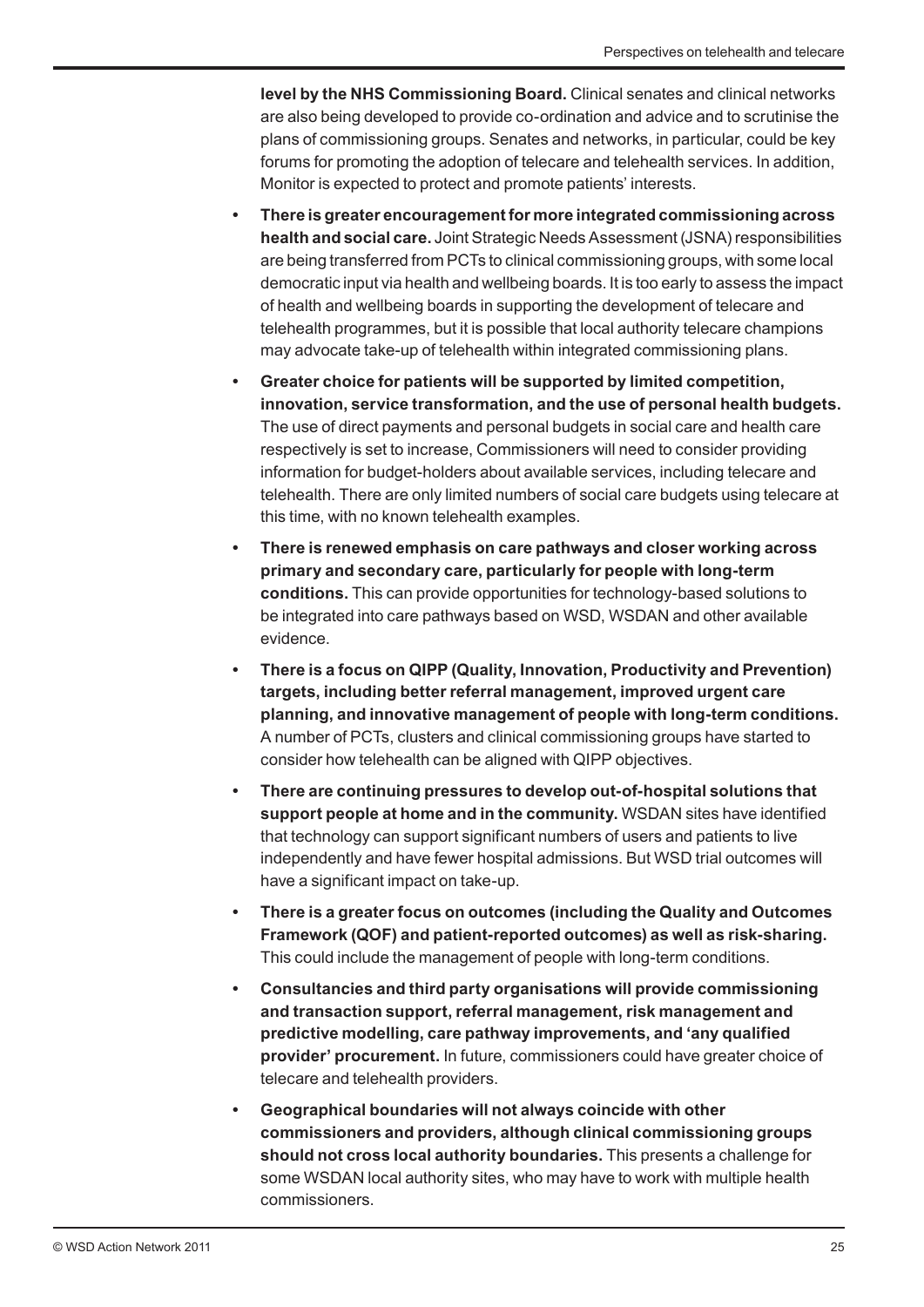- It is expected that the pace of commissioning changes will vary across **the country.** Some clinical commissioning groups are early adopters, but there is potentially a long tailback. Of 220 additional clinical commissioning group pathfinders identified, only one mentioned telehealth among their priorities.
- **• Initially, there is likely to be a lack of co-ordination, continuity and expertise, as service providers are distanced from commissioners and new organisational structures take time to bed in.** WSDAN sites were concerned about a transition period of two or more years, which could significantly slow down the adoption of telecare and telehealth services.

## *Changes in the provider landscape*

Many of the WSDAN sites are also affected by changes in service providers, as community health teams leave their established PCT bases and are merged into other services or become stand-alone organisations. In addition, local authorities are examining possible support for stand-alone or outsourced services as they try to implement efficiency programmes.

The changes in the provider landscape can be summarised as follows.

- **• The number and diversity of providers will increase initially as local authorities and PCTs further externalise services and a mixed marketplace of service providers is developed.** These are likely to include trading arms, social enterprises, commercial and not-for-profit organisations, and social work practices. The public services White Paper may further accelerate these changes.
- **Some community GP provider units are likely to emerge.** These may include on-site diagnostics, ultrasound, chemotherapy, and possibly telehealth and telemedicine support.
- **Pharmacists and other professionals are likely to extend their roles.** This will probably be most evident in relation to minor injuries, the management of people with long-term conditions, and vascular and other health checks.
- **Greater competition around quality and, in some cases, price will mean leaner organisations focused on outcomes and risk-sharing.** This may benefit telecare and telehealth services, where evidence is still being gathered.
- **• There is likely to be a degree of vertical and horizontal integration with social care services, with sharing of back office and user/patient record systems.** Users, patients and carers as well as operational staff would generally welcome a more seamless service using a single point of contact and crossplatform technology support.
- **• There will be greater potential for end-to-end managed care solutions for specific population groups such as patients with dementia or COPD, and, for example, health promotion programmes to tackle obesity.** Outcomefocused services and risk-sharing with vendors could be successful in scaling up telehealth services.
- **• Outreach nursing and therapy services will extend from acute hospitals into the community to reduce readmissions and generate income outside of the current national tariff.** A number of acute hospitals have acquired community health teams. As tariff income reduces from fewer hospital admissions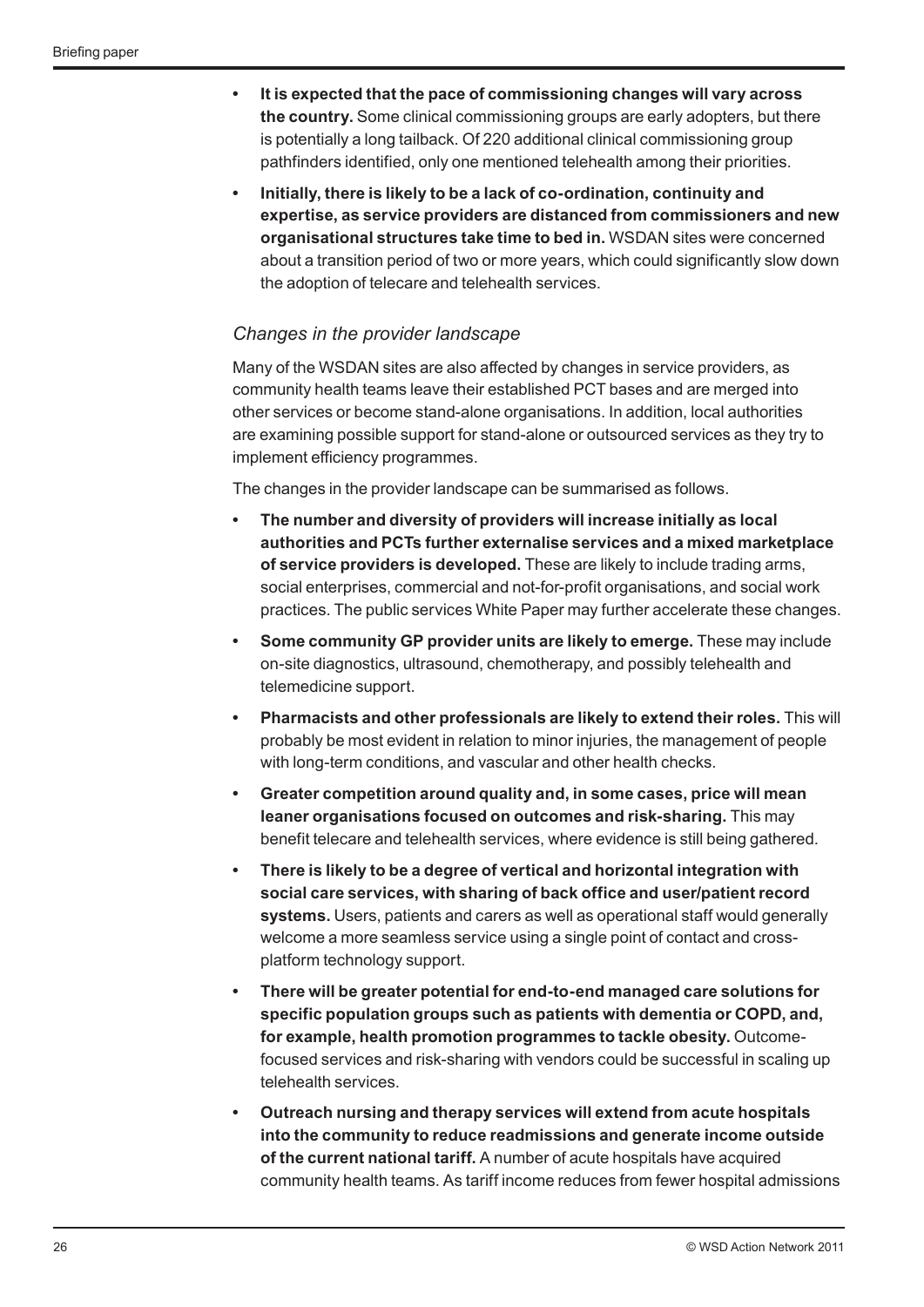and possible bed closures, there are opportunities to ramp up new, seamless telehealth services in the community.

- **• There will be greater consolidation and streamlining, from hospital services to telecare control centres.** Efficiency drives will inevitably rationalise service provision and develop leaner organisations.
- **• The role of NHS Direct will change as 111 telephone services become established.** These and other telephone-based services, such as Birmingham OwnHealth and Nottingham OwnHealth, can form the basis of a scalable telehealth service.
- **There will be changes to outcome-based contracts and service level agreements (SLAs).** Efficiencies, quality improvement programmes and competition between providers will sharpen up specifications, tenders, SLAs and contracts, and promote innovation.
- **• There will be adjustments to skill-mixes for case managers, community health and social care services.** Rationalisation of provider health services in their new work environments will lead to a greater focus on who does what. This could lead to more effective and efficient triage services to enable specialist nurses and community matrons to focus on patients that would benefit from their attention. Social care and other service providers may provide control centre and triage services in future.

While commissioners are finding their way through the NHS reforms and local authority efficiency programmes, there are opportunities for service providers to gain significant ground by offering innovative services. There is evidence of this within a number of the WSDAN sites we visited in 2011.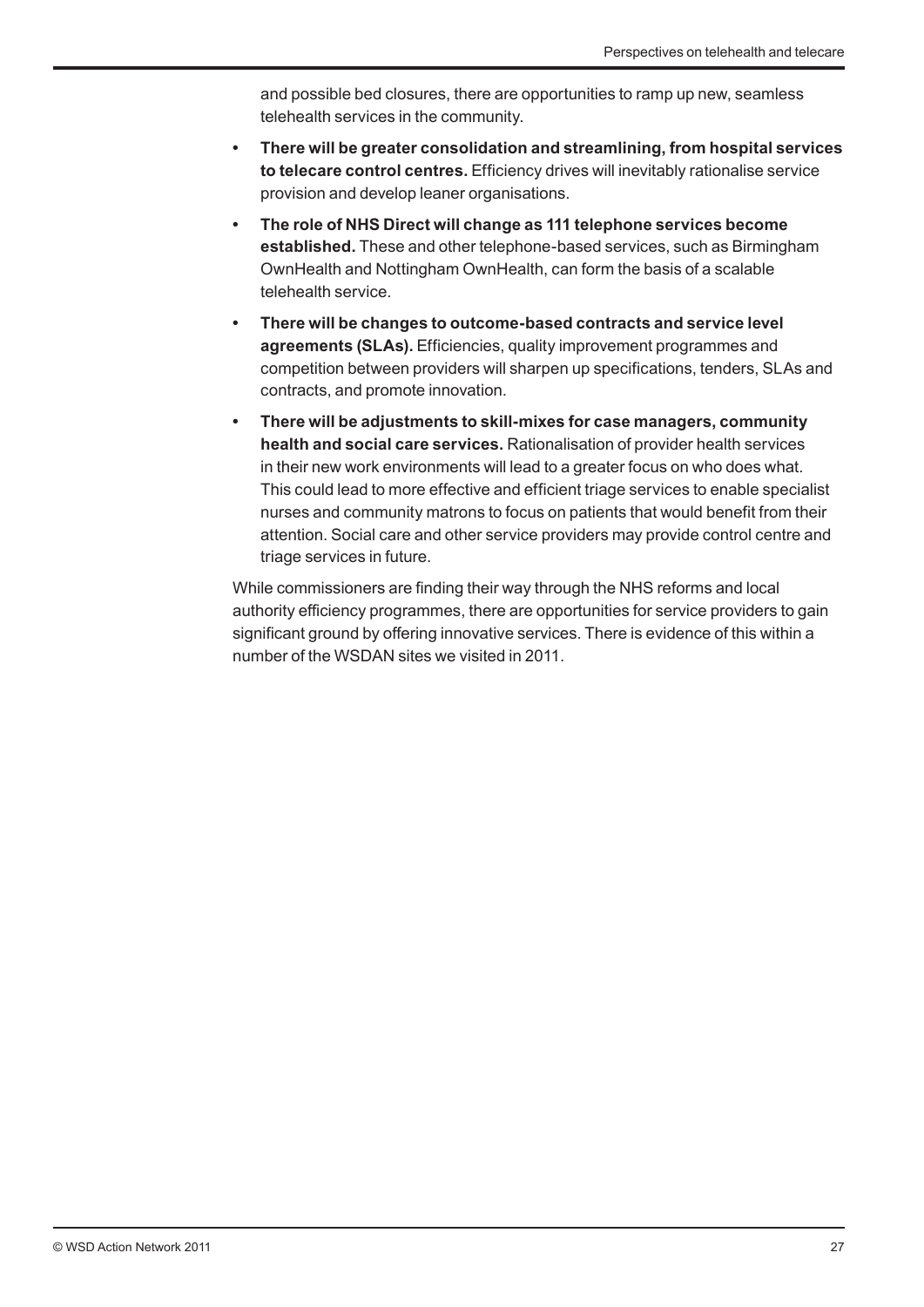## **Conclusion**

With regard to the progress they have made implementing telecare and telehealth, the 12 WSDAN sites exhibit many of the characteristics of leading or high-profile sites around the country. In terms of numbers of additional users and expenditure, they are not always at or near the top of the table though. Possibly as a result of consistency in leadership arrangements at the 12 sites, we did find evidence of learning from successes as well as setbacks. There was also evidence of cross-boundary and integrated working (including housing and the third sector), innovative thinking (telephone support and telecoaching), and a determination to identify and resolve problems as they arise. We found a number of significant telehealth developments such as links to centres of excellence (universities and HIECs). There is also a focus on delivering benefits for users, patients, carers and their families, as well as generating service efficiencies. But together with non-WSDAN sites, they face significant challenges, including ongoing service evaluations to support business cases, working at scale, staff turnover, data handling, and incomplete service transformations.

Overall, the 12 sites exhibit many of the characteristics for growth and sustainability identified in the literature (Singh *et al* 2010; Obstfelder *et al* 2007). The key features include:

- **Collaboration within and across organisations**. All of the sites displayed high levels of collaboration among practitioners, with close co-ordination and sharing of knowledge and experience between health care and social care, and some shared risks.
- **Distributing leadership.** Practitioners at all levels of the organisations displayed leadership characteristics such as building momentum, staying focused, organising, communicating, influencing, locating and bidding for resources, and shaping the vision.
- **Developing alliances within the community, especially with primary care.**
- **Developing external partnerships, principally with external vendors, the third** sector, police/fire services, and user representatives.
- **Identifying critical services** where people are most likely to benefit from services in the home, such as diabetes, COPD, and heart failure.
- **Engaging external specialists, including university specialists and peers,** facilitated through WSDAN events.
- **Developing a shared vision** and raising awareness among all staff, which encourages all involved to take practical steps to achieve that vision, and promotes the rationale for why others should invest in the services.
- **Cultivating participation.** As we have seen, many sites engaged with consultants to develop and expand the service and adapt it to their working practices; most engaged patients and users to help improve the service.
- **Developing generative capacity.** Some leaders actively sought partners and participants to generate new services and new funding models, such as social enterprise and in-house trading arms. Most leaders championed telecare and telehealth, and encouraged others to see the benefits they offer.
- **Exploiting funding opportunities.** It is fair to say that many of the leaders at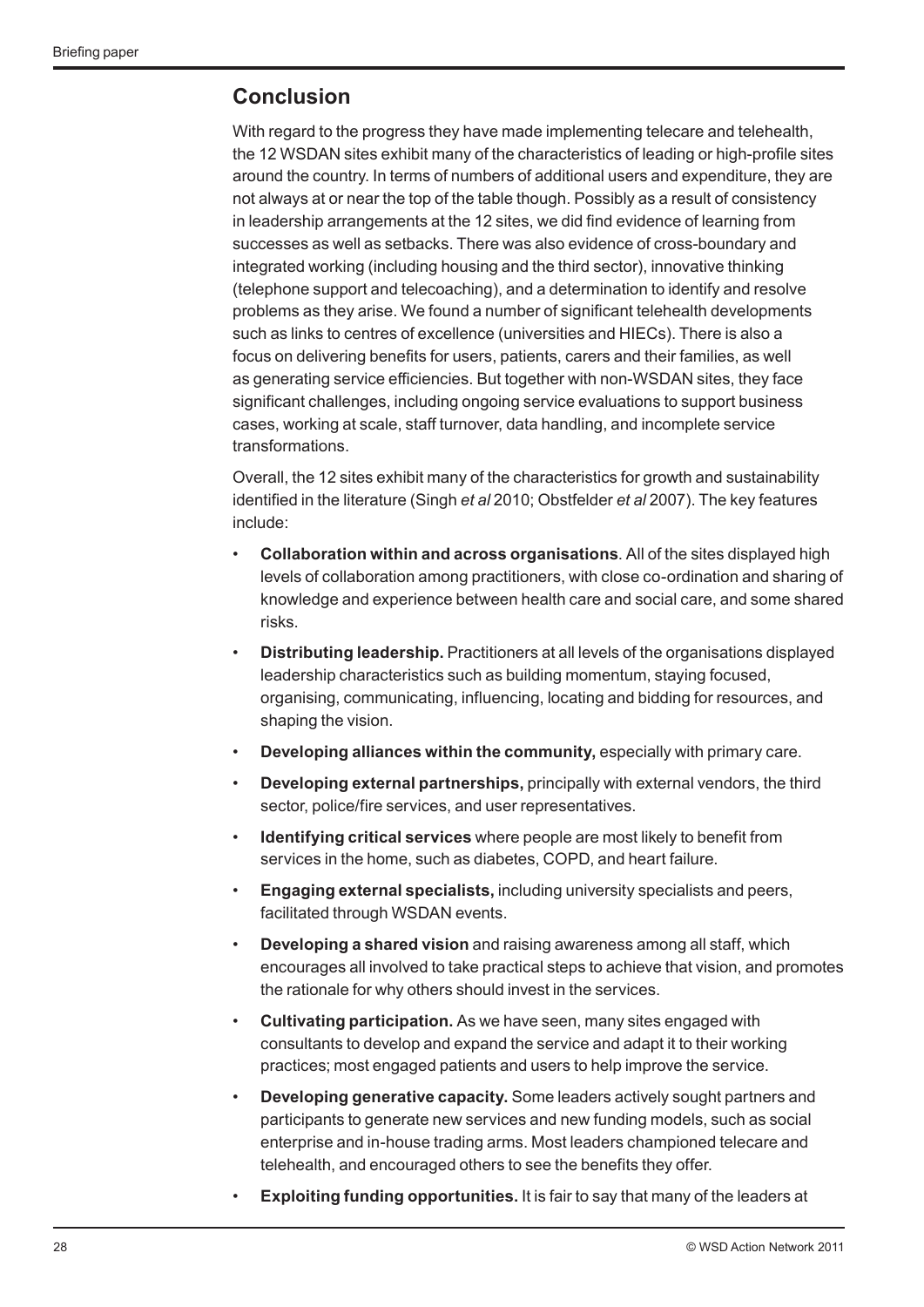the 12 sites have well-developed entrepreneurial skills. They were proactive in seeking resources, and did not expect that their funding stream would emanate from a single source. Given the cold economic climate, many had actively begun to position their services as a social enterprise for the future, and some planned to expand beyond their local areas.

- **Exploring technical options.** Most participants were eager to exploit new technologies, or innovate with existing ones. For example, one planned to develop fine-grained knowledge of the individual user so that this information could be used by social care to target services; another explored getting users to send in various readings by text message.
- **Working across professional and functional boundaries.** All the sites we visited showed a degree of collaborative working across organisational, professional and functional boundaries.
- **Developing strong project management plans, and keeping tight control over resources.** Sites regularly measured their progress against expectations, and used structured project management techniques.

Although these characteristics are necessary to sustain and expand telecare and telehealth services, they are insufficient. Other areas need to be addressed, which include:

- **Fostering fundamental service redesign.** We have seen that many nurses and other health professionals found it difficult *not* to visit patients. This obviates the logic of telehealth, which rests on the principle that enrolled patients can be monitored remotely and visits can be intelligently targeted. It is not possible to scale up telehealth services without increasing individual caseloads, and individual caseloads cannot increase without fundamental changes to how patients are visited, and, therefore, the working practices of some health professionals.
- **Promoting professional development and staff training.** Fundamental service design cannot happen without ongoing structured professional development and staff training for new and existing staff alike. As we have seen, there is a clear need to embed new ways of working in order to take advantage of the benefits that telecare and telehealth can offer. For this to happen, new recruits need development and guidance, as well as 'scaffolding' at the local level, that builds competence in stages. Moreover, staff need training and ongoing support in how to interpret data, how to make data-based decisions, setting parameters for individual patients, and how to apply (and enforce) standard protocols, both on site and in the field. Such training and development must be national in scope to avoid regional variations in the quality of services. The example of the VHA in the United States could provide the basis for a model of national training and development.
- • **Analysing, designing and implementing the infrastructure first, then getting the equipment – not the other way around.** This is an inviolate rule of systems design (Avison and Fitzgerald 2006). Some sites procured equipment from vendors (or were given equipment) before they had undertaken any structured analysis or design, and therefore got locked into those systems. For example, much of the staff training was vendor-driven. Staff were trained in how to use those systems rather than receiving more generic training that could be applied across all systems. There is a danger that the processes are governed by the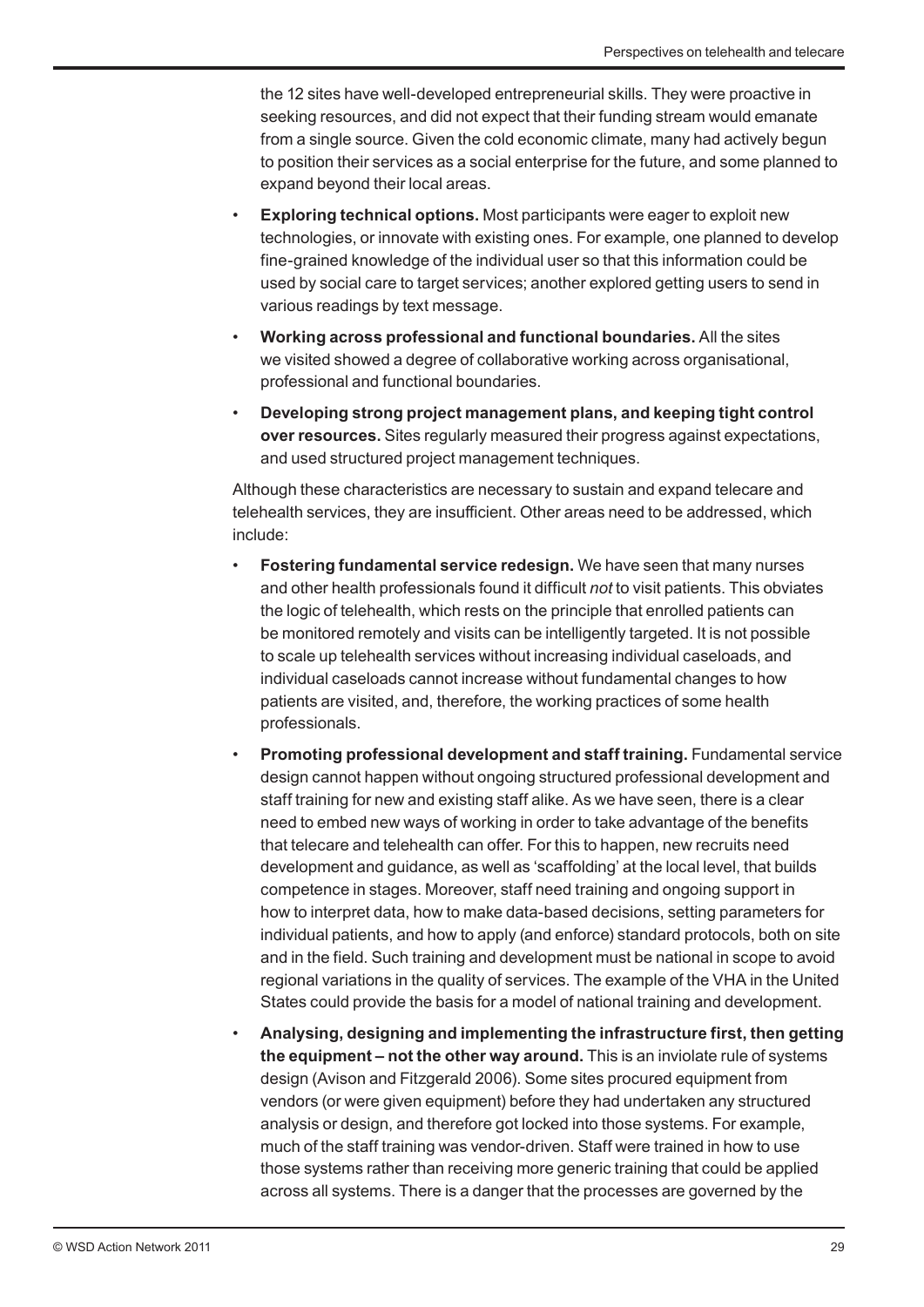vendor's approach rather than responding to users' and carers' needs, without the crucial first step of identifying people who could benefit from technology-based solutions. Neglecting the analysis and design phases often leads to a costly waste of resources. In some cases, equipment procured by some WSDAN sites was not used at all, or was underused. Furthermore, neglecting the infrastructure often results in systems not being able to 'talk to each other'. We observed widespread technical/device interoperability and connectivity problems across the sites, especially between social care and health care. This severely restricted the potential to provide seamless, integrated care to patients and users.

- • **Applying open, international standards where possible, and supporting their adoption.** Applying open standards to data, access techniques, database design, and telecommunications avoids being tied to a single vendor (who maintains proprietary standards) in the future as needs change. It also facilitates the sharing and processing of data across systems and organisations. There are some standards in place and others are being developed; policy-makers should ensure that these standards are applied throughout any future telecare and telehealth programmes, as well as to procurement.
- **Encouraging decision-making based on data and evidence.** The social care respondents to our survey expressed little patience for conducting systematic, well-designed evaluations, whereas the health care respondents mostly relied on single indicators (cost-effectiveness) as a measure of success. Both approaches severely limit their respective organisations' ability to learn from experience, identify new services to meet patients' needs, and continuously monitor and improve quality. We have argued that the use of data collected from sites, and evidence (benchmarking, written literature, etc), can help to liberate the organisation from the biases of the leader. It may also open up a variety of approaches and solutions that might otherwise remain hidden.
- **Developing a governance structure.** As telecare and telehealth services grow in the future – and as more people benefit from them – there needs to be a governance structure that is fit for purpose. This means having a governance structure that enables the programme's objectives to be achieved, and meets the needs of all stakeholders – especially users and patients. To avoid regional variations in quality, this governance structure should be national in nature. The NHS Commissioning Board and clinical networks and senates could issue guidance and advice and even show some policy direction, which could also apply to evidence and interoperability.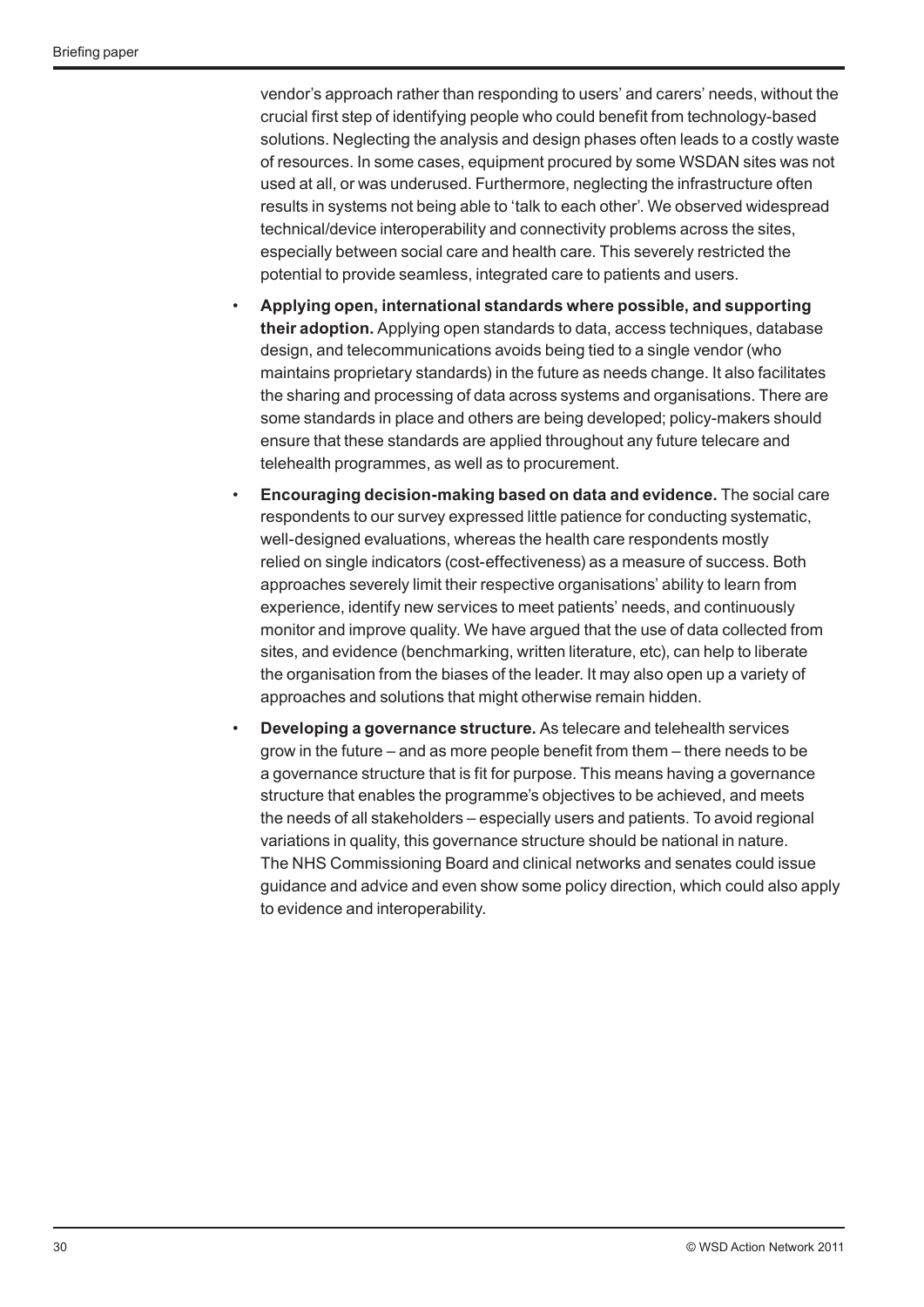#### **APPENDIX: The online survey of the 12 WSDAN sites**

1. With respect to your telecare/telehealth programme, please classify each item on the left as a Strength, Weakness, Opportunity or a Threat.

|                                                 | Strength | <b>Weakness</b> | Opportunity | <b>Threat</b> | <b>Click here if</b><br>important to<br>programme<br>outcome | Don't know | Does not<br>apply |
|-------------------------------------------------|----------|-----------------|-------------|---------------|--------------------------------------------------------------|------------|-------------------|
| Leadership and<br>local champions               | □        | ٦               | П           | П             | - 1                                                          | П          |                   |
| Innovative ways<br>of working                   | ┐        | . I             | П           | H             | - 1                                                          | П          |                   |
| Mainstreaming<br>projects or pilots             | п        | ┓               | П           | П             | П                                                            | П          |                   |
| Data<br>management                              | ┓        | ٦               | П           | ┓             | П                                                            | П          |                   |
| Managing service<br>integration                 | . I      | $\mathcal{A}$   | П           | $\mathcal{L}$ |                                                              | l.         |                   |
| Stakeholder<br>involvement                      | - 1      | - 1             | П           | ٦             | ΙI                                                           | H          |                   |
| Body of local<br>knowledge of<br>what works     | □        | ┑               | П           | П             | П                                                            | П          |                   |
| Innovation<br>during financial<br>constraints   | □        | ┓               | П           | П             | П                                                            | П          |                   |
| Staff acceptance<br>of change and<br>innovation | ┐        | ٦               | П           | ٦             | П                                                            | П          |                   |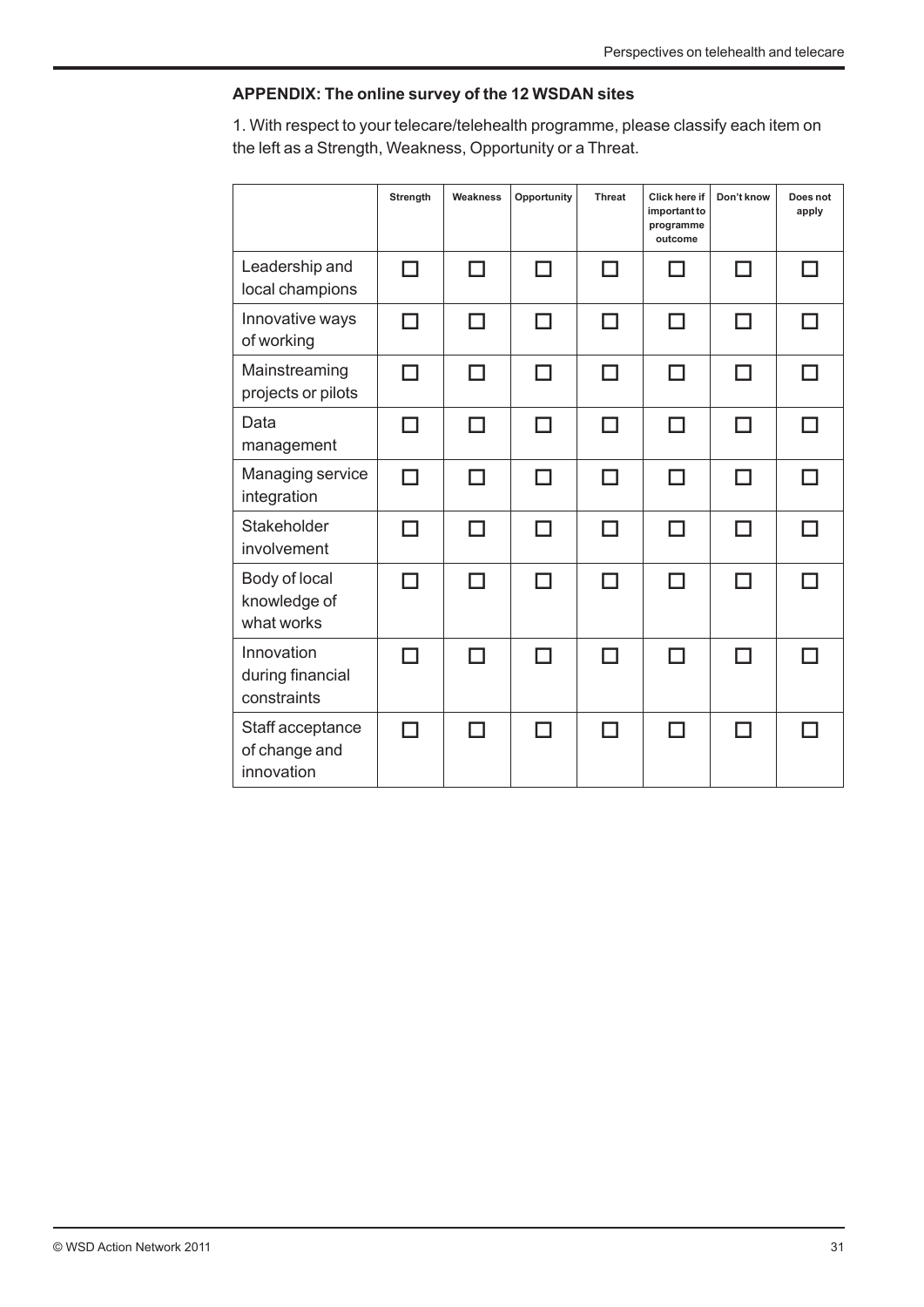|                                                                         | Strength | Weakness | Opportunity | <b>Threat</b> | Click here if<br>important to<br>programme<br>outcome | Don't know | Does not<br>apply |
|-------------------------------------------------------------------------|----------|----------|-------------|---------------|-------------------------------------------------------|------------|-------------------|
| Results of<br>outcomes and<br>evaluations                               | ┑        | ┓        | П           | П             | ┐                                                     | ┓          |                   |
| Results of<br>technology<br>investment                                  | ┑        | ┑        | П           | П             | П                                                     | П          | H                 |
| Changes to<br>caseload<br>management                                    | □        | ┓        | П           | П             | П                                                     | П          |                   |
| Challenges to<br>traditional models<br>of care                          | □        | ┓        | П           | П             | П                                                     | H          | H                 |
| Vision from<br>the top of the<br>organisation                           | ┓        | - 1      | П           | П             | П                                                     | П          | H                 |
| Ability of<br>commissioners<br>and providers to<br>innovate             |          |          |             |               |                                                       |            |                   |
| <b>Extent to</b><br>which staff are<br>motivated and<br>become involved | П        | . I      | п           | П             | П                                                     | H          | ΙI                |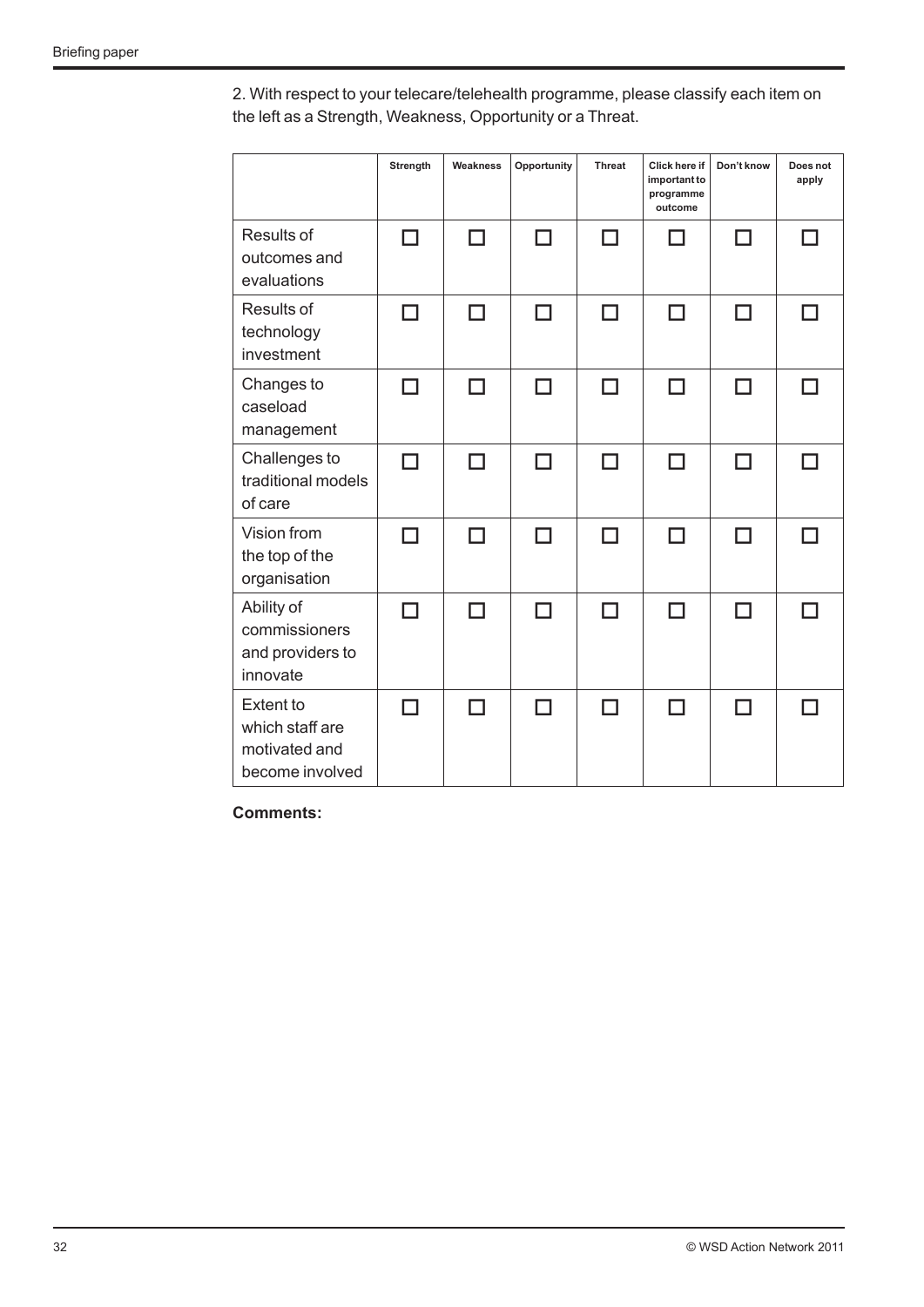|                                                       | Strength | <b>Weakness</b> | Opportunity | <b>Threat</b> | Click here if<br>important to<br>programme<br>outcome | Don't know | Does not<br>apply |
|-------------------------------------------------------|----------|-----------------|-------------|---------------|-------------------------------------------------------|------------|-------------------|
| Predictive<br>modelling and<br>risk stratification    | П        | - 1             | - 1         | П             |                                                       |            |                   |
| Consent,<br>confidentiality,<br>and privacy<br>issues | ┓        | □               | ┑           | п             | П                                                     |            |                   |
| Attitude of<br>leaders and<br>decision-makers         | П        | п               | □           | П             | П                                                     | П          |                   |
| Entrepreneurial<br>thinking                           | П        | П               | □           | П             | П                                                     | П          |                   |
| Commissioning<br>guidance                             | ┓        | - 1             |             |               |                                                       | . I        |                   |
| Working without<br>additional funding                 | П        | ┓               | ┓           | $\mathbf{I}$  | H                                                     | n l        |                   |
| Effects on your<br>carbon footprint                   | П        | П               | ┓           |               | П                                                     | П          |                   |
| Rate of<br>technology<br>adoption                     | ┓        | ┓               | ۰           | П             | П                                                     | ٦          |                   |
| Availability of<br>broadband                          | - 1      | - 1             |             |               |                                                       |            |                   |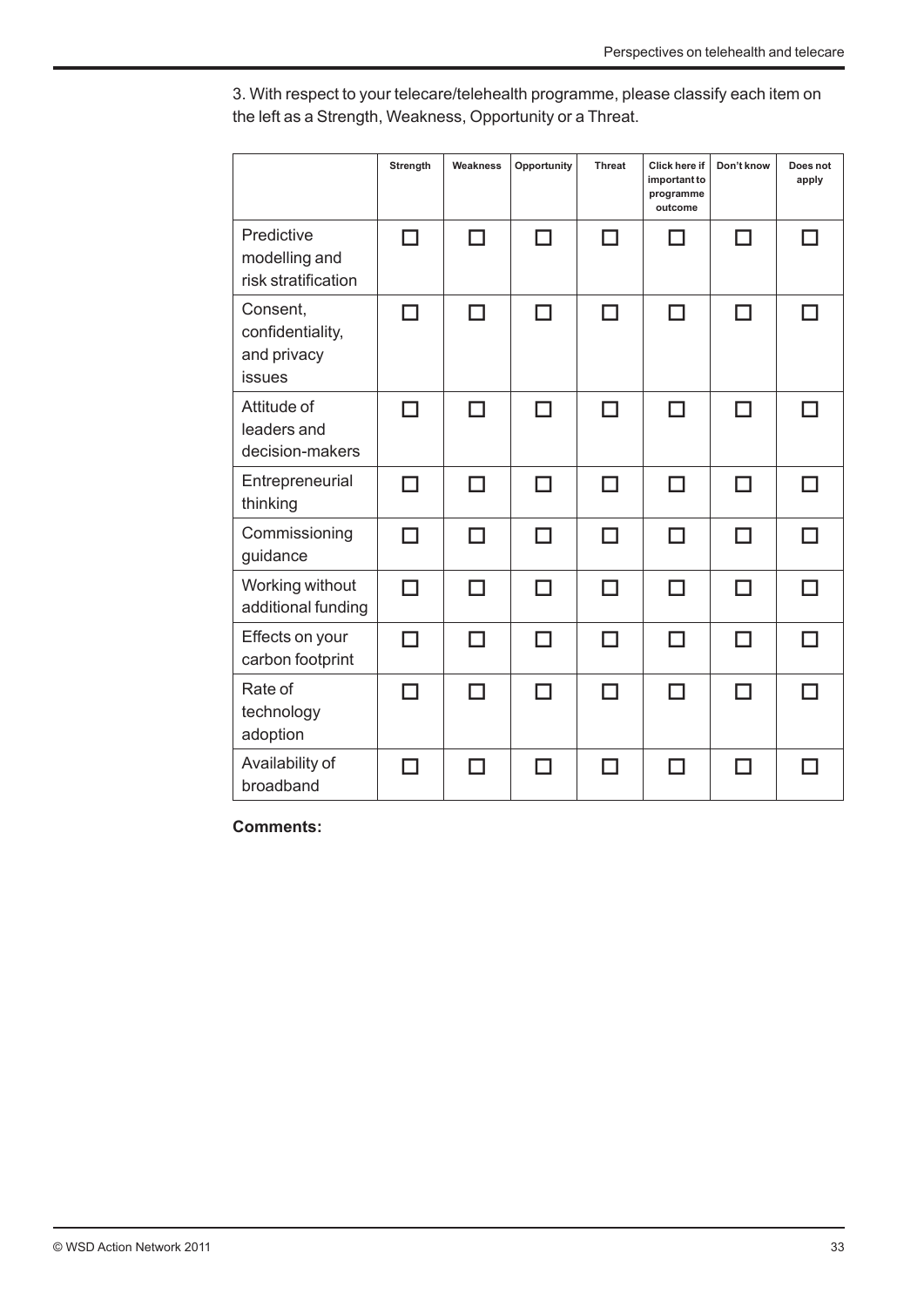|                                                                           | Strength | Weakness | Opportunity | <b>Threat</b> | Click here if<br>important to<br>programme<br>outcome | Don't know   | Does not<br>apply |
|---------------------------------------------------------------------------|----------|----------|-------------|---------------|-------------------------------------------------------|--------------|-------------------|
| Personalised<br>services with<br>budget options,<br>choice and<br>control | П        | П        | П           | П             | П                                                     | П            | П                 |
| Building a<br>business case                                               | П        | П        | П           | П             | П                                                     | П            | П                 |
| Availability of<br>local and wider<br>robust evidence<br>base             | ┐        | ┑        | ┓           | П             | П                                                     | П            |                   |
| Cost of<br>equipment/<br>products                                         | П        | П        | П           | П             | П                                                     | П            | П                 |
| Strategies to<br>deliver care<br>closer to home                           | П        | П        | П           | П             | П                                                     | П            | П                 |
| Focus on self-<br>care and long-<br>term conditions                       | П        | П        | П           | П             | П                                                     | П            | ⊓                 |
| Change to<br>monitoring of<br>health metrics<br>and outcomes              | П        | П        | П           | П             | П                                                     | П            | П                 |
| Costing of<br>services for<br>personal budgets                            | . I      | ┓        | . I         | . I           | . I                                                   | $\mathbf{I}$ |                   |
| Integrated<br>working (eg,<br>health and social<br>care)                  | $\Box$   | $\Box$   | $\Box$      | $\Box$        | $\Box$                                                | $\Box$       | П                 |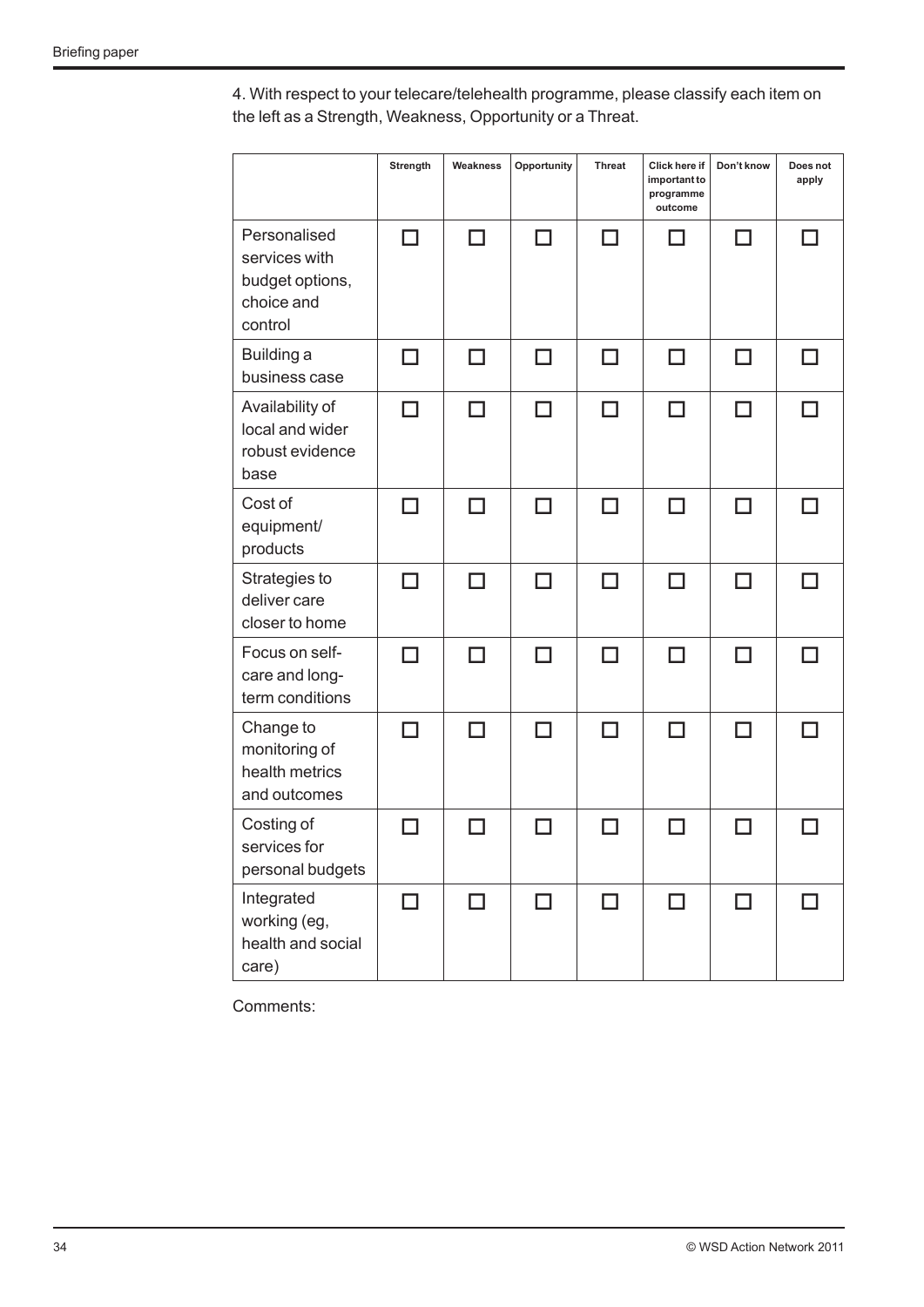|                                                                          | Strength | <b>Weakness</b> | Opportunity | <b>Threat</b> | Click here if<br>important to<br>programme<br>outcome | Don't know | Does not<br>apply |
|--------------------------------------------------------------------------|----------|-----------------|-------------|---------------|-------------------------------------------------------|------------|-------------------|
| Users involved in<br>their care plans                                    | П        | П               | □           | П             |                                                       |            |                   |
| Consumer<br>market for<br>products and<br>services                       | П        | H               | П           | H             | ΙI                                                    | H          |                   |
| Decommissioning<br>of extant<br>ineffective<br>services                  | П        | П               | □           | п             | П                                                     |            |                   |
| Resistance to<br>change and<br>innovation                                | П        | П               | П           | П             | П                                                     | П          |                   |
| Workforce skills                                                         | П        | П               | п           | П             | П                                                     | П          |                   |
| Identifying clients<br>who would most<br>benefit                         | П        | П               | □           | П             | П                                                     |            |                   |
| Availability of<br>care pathways<br>and case<br>management<br>approaches | п        | П               | П           | П             | П                                                     | H          |                   |
| Customising<br>services for<br>individuals                               |          |                 |             |               |                                                       |            |                   |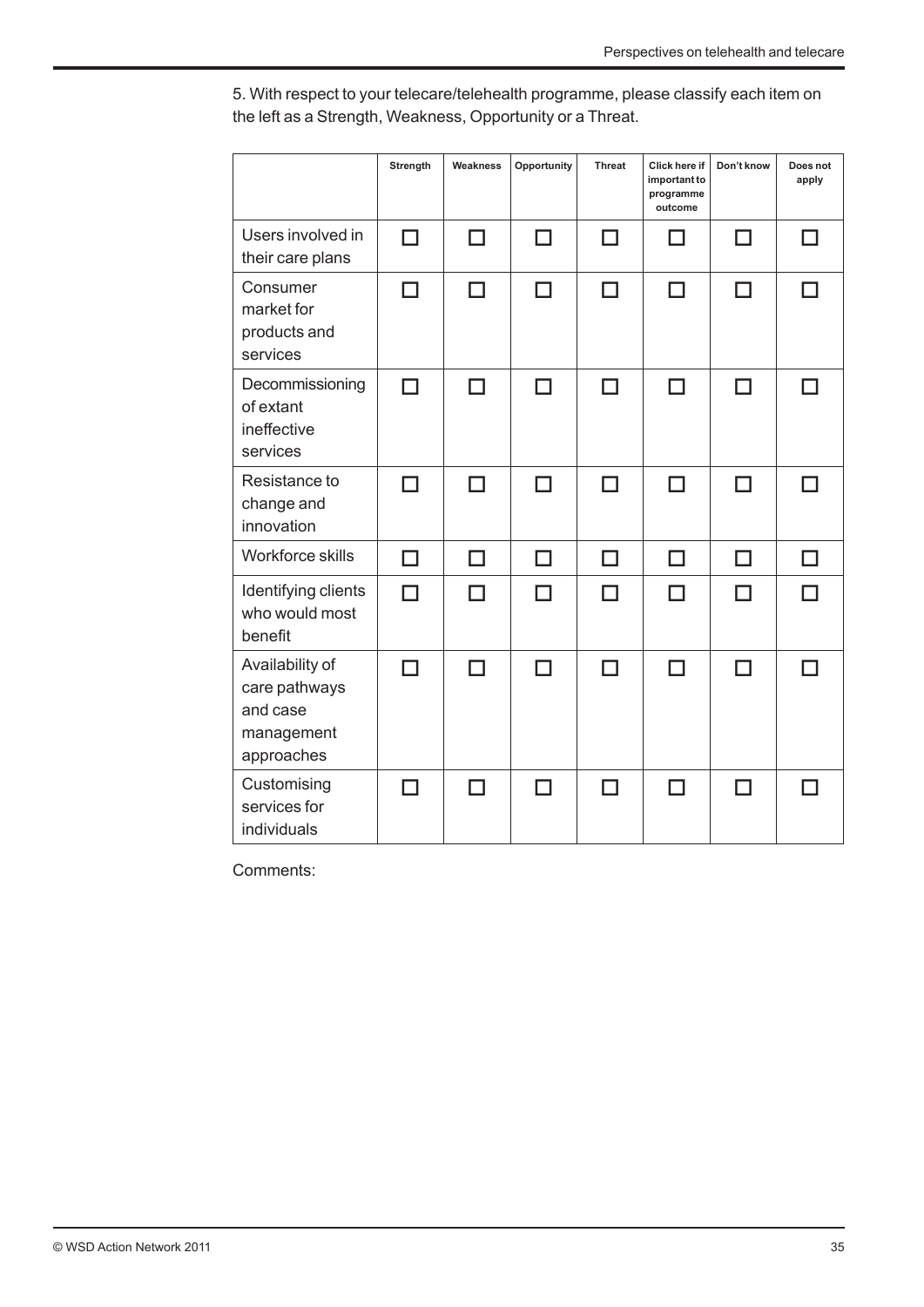6. With respect to your project or pilot, please classify each item on the left as a Strength, Weakness, Opportunity or a Threat.

|                                                        | Strength | Weakness | Opportunity | <b>Threat</b> | <b>Click here if</b><br>important to<br>programme<br>outcome | Don't know | Does not<br>apply |
|--------------------------------------------------------|----------|----------|-------------|---------------|--------------------------------------------------------------|------------|-------------------|
| Integrated<br>partnership with<br>pooled funds         | П        | □        | □           | П             | - 1                                                          |            |                   |
| Digital inclusion                                      | H        | l.       | ΓΙ          | П             | H                                                            | n d        | H                 |
| Fair access to<br>care services<br>criteria            | П        | □        | П           | П             | П                                                            | n          |                   |
| Support for the<br>wider population                    | П        | ┓        | □           | П             | П                                                            | $\Box$     |                   |
| Strategies for<br>prevention and/or<br>personalisation | □        | ٦        | ┓           | П             | □                                                            |            |                   |
| Quality standards<br>for services                      | □        | ٦        | □           | П             | $\Box$                                                       |            |                   |
| Technology<br>standards for<br>equipment               |          |          |             | H             | - 1                                                          |            |                   |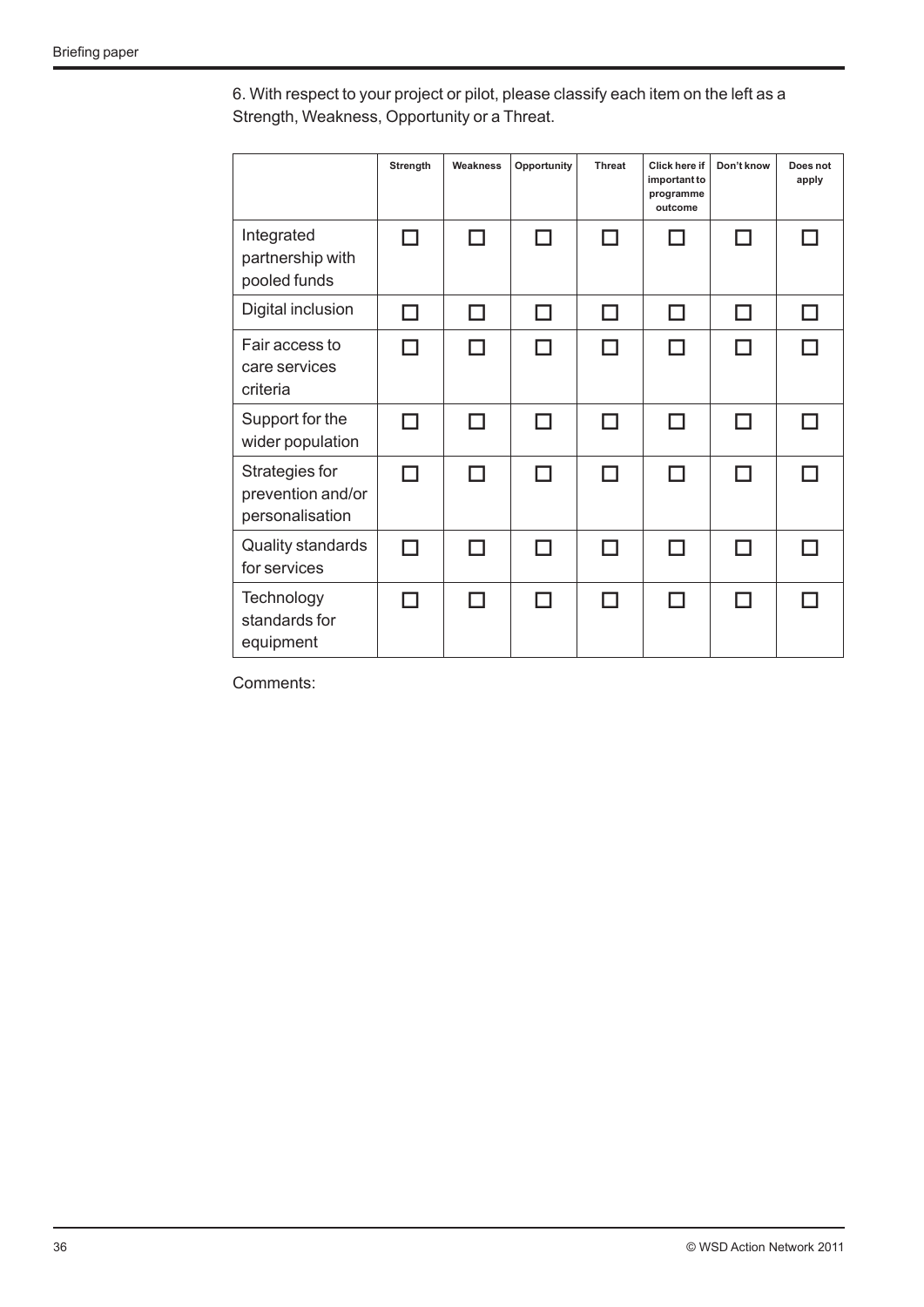7. Please list any other factors that have affected your programme, and identify them as a Strength, Weakness, Opportunity or a Threat.

8. Please provide the name of the person completing this questionnaire, and the name of the organisation.

| Name                 |  |
|----------------------|--|
| Name of Organisation |  |

9. Post type (choose all that apply)

- Director
- $\Box$  Senior manager
- $\Box$  Telecare or telehealth lead
- $\square$  Commissioner
- $\Box$  Service provider
- Other (please specify)...........................................................................................

10.Approximate number of telecare installations.

11.Approximate number of telehealth installations.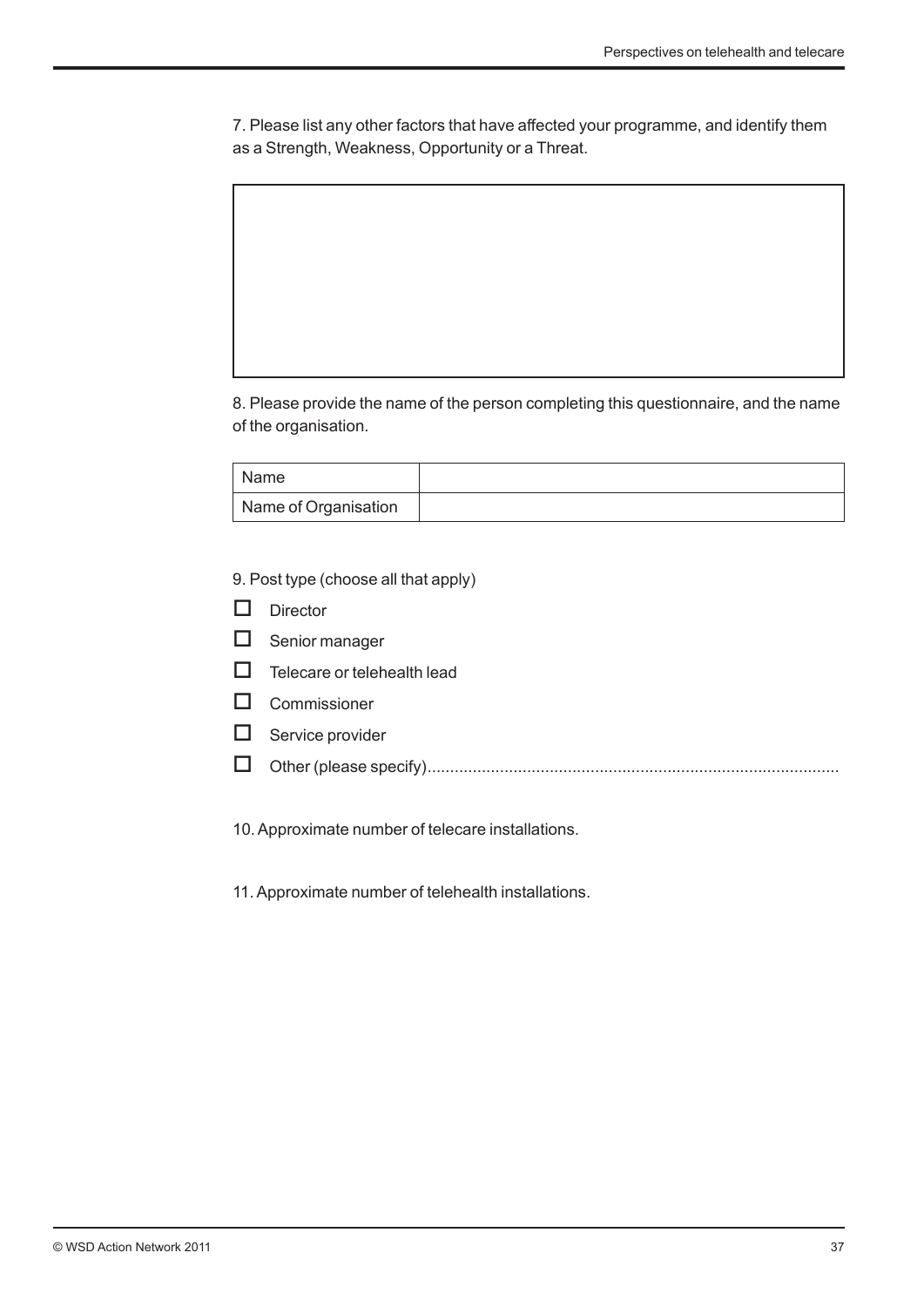#### **REFERENCES**

Ackerman MJ, Filart R, Burgess LP, Lee I, Poropatich RK (2010). 'Developing next-generation telehealth tools and technologies: patients, systems, and data perspectives'. *Telemedicine and e-Health*, vol 16, no 1, pp 93–5.

Alaszewski A, Cappello R (2006). *Piloting Telecare in Kent County Council: The key lessons. Final report.* Canterbury: University of Kent, Centre for Health Services Studies.

Appleby J (2011). 'An NHS ice age may have only just begun'. *Health Service Journal*, 1 June. Available at: www.hsj.co.uk/comment/opinion/an-nhs-ice-age-may-have-onlyjust-begun/5030202.article (accessed on 21 October 2011).

Audit Commission (2002). *Data Remember: Improving the quality of patientbased information in the NHS*. London: Audit Commission. Available at: www.auditcommission.gov.uk/SiteCollectionDocuments/AuditCommissionReports/ NationalStudies/dataremember.pdf (accessed on 21 October 2011).

Avison DE, Fitzgerald G (2006). *Information Systems Development: Methodologies, techniques and tools*. Maidenhead: McGraw-Hill.

Barley SR (1986). 'Technology as an occasion for structuring: evidence from observations of CT scanners and the social order of radiology departments'. *Administrative Science Quarterly*, vol 31, no 1, pp 78–108.

Barlow J, Singh D, Bayer S, Curry R (2007). 'A systematic review of the benefits of home telecare for frail elderly people and those with long-term conditions'. *Journal of Telemedicine and Telecare*, vol 13, no 4, pp 172–9.

Basu A, Seaton P, Kirk R, Hanley E, Sheehan D, O'Steen B, Allan M (2010). *Review of the Effectiveness of Educational Tools for Teaching Telehealth Care: Final report*. Christchurch, NZ: Health Sciences Centre, University of Canterbury.

Berg M (1999). 'Patient care information systems and health care work: a sociotechnical approach'. *International Journal of Medical Informatics*, vol 55, no 2, pp 87–101.

Bergmo T (2009). 'Can economic evaluation in telemedicine be trusted? A systematic review of the literature'. *Cost Effectiveness and Resource Allocation*, vol 7, p 18.

Bødker S, Greenbaum J, Kyng M (1991). 'Setting the stage for design as action', in J Greenbaum and M Kyng (eds) *Design at Work: Cooperative design of computer systems*. New Jersey: Lawrence Erlbaum Associates Inc, pp 139–54.

Brookes S, Grint K (2010). 'A new public leadership challenge?' in S Brookes and K Grint (eds) *The New Public Leadership Challenge*. London: Palgrave Macmillan.

Brown JS, Duguid P (2000). *The Social Life of Information*. Boston: Harvard Business School Press.

Brownsell S, Blackburn S, Hawley M (2008). 'Evaluating the impact of 2nd and 3rd generation telecare services in older people's housing'. *Journal of Telemedicine and Telecare*, vol 14, no 1, pp 8–12.

Button G, Harper R (1995). 'The relevance of "work practice" for design'. *Computer-Supported Cooperative Work*, vol 4, no 4, pp 263–80.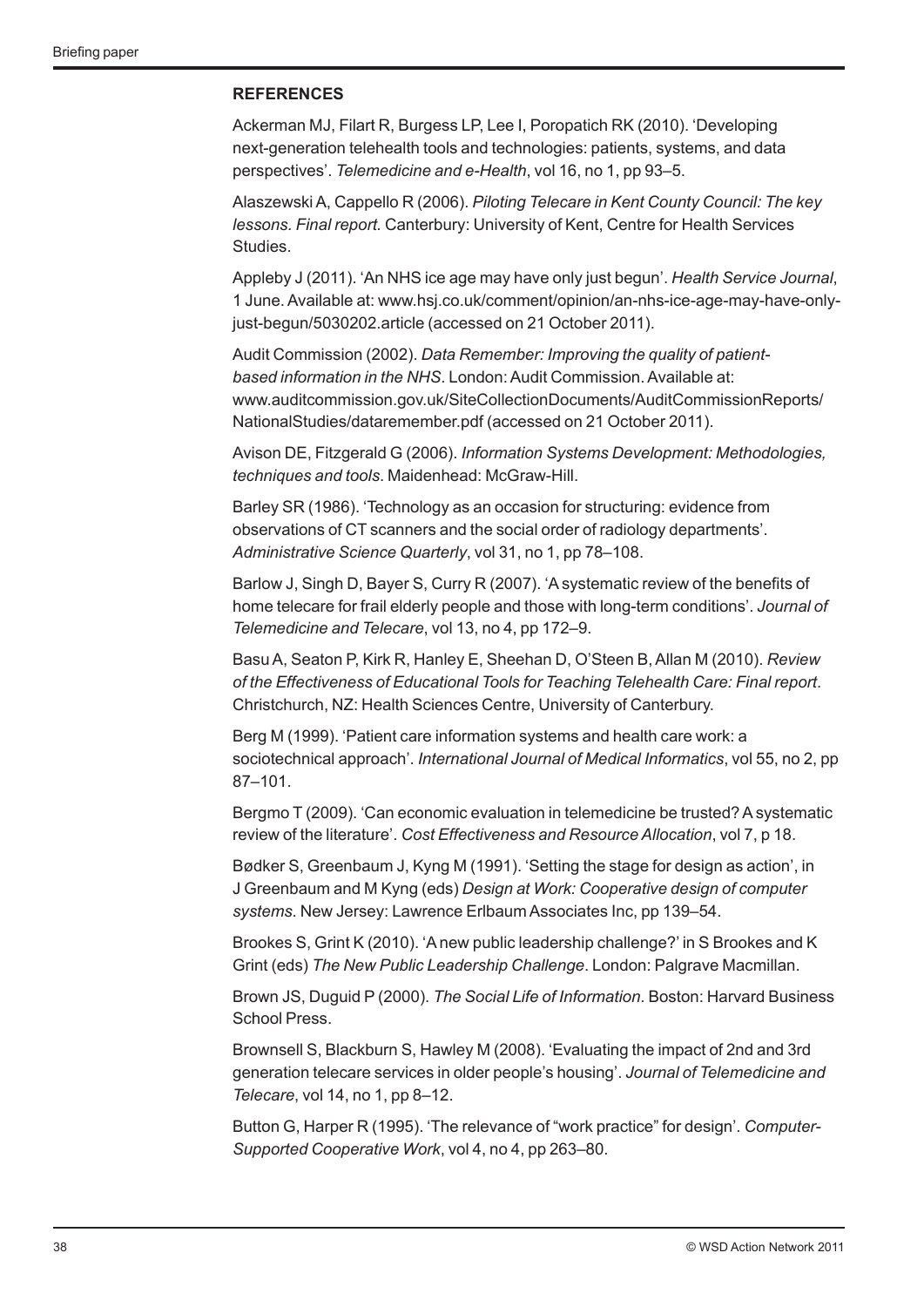Carlile PR (2004). 'Transferring, translating, and transforming: an integrative framework for managing knowledge across boundaries'. *Organization Science*, vol 15, no 5, pp 555–68.

Clark M, Goodwin N (2010). *Sustaining Innovation in Telehealth and Telecare*. WSDAN Briefing Paper. London: WSD Action Network.

Darkins A, Ryan P, Kobb R, Foster L, Edmonson E, Wakefield B, Lancaster AE (2008). 'Care Coordination/Home Telehealth: the systematic implementation of health informatics, home telehealth, and disease management to support the care of veteran patients with chronic conditions'. *Telemedicine and e-Health*, vol 14, no 10, pp 1118– 26.

Darkins A (2010). 'Telehealth in the VA: Telehealth continues to make its mark'. *VHA Telehealth Quarterly*, vol 10, no 1, p 2. Available at: www.telehealth.va.gov/ newsletter/2010/101010-Newsletter\_V0110Iss01.pdf (accessed on 21 October 2011).

De Gieter S, De Cooman R, Pepermans R, Caers R, Du Bois C, Jegers M (2006). 'Identifying nurses' rewards: a qualitative categorization study in Belgium'. *Human Resources for Health*, vol 4, p 15.

Department of Health (2009). *Whole Systems Demonstrators: An overview of telecare and telehealth*. Available at: www.dh.gov.uk/en/Publicationsandstatistics/Publications/ PublicationsPolicyAndGuidance/DH\_100946 (accessed on 21 October 2011).

Department of Health (2006). *Our Health, Our Care, Our Say: A new direction for community services.* Available at: www.dh.gov.uk/prod\_consum\_dh/groups/dh\_ digitalassets/@dh/@en/documents/digitalasset/dh\_4127604.pdf (accessed on 21 October 2011).

Dilnot A (2011). *Fairer Care Funding: The report of the Commission on Funding of Care and Support*. Available at: www.dilnotcommission.dh.gov.uk/our-report/ (accessed on 21 October 2011).

Fagermoen MS (1997). 'Professional identity: values embedded in meaningful nursing practice'. *Journal of Advanced Nursing*, vol 25, no 3, pp 434–41.

Ferlie E, Fitzgerald L, Wood M, Hawkins C (2005). 'The (non) spread of innovations: the mediating role of professionals'. *Academy of Management Journal*, vol 48, no 1, pp 117–34.

Giordano R (2008). 'Professional identity and knowledge sharing: a case analysis of a wiki to support public health professionals'. Paper presented to the 4th International Conference on eSocial Science, Manchester, UK, 18–20 June. Available at: www.ncess.ac.uk/events/conference/programme/workshop1/?ref=/programme/ fri/3cgiordano.htm (accessed on 21 October 2011).

Ham C, Baker GR, Docherty J, Hockey P, Lobley K, Tugendhat L, Walshe K (2011). *The Future of Leadership and Management in the NHS: No more heroes.* Report from The King's Fund Commission on Leadership and Management in the NHS. London: The King's Fund. Available at: www.kingsfund.org.uk/publications/nhs\_leadership. html (accessed on 21 October 2011).

HM Government. Communities and Local Government (2008). *Creating Strong, Safe and Prosperous Communities: Statutory guidance*. Available at: www.communities. gov.uk/documents/localgovernment/pdf/885397.pdf (accessed on 21 October 2011).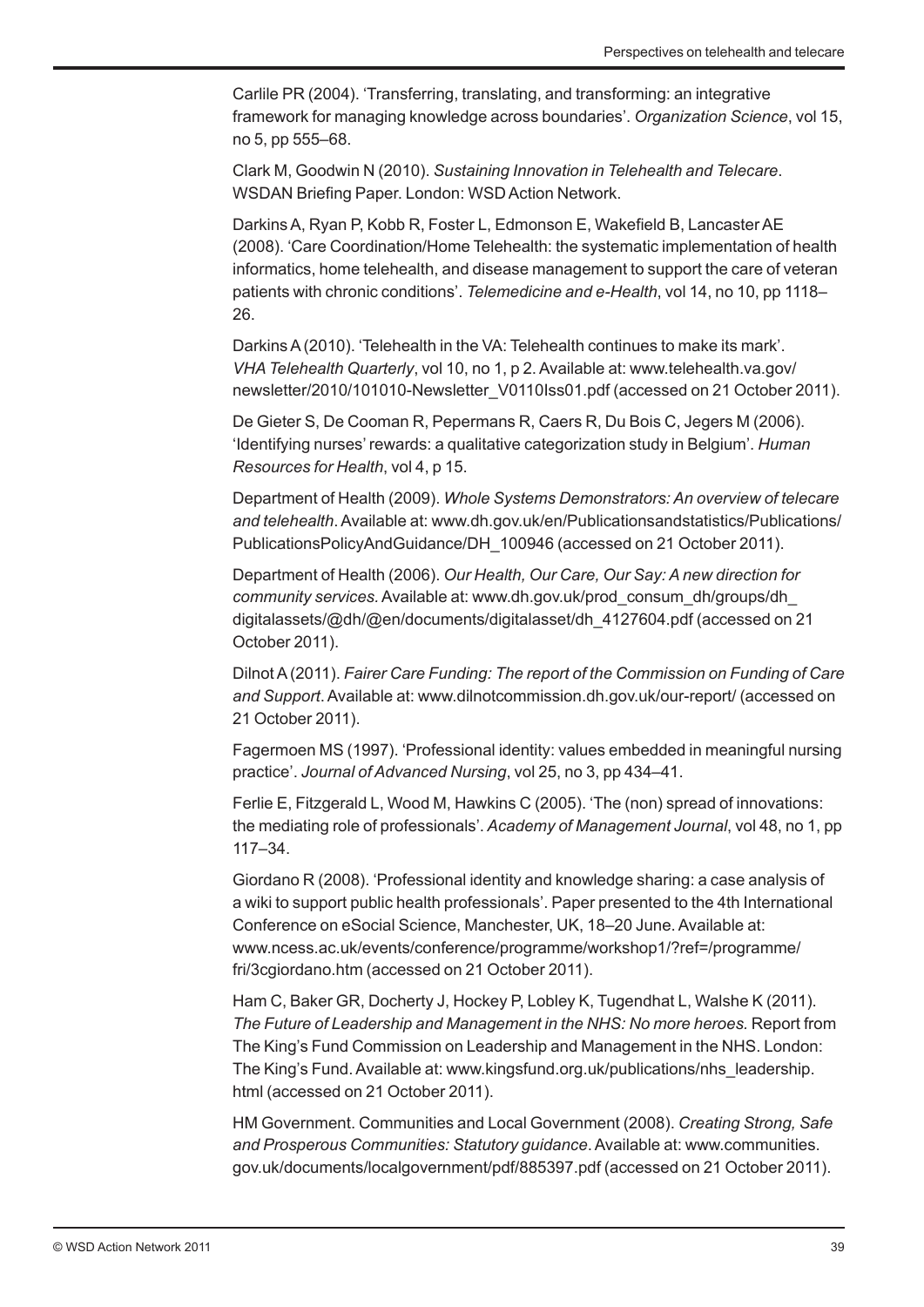Hill RD, Luptak MK, Rupper RW, Bair B, Peterson C, Dailey N, MSN, Hicken BL (2010). 'Review of Veterans Health Administration telemedicine interventions'. *The American Journal of Managed Care*, vol 16, no 12, pp e302–e310.

Houben G, Lenie K, Vanhoof K (1999). 'A knowledge-based SWOT-analysis system as an instrument for strategic planning in small and medium sized enterprises'. *Decision Support Systems*, vol 26, no 2, pp 125–35.

Huston JL (2005). 'Information governance standards for managing e-health information'. *Journal of Telemedicine and Telecare*, vol 11 (suppl 2), pp 56–8.

Jensen MC, Meckling WH (1976). 'Theory of the firm: management behavior, agency costs and ownership structure', originally published in *Journal of Financial Economics*, vol 3, no 4, pp 305–60. Accessed through the Social Science Research Network, http://papers.ssrn.com/s013/papers.cfm?abstract\_id=94043 (accessed on 21 October 2011).

Johnson G, Scholes K, Sexty RW (1989). *Exploring Strategic Management*. Scarborough, Ontario: Prentice-Hall.

Lamb R, Davidson E (2005). 'Information and communication technology challenges to scientific professional identity'. *The Information Society*, vol 21, issue 1, pp 1–24.

Lehoux P, Sicotte C, Denis JL, Berg M, Lacroix A (2002). 'The theory of use behind telemedicine: how compatible with physicians' clinical routines?' *Social Science & Medicine*, vol 54, no 6, pp 889–904.

LeRouge C, Tulu B, Forducey P (2010). 'The business of telemedicine: strategy primer'. *Telemedicine and eHealth*, vol 16, no 8, pp 898–909.

Levy PF (2001). 'Nut Island effect: when good teams go wrong'. *Harvard Business Review* (March), pp 51–9.

Light D, Dixon M (2004). 'Making the NHS more like Kaiser Permanente'. *British Medical Journal,* vol 328, pp 763–5.

Marchionini G (2002). 'Co-evolution of user and organizational interfaces: a longitudinal case study of WWW dissemination of national statistics'. *Journal of the American Society for Information Science and Technology*, vol 53, no 14, pp 1192– 1209.

Marks L, Hunter DJ (2007). *Social Enterprises and the NHS: Changing patterns of ownership and accountability*. London: UNISON.

Martin GP, Currie G, Finn R (2009). 'Reconfiguring or reproducing intra-professional boundaries? Specialist expertise, generalist knowledge and the 'modernization' of the medical workforce'. *Social Science & Medicine*, vol 68, no 7, pp 1191–98.

Martin GP, Currie G, Finn R, McDonald R (2011). 'The medium-term sustainability of organisational innovations in the National Health Service'. *Implementation Science*, vol 6, no 19.

May C (2006) 'Mobilising modern facts: health technology assessment and the politics of evidence'. *Sociology of Health & Illness,* vol 28, no. 5, pp 513–532.

Mintzberg H (1994). *The Rise and Fall of Strategic Planning*. Hemel Hempstead: Prentice Hall Europe.

NHS Executive (1998). *Information for Health: An information strategy for the*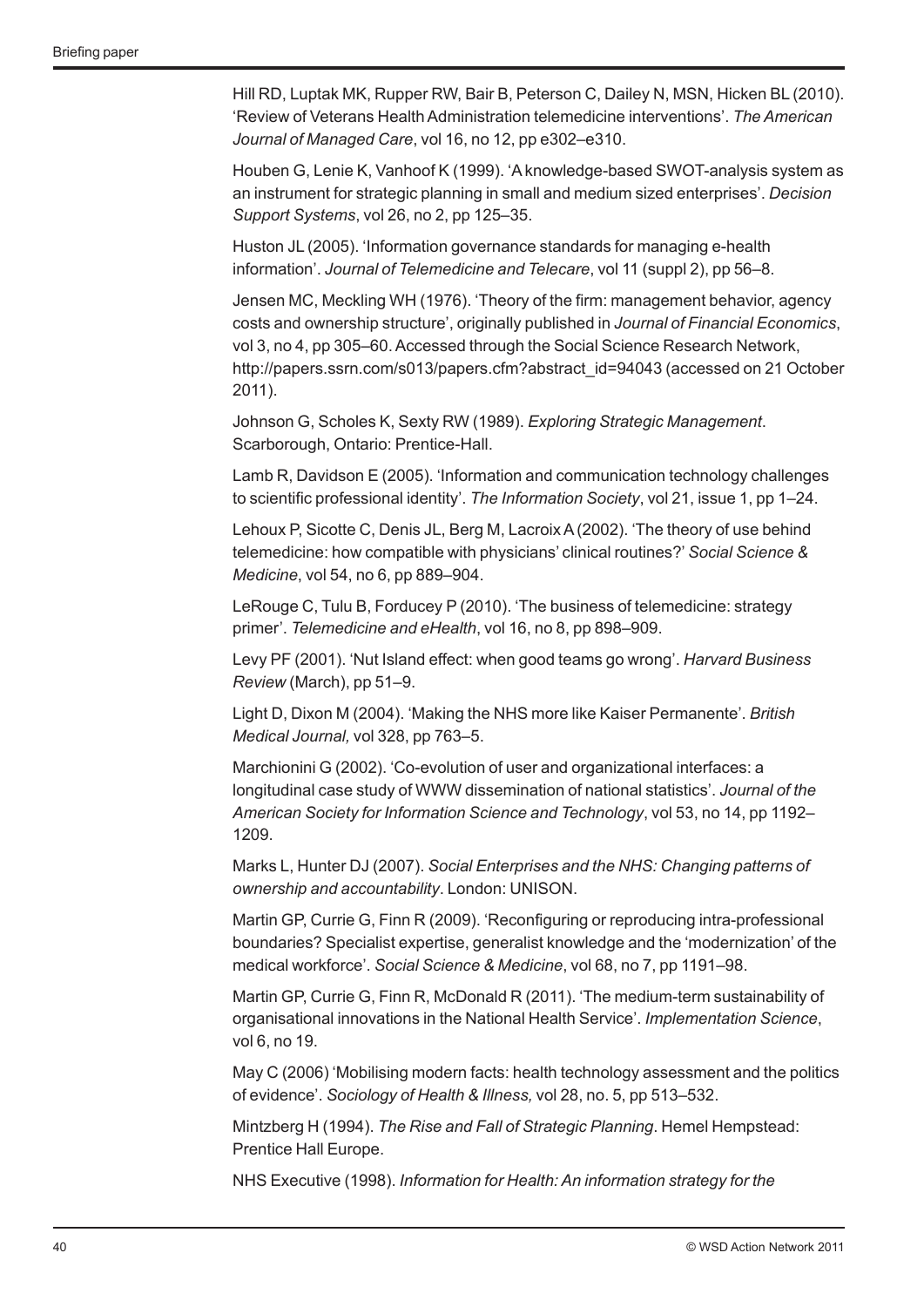*modern NHS* 1998–2005. Available at: www.dh.gov.uk/prod\_consum\_dh/groups/ dh\_digitalassets/@dh/@en/documents/digitalasset/dh\_4014389.pdf (accessed on 23 October 2011).

NITRD (2009). *High-Confidence Medical Devices: Cyber-physical systems for 21st century health care. A research and development needs report*. Arlington, VA: Networking and Information Technology Research and Development Program, High Confidence Software and Systems Coordinating Group. Available at: www.nitrd.gov/ About/MedDevice-FINAL1-web.pdf (accessed on 23 October 2011).

Obstfelder A, Engeseth KH, Wynn R (2007). 'Characteristics of successfully implemented telemedical applications'. *Implementation Science*, vol 2, no 25.

Orr JE (1998). 'Images of work'. *Science, Technology, & Human Values*, vol 23, no 4, pp 439–55.

O'Toole LJ, Slade CP, Brewer GA, Gase LN (2011). 'Barriers and facilitators to implementing primary stroke center policy in the United States: results from 4 case study states'. *American Journal of Public Health*, vol 101, no 3, pp 561–6.

Pawson R, Tilley N (1997). *Realistic Evaluation*. London: Sage.

Pfeffer J, Sutton RI (2006). *Hard Facts, Dangerous Half-Truths, & Total Nonsense: Profiting from evidence-based management*. Boston: Harvard Business School Press.

Pirnejad H, Niazkhani Z, Berg M, Bal R (2008). 'Intra-organizational communication in healthcare: considerations for standardization and ICT application'. *Methods of Information in Medicine*, vol 47, no 4, pp 336–45.

Ross J, Weill P, Roberston DC (2006). *Enterprise Architecture as Strategy: Creating a foundation for business execution*. Boston: Harvard Business School Press.

Rousseau DM, Manning J, Denyer D (2008). 'Evidence in management and organizational science: assembling the field's full weight of scientific knowledge through syntheses'. *The Academy of Management Annals*, vol 2, no 1, pp 475–515.

Sauer C (1993). *Why Information Systems Fail: A case study approach*. Oxford: Alfred Waller Ltd.

Singh R, Mathiassen L, Stachura ME, Astapova EV (2010). 'Sustainable rural telehealth innovation: a public health case study'. *Health Services Research*, vol 45, no 4, pp 985–1004.

Star SL, Griesemer JR (1989). 'Institutional ecology, 'translations' and boundary objects: amateurs and professionals in Berkeley's Museum of Vertebrate Zoology, 1907–39'. *Social Studies of Science*, vol 19, no 3, pp 387–420.

Suchman L, Blomberg J, Orr JE, Trigg R (1999). 'Reconstructing technologies as social practice'. *American Behavioral Scientist*, vol 43, no 3, pp 392–408.

Suchy K (2010). 'A lack of standardization: the basis for the ethical issues surrounding quality and performance reports'. *Journal of Healthcare Management*, vol 55, no 4, pp 241–51.

UNISON (2011). 'Private practices for social workers – Big con trick'. Briefing Paper. Available at: www.unison.org.uk/localgov/pages\_view.asp?did=12914 (accessed on 23 October 2011).

Webster C (2002). *The National Health Service: A political history*, 2nd ed. Oxford: Oxford University Press.